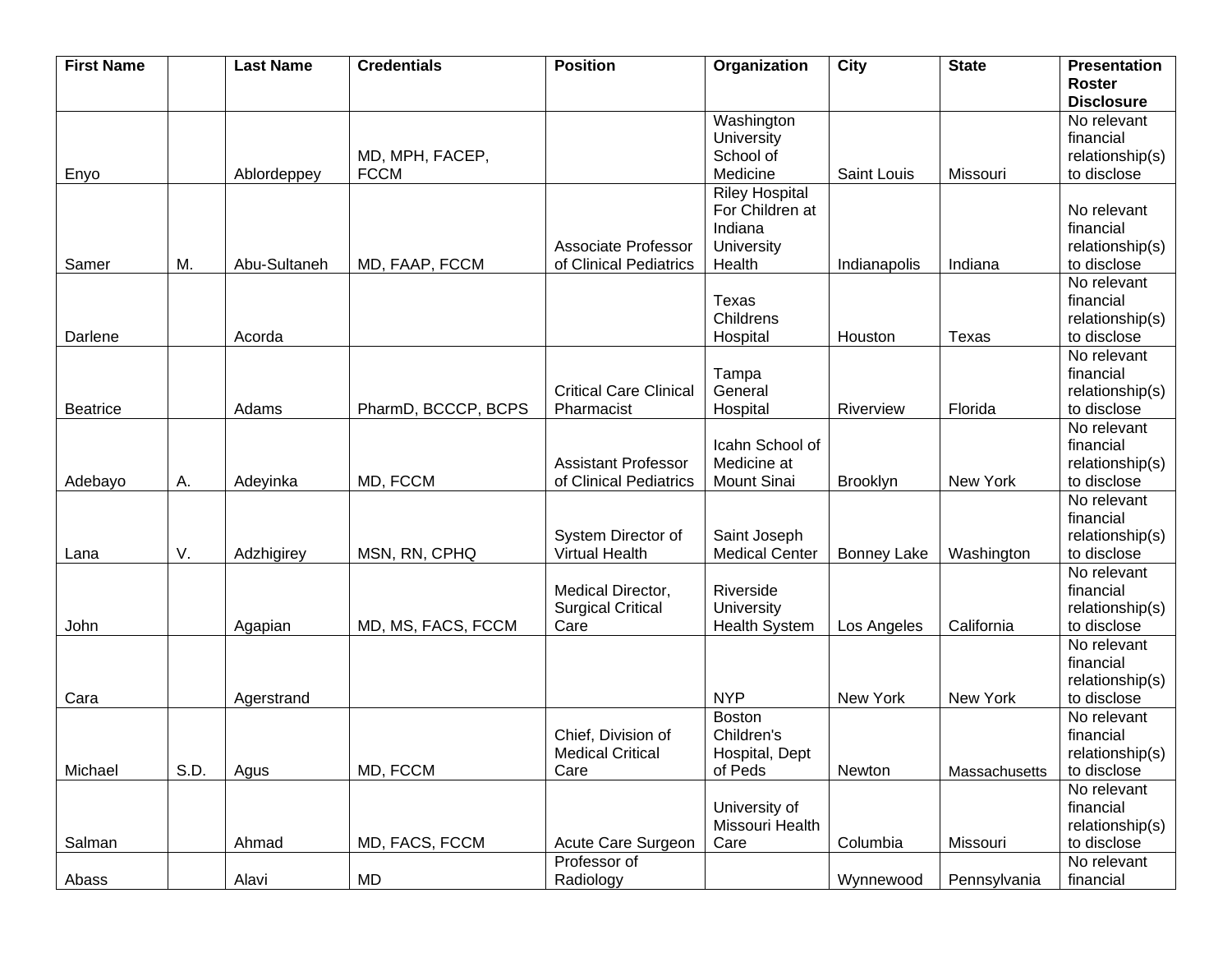|           |    |                |                     |                                                                             |                                                      |                   |                | relationship(s)<br>to disclose                             |
|-----------|----|----------------|---------------------|-----------------------------------------------------------------------------|------------------------------------------------------|-------------------|----------------|------------------------------------------------------------|
| Earnest   |    | Alexander, Jr. | PharmD, BCCCP, FCCM | Asst. Director,<br><b>Clinical Pharmacy</b><br>Services                     | Tampa<br>General<br>Hospital                         | Tampa             | Florida        | No relevant<br>financial<br>relationship(s)<br>to disclose |
| Peta      |    | Alexander      | MBBS, FRACP         | Staff Physician                                                             | <b>Boston</b><br>Children's<br>Hospital              | <b>Boston</b>     | Massachusetts  | No relevant<br>financial<br>relationship(s)<br>to disclose |
| Sheila    | Α. | Alexander      | PhD, BSN, RN, FCCM  | Associate Professor<br>of Nursing and<br><b>Critical Care</b><br>Medicine   | University of<br>Pittsburgh                          | Mc Kees<br>Rocks  | Pennsylvania   | No relevant<br>financial<br>relationship(s)<br>to disclose |
| Gilman    |    | Allen          | MD, FCCM            | Director, Adult<br><b>Critical Care</b><br>Services                         | University of<br>Vermont                             | <b>Burlington</b> | Vermont        | No relevant<br>financial<br>relationship(s)<br>to disclose |
| Mohammad  |    | Alshaer        | PharmD, PhD         |                                                                             | University of<br>Florida                             | Gainesville       | Florida        | No relevant<br>financial<br>relationship(s)<br>to disclose |
| Edilberto |    | Amorim         | <b>MD</b>           |                                                                             | University of<br>California, San<br>Francisco        | San<br>Francisco  | California     | No relevant<br>financial<br>relationship(s)<br>to disclose |
| Marc      |    | Anders         | MD, FCICM, FA       | <b>Assistant Professor</b>                                                  | Texas<br>Childrens<br>Hospital                       | Houston           | Texas          | No relevant<br>financial<br>relationship(s)<br>to disclose |
| Maighdlin |    | Anderson       | DNP, ACNP-BC, FCCM  | Assistant Professor,<br>Senior CRNP                                         | University of<br>Pittsburgh<br>School of<br>Nursing  | Pittsburgh        | Pennsylvania   | No relevant<br>financial<br>relationship(s)<br>to disclose |
| George    | L. | Anesi          | <b>MD</b>           | <b>Assistant Professor</b><br>of Medicine,<br>University of<br>Pennsylvania | University of<br>Pennsylvania                        | Philadelphia      | Pennsylvania   | No relevant<br>financial<br>relationship(s)<br>to disclose |
| Ananth    |    | Anthes         | PharmD, BCPS        |                                                                             |                                                      | Sanford           | North Carolina | No relevant<br>financial<br>relationship(s)<br>to disclose |
| Natalia   |    | Arizmendez     | MD                  |                                                                             | University of<br>Pittsburgh<br><b>Medical Center</b> | Pittsburgh        | Pennsylvania   | No relevant<br>financial<br>relationship(s)<br>to disclose |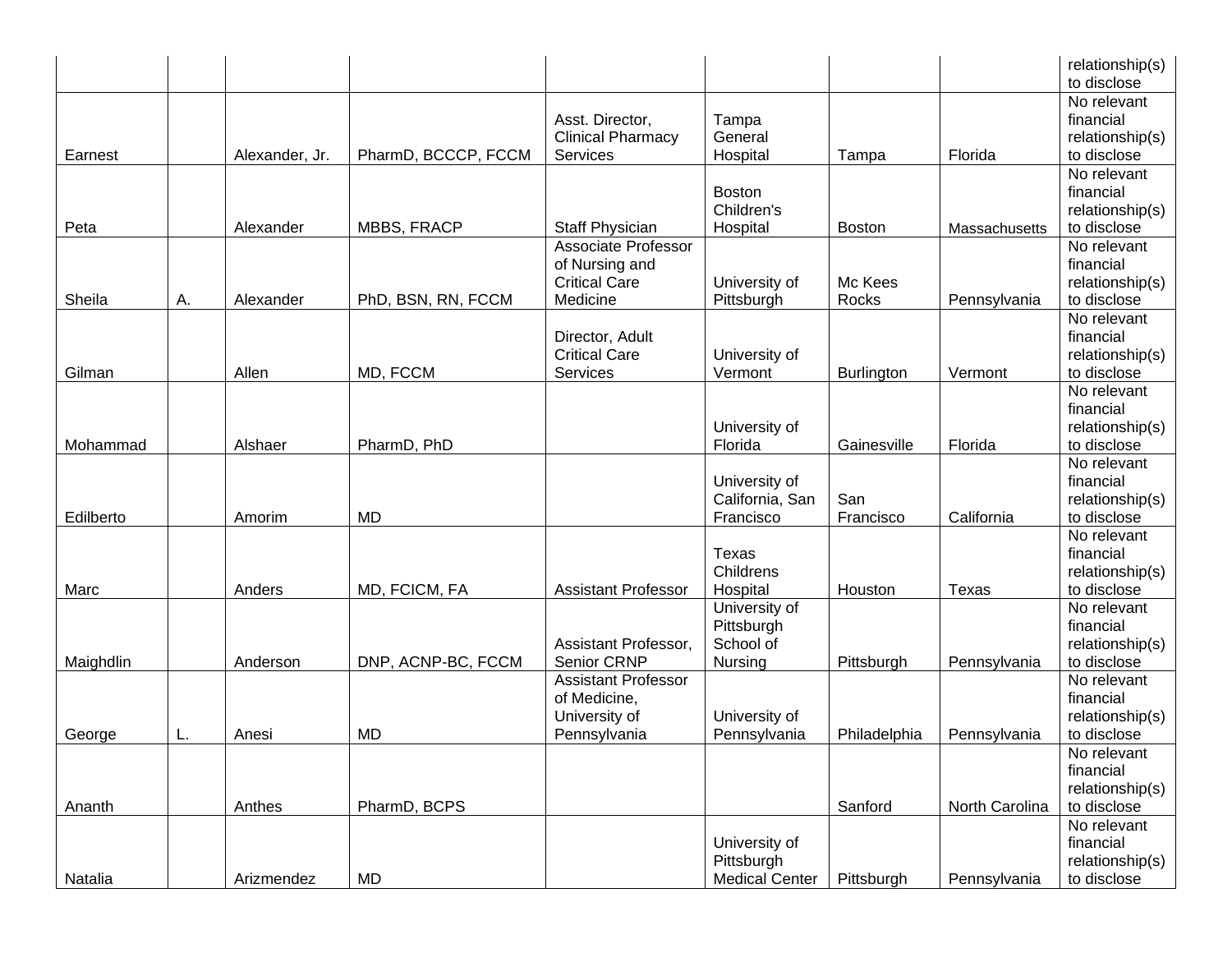| Donna      |    | Armaignac     | CCNS, CCRN-K, PhD | <b>Director Center</b><br><b>Advanced Analytics;</b><br><b>Director Best</b><br><b>Practice Tele</b><br><b>Critical Care</b> | <b>Baptist Health</b><br>South Florida                                                              | Pompano<br>Beach | Florida            | No relevant<br>financial<br>relationship(s)<br>to disclose |
|------------|----|---------------|-------------------|------------------------------------------------------------------------------------------------------------------------------|-----------------------------------------------------------------------------------------------------|------------------|--------------------|------------------------------------------------------------|
|            | S. |               | MD, PhD           |                                                                                                                              | <b>Baylor College</b><br>of Medicine<br>Texas<br>Children's<br>Hospital                             |                  |                    | No relevant<br>financial<br>relationship(s)<br>to disclose |
| Amy        |    | Arrington     |                   |                                                                                                                              |                                                                                                     | Houston          | Texas              | No relevant                                                |
| Sabrina    |    | Arshed        | MD,               | Intensivist                                                                                                                  | Kendall<br>Regional<br><b>Medical Center</b>                                                        | Miami            | Florida            | financial<br>relationship(s)<br>to disclose                |
| Rebecca    | А. | Aslakson      | MD, PhD           | <b>Associate Professor</b>                                                                                                   | Stanford<br>University                                                                              | Stanford         | California         | No relevant<br>financial<br>relationship(s)<br>to disclose |
| Elie       |    | Azoulay       | MD, PhD           |                                                                                                                              |                                                                                                     | Paris            | France             | No disclosure<br>information<br>received                   |
| Neeraj     |    | Badjatia      | MD, MS, FCCM      | Chief, Neurocritical<br>Care                                                                                                 | University of<br>Maryland<br>Medical<br>Center, R.<br><b>Adams Cowley</b><br>Shock Trauma<br>Center | Baltimore        | Maryland           | No relevant<br>financial<br>relationship(s)<br>to disclose |
| Sean       | M. | Bagshaw       | MD, MSc, MSc      | Professor and Chair                                                                                                          | University of<br>Alberta                                                                            | Edmonton         | Alberta,<br>Canada | Consultant -<br><b>Baxter</b>                              |
| Dwight     |    | <b>Bailey</b> | DO, FCCM          | Chief, Division of<br><b>Pediatric Critical</b><br>Care                                                                      | Levine<br>Childrens<br>Hospital at<br>Carolinas<br><b>Medical Center</b>                            | Charlotte        | North Carolina     | No relevant<br>financial<br>relationship(s)<br>to disclose |
| Heatherlee |    | <b>Bailey</b> | MD, FAAEM, FCCM   |                                                                                                                              | Durham<br>Veterans<br><b>Affairs Medical</b><br>Center                                              | Durham           | North Carolina     | No relevant<br>financial<br>relationship(s)<br>to disclose |
| Michele    |    | <b>Balas</b>  | CCRN-K, PhD, RN   | Associate Dean<br>Nursing Research                                                                                           | University of<br>Nebraska<br><b>Medical Center</b><br>College of<br>Nursing                         | Omaha            | Nebraska           | No relevant<br>financial<br>relationship(s)<br>to disclose |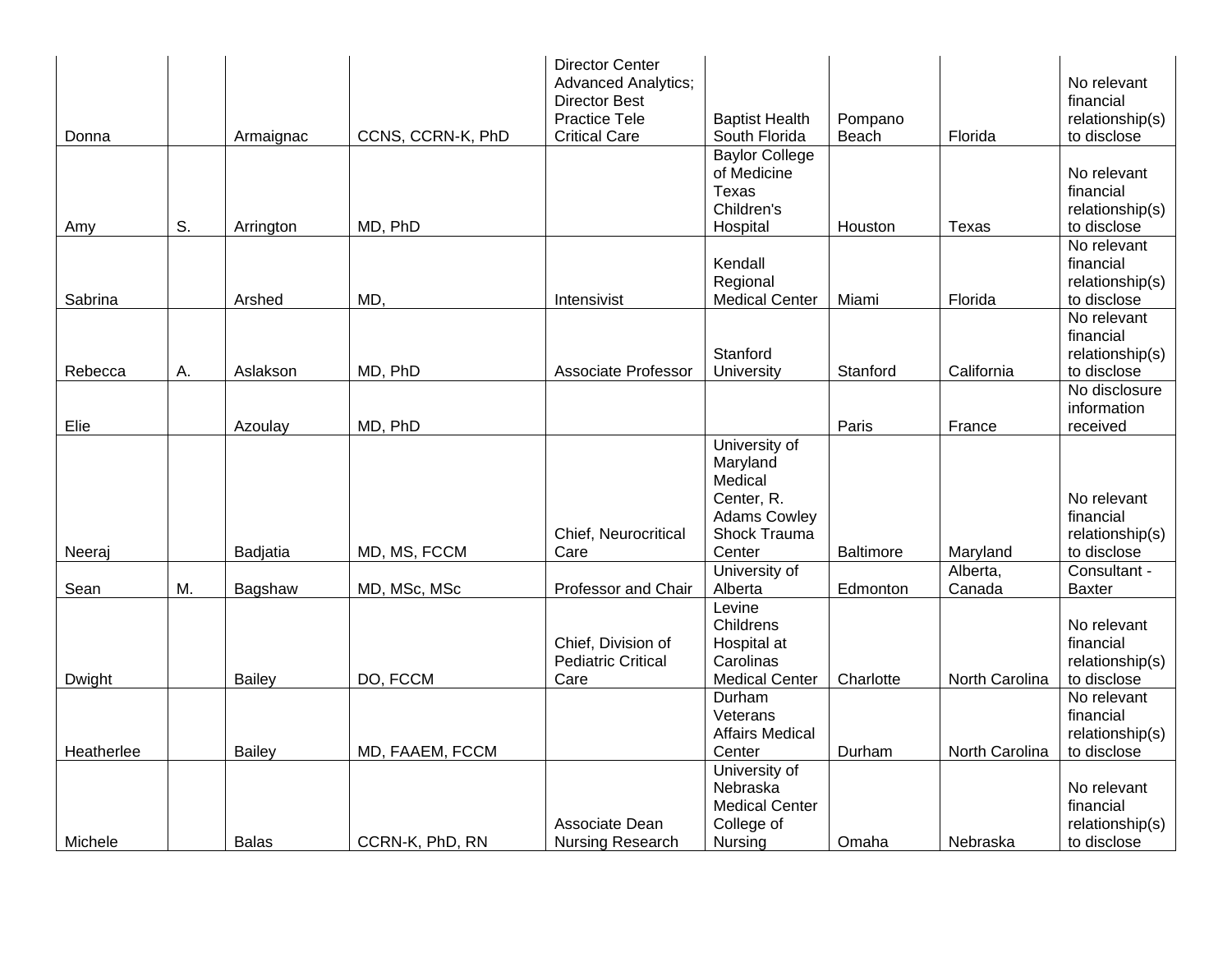|             |    |                 |                     |                              |                        |             |                | No relevant     |
|-------------|----|-----------------|---------------------|------------------------------|------------------------|-------------|----------------|-----------------|
|             |    |                 |                     | <b>Professor of Critical</b> | University of          |             |                | financial       |
|             |    |                 |                     | Care Medicine and            | Pittsburgh             |             |                | relationship(s) |
| Marie       | R. | Baldisseri      | MD, MPH, FCCM       | Neurocritical Care           | <b>Medical Center</b>  | Pittsburgh  | Pennsylvania   | to disclose     |
|             |    |                 |                     |                              | <b>Atrium Health</b>   |             |                | No relevant     |
|             |    |                 |                     | Medicine Intensive           | <b>Wake Forest</b>     |             |                | financial       |
|             |    |                 |                     | <b>Care Clinical</b>         | <b>Baptist Medical</b> | Winston     |                | relationship(s) |
| Alexandra   | Ε. | Barber          | PharmD, BCCCP, BCPS | <b>Pharmacy Specialist</b>   | Center                 | Salem       | North Carolina | to disclose     |
|             |    |                 |                     | Cardiovascular               |                        |             |                | No relevant     |
|             |    |                 |                     | <b>Intensive Care</b>        | <b>Emory Saint</b>     |             |                | financial       |
|             |    |                 |                     | <b>Clinical Pharmacy</b>     | Joseph's               |             |                | relationship(s) |
| Nicholas    | А. | Barker          | PharmD, RPh, BCCCP  | Specialist                   | Hospital               | Brookhaven  | Georgia        | to disclose     |
|             |    |                 |                     |                              | Midwestern             |             |                | No relevant     |
|             |    |                 |                     |                              | University             |             |                | financial       |
|             |    |                 |                     | Professor & Vice             | College of             |             |                | relationship(s) |
| Jeffrey     | F. | <b>Barletta</b> | BS, PharmD, FCCM    | Chair                        | Pharmacy               | Glendale    | Arizona        | to disclose     |
|             |    |                 |                     |                              |                        |             |                | No relevant     |
|             |    |                 |                     | <b>Associate Professor</b>   |                        |             |                | financial       |
|             |    |                 |                     | of Pharmacy and              |                        |             |                | relationship(s) |
| Erin        |    | <b>Barreto</b>  | MSc, PharmD, FCCM   | Medicine                     | Mayo Clinic            | Rochester   | Minnesota      | to disclose     |
|             |    |                 |                     | Professor of                 |                        |             |                | No relevant     |
|             |    |                 |                     | Anesthesiology,              |                        |             |                | financial       |
|             |    |                 |                     | Perioperative and            |                        |             |                | relationship(s) |
| Juliana     |    | Barr            | MD, FCCM            | Pain Medicine                | VA Palo Alto           | Palo Alto   | California     | to disclose     |
|             |    |                 |                     |                              |                        |             |                | No relevant     |
|             |    |                 |                     |                              | Cleveland              |             |                | financial       |
|             |    |                 |                     |                              | Clinic                 |             |                | relationship(s) |
| Stephanie   |    | Bass            | PharmD, BCCCP, BCPS |                              | Foundation             | Cleveland   | Ohio           | to disclose     |
|             |    |                 |                     | Posy and Jon                 |                        |             |                |                 |
|             |    |                 |                     | Krehbiel Professor,          |                        |             |                | No relevant     |
|             |    |                 |                     | Division Head of             |                        |             |                | financial       |
|             |    |                 |                     | <b>Critical Care</b>         |                        |             |                | relationship(s) |
| Rajit (Raj) |    | Basu            | MD, MS, FCCM        | Medicine                     |                        | Chicago     | Illinois       | to disclose     |
|             |    |                 |                     |                              |                        |             |                | No relevant     |
|             |    |                 |                     | Associate Professor          | Mayo Graduate          |             |                | financial       |
|             |    |                 |                     | of Medicine, College         | School of              |             |                | relationship(s) |
| Philippe    | R. | Bauer           | MD, MS, PhD, FCCM   | of Medicine                  | Medicine               | Rochester   | Minnesota      | to disclose     |
|             |    |                 |                     |                              |                        |             |                | No relevant     |
|             |    |                 |                     |                              |                        |             |                | financial       |
|             |    |                 |                     |                              | Cleveland              |             |                | relationship(s) |
| Seth        | R. | Bauer           | PharmD, FCCM        | <b>Clinical Pharmacist</b>   | Clinic                 | Cleveland   | Ohio           | to disclose     |
|             |    |                 |                     |                              | Shands                 |             |                | No relevant     |
|             |    |                 |                     | Chief, Division of           | Hospital -             |             |                | financial       |
|             |    |                 |                     | <b>Critical Care</b>         | University of          |             |                | relationship(s) |
| Torben      |    | Becker          | MD, PhD             | Medicine                     | Florida                | Gainesville | Florida        | to disclose     |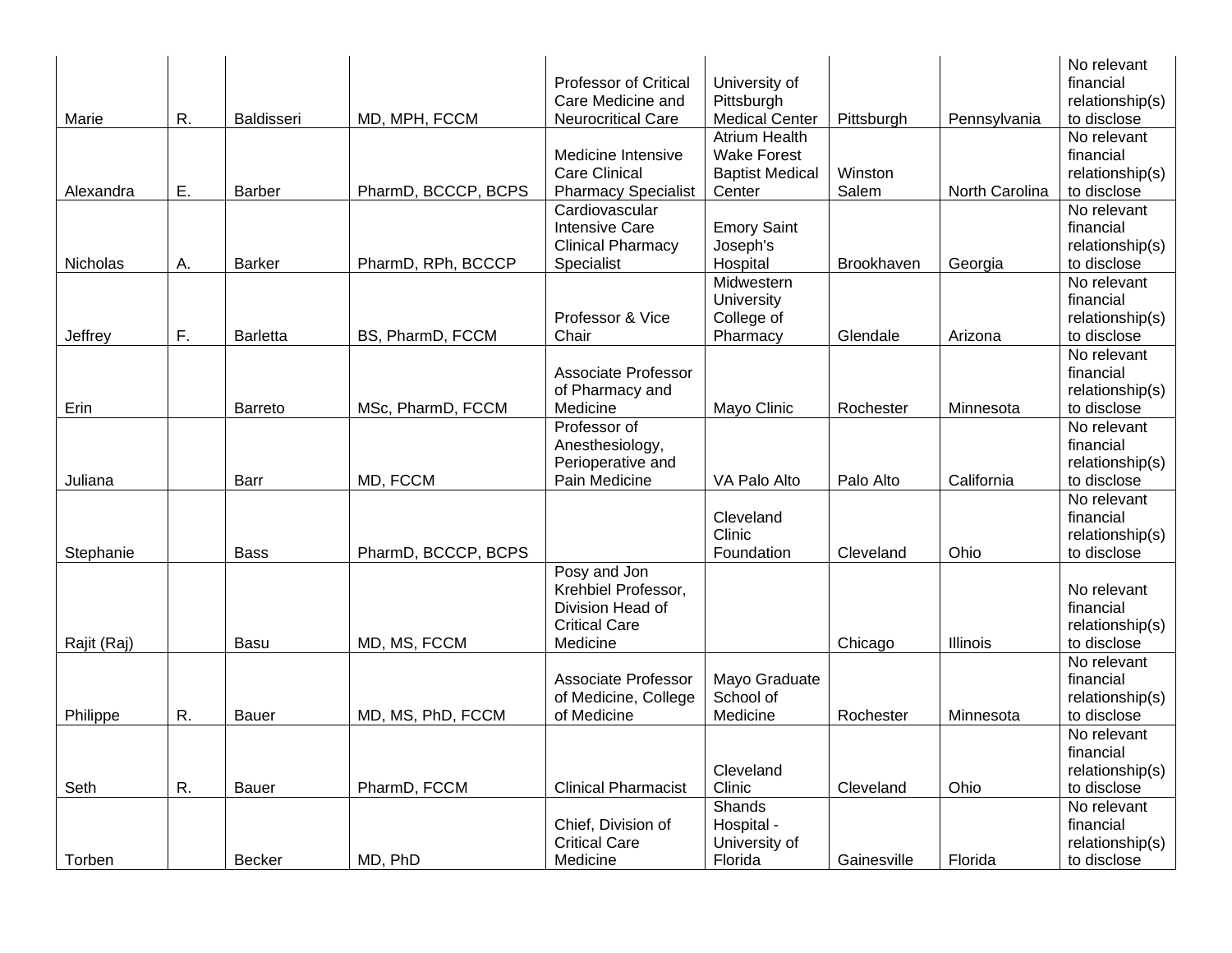|                     |    |                 |                | Senior Vice<br><b>President Acute</b>                                                    | University of                                                                   |                   |                  | No relevant<br>financial<br>relationship(s)                |
|---------------------|----|-----------------|----------------|------------------------------------------------------------------------------------------|---------------------------------------------------------------------------------|-------------------|------------------|------------------------------------------------------------|
| Gregory             |    | Beilman         | MD, FCCM       | Operations                                                                               | Minnesota                                                                       | Richfield         | Minnesota        | to disclose                                                |
| Talia               | Κ. | Ben-Jacob       | MD, MSc, FCCM  | <b>Associate Professor</b>                                                               | Cooper<br>University<br>Hospital                                                | Camden            | New Jersey       | No relevant<br>financial<br>relationship(s)<br>to disclose |
| Scott               |    | Benken          | PharmD, BCPS   |                                                                                          | University of<br><b>Illinois Health</b><br>Science and<br><b>Medical Center</b> | Chicago           | Illinois         | No relevant<br>financial<br>relationship(s)<br>to disclose |
| Tellen              |    | <b>Bennett</b>  | MD, MS         |                                                                                          | Children's<br>Hospital of<br>Colorado                                           | Golden            | Colorado         | No relevant<br>financial<br>relationship(s)<br>to disclose |
| John                | W. | Berkenbosch     | MD, FAAP, FCCM | Professor of<br>Pediatrics/Pediatric<br><b>Critical Care</b>                             | Vanderbilt<br>University                                                        | Nashville         | <b>Tennessee</b> | Consultant -<br>Pfizer                                     |
| James               |    | <b>Besunder</b> | RN, BSN        | Director, Division of<br><b>Pediatric Critical</b><br>Care and Medical<br>Director, PICU | <b>Driscoll</b><br>Children's<br>Hospital                                       | Corpus<br>Christi | Texas            | No relevant<br>financial<br>relationship(s)<br>to disclose |
| Kristina            |    | <b>Betters</b>  | DO, FCCM       | <b>Assistant Professor</b><br>of Pediatrics                                              | Children's<br><b>Hospital Los</b><br>Angeles, USC                               | Los Angeles       | California       | No relevant<br>financial<br>relationship(s)<br>to disclose |
| Utpal               |    | <b>Bhalala</b>  | MD, FCCM       | Pediatric Intensivist,<br>Associate<br>Professor, Research<br>Advisor                    | <b>Driscoll</b><br>Children's<br>Hospital                                       | Corpus<br>Christi | Texas            | No relevant<br>financial<br>relationship(s)<br>to disclose |
| Anoopindar          |    | <b>Bhalla</b>   | MD, FAAP, DCH  |                                                                                          | Children's<br><b>Hospital Los</b><br>Angeles, USC                               | Los Angeles       | California       | No relevant<br>financial<br>relationship(s)<br>to disclose |
| Pavan               | K. | Bhatraju        | MD, MS         | Assistant Professor,<br>Pulmonary, Critical<br>Care                                      | University of<br>Washington<br><b>Medical Center</b>                            | Seattle           | Washington       | No relevant<br>financial<br>relationship(s)<br>to disclose |
| Sivasubrama<br>nium |    | Bhavani         | MD, MSc        |                                                                                          |                                                                                 | Chamblee          | Georgia          | No relevant<br>financial<br>relationship(s)<br>to disclose |
| Katherine           | V. | <b>Biagas</b>   | MD, FAAP, FCCM | Clinical Professor of<br>Pediatrics                                                      | <b>Stony Brook</b><br>University                                                | Stony Brook       | New York         | No relevant<br>financial                                   |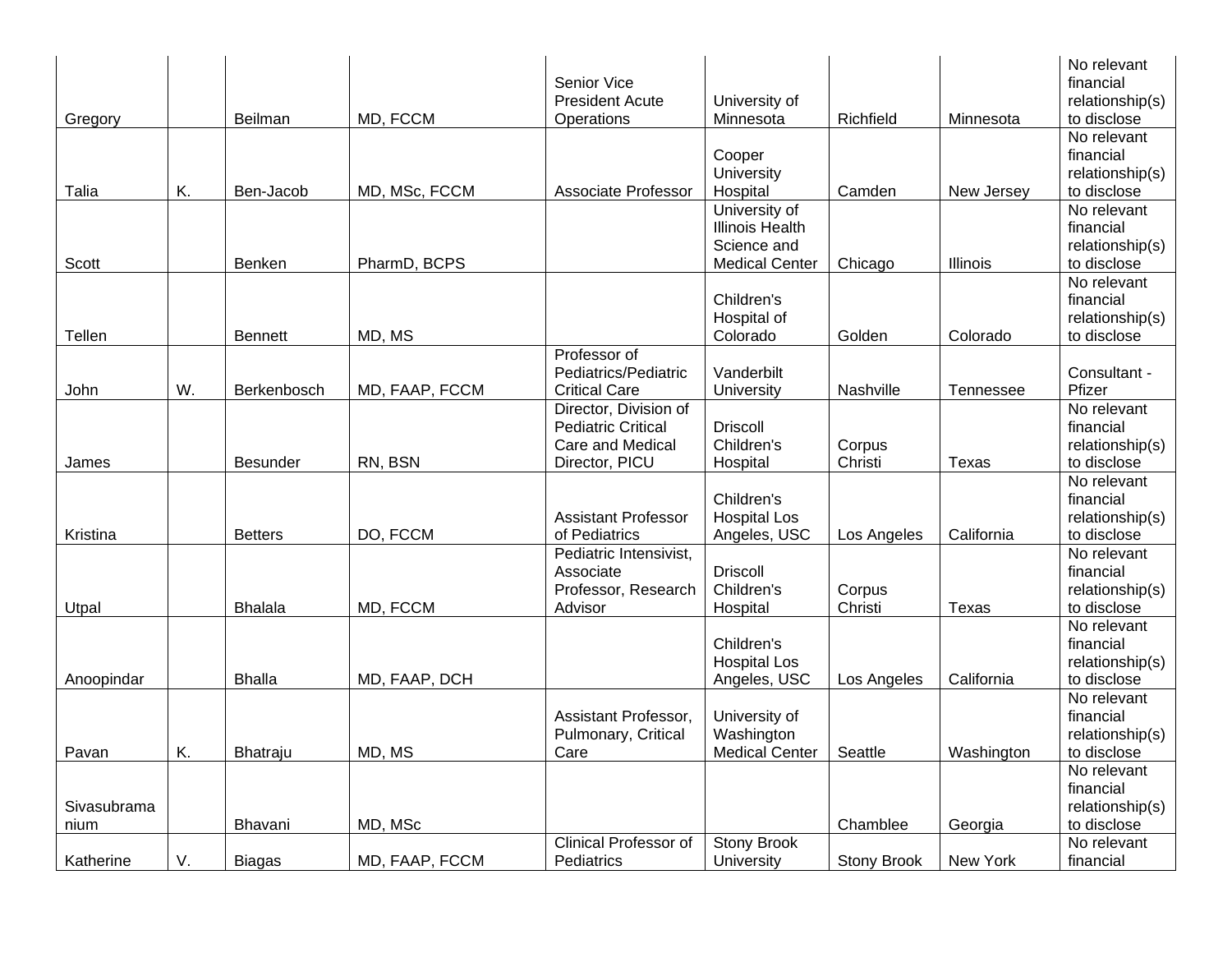|                 |        |                 |                    |                                                                                 | School of<br>Medicine                                |             |              | relationship(s)<br>to disclose                                                                                        |
|-----------------|--------|-----------------|--------------------|---------------------------------------------------------------------------------|------------------------------------------------------|-------------|--------------|-----------------------------------------------------------------------------------------------------------------------|
| Michelle        |        | <b>Biehl</b>    | MD, MS             | Pulmonary and<br><b>Critical Care</b><br>Medicine Physician                     | Cleveland<br>Clinic<br>Foundation                    | Cleveland   | Ohio         | No relevant<br>financial<br>relationship(s)<br>to disclose                                                            |
| Azra            |        | <b>Bihorac</b>  | MD, MS, FCCM       |                                                                                 | University of<br>Florida School<br>of Medicine       | Gainesville | Florida      | No relevant<br>financial<br>relationship(s)<br>to disclose                                                            |
| <b>Brittany</b> | D.     | <b>Bissell</b>  | PharmD, PhD, BCCCP | <b>Clinical Pharmacist</b>                                                      | University of<br>Kentucky                            | Waynesburg  | Kentucky     | Consultant -<br><b>BD</b>                                                                                             |
| Christopher     |        | <b>Bland</b>    | PharmD             | <b>Clinical Professor</b>                                                       | University of<br>Georgia<br>College of<br>Pharmacy   | Savannah    | Georgia      | Speaker's<br>Bureau -<br>Merck<br>Pharmaceutic<br>als,<br>Biomerieux;<br>Consultant -<br>Merck<br>Pharmaceutic<br>als |
|                 |        |                 |                    |                                                                                 |                                                      |             |              | No relevant<br>financial                                                                                              |
| Adjoa           |        | Boateng         | MD, MPH            | <b>Clinical Assistant</b><br>Professor                                          | Stanford<br><b>Health Care</b>                       | Sunnyvale   | California   | relationship(s)<br>to disclose                                                                                        |
| Meredith        |        | <b>Bone</b>     | <b>MD</b>          | <b>Clinical Assistant</b><br>Professor                                          | Children's<br>Hospital of<br>Colorado                | Chicago     | Illinois     | No relevant<br>financial<br>relationship(s)<br>to disclose                                                            |
| Paige           | Garber | <b>Bradshaw</b> | PharmD, BCCCP      | <b>Clinical Pharmacy</b><br>Specialist - Critical<br>Care/Emergency<br>Medicine | University of<br>Cincinnati<br><b>Medical Center</b> | Mason       | Ohio         | No relevant<br>financial<br>relationship(s)<br>to disclose                                                            |
| Richard         |        | <b>Branson</b>  | MS, RRT, FCCM      | Professor of<br>Surgery                                                         | University of<br>Cincinnati<br><b>Medical Center</b> | Cincinnati  | Ohio         | No relevant<br>financial<br>relationship(s)<br>to disclose                                                            |
| Emily           |        | <b>Brant</b>    | MD, MS             |                                                                                 | <b>UPMC</b><br>Presbyterian                          | Pittsburgh  | Pennsylvania | No relevant<br>financial<br>relationship(s)<br>to disclose                                                            |
| Megan           |        | <b>Brenner</b>  | MD, MS, FACS       |                                                                                 | University of<br>California<br>Riverside             | Riverside   | California   | Advisory<br>Board -<br>Prytime<br>Medical Inc.                                                                        |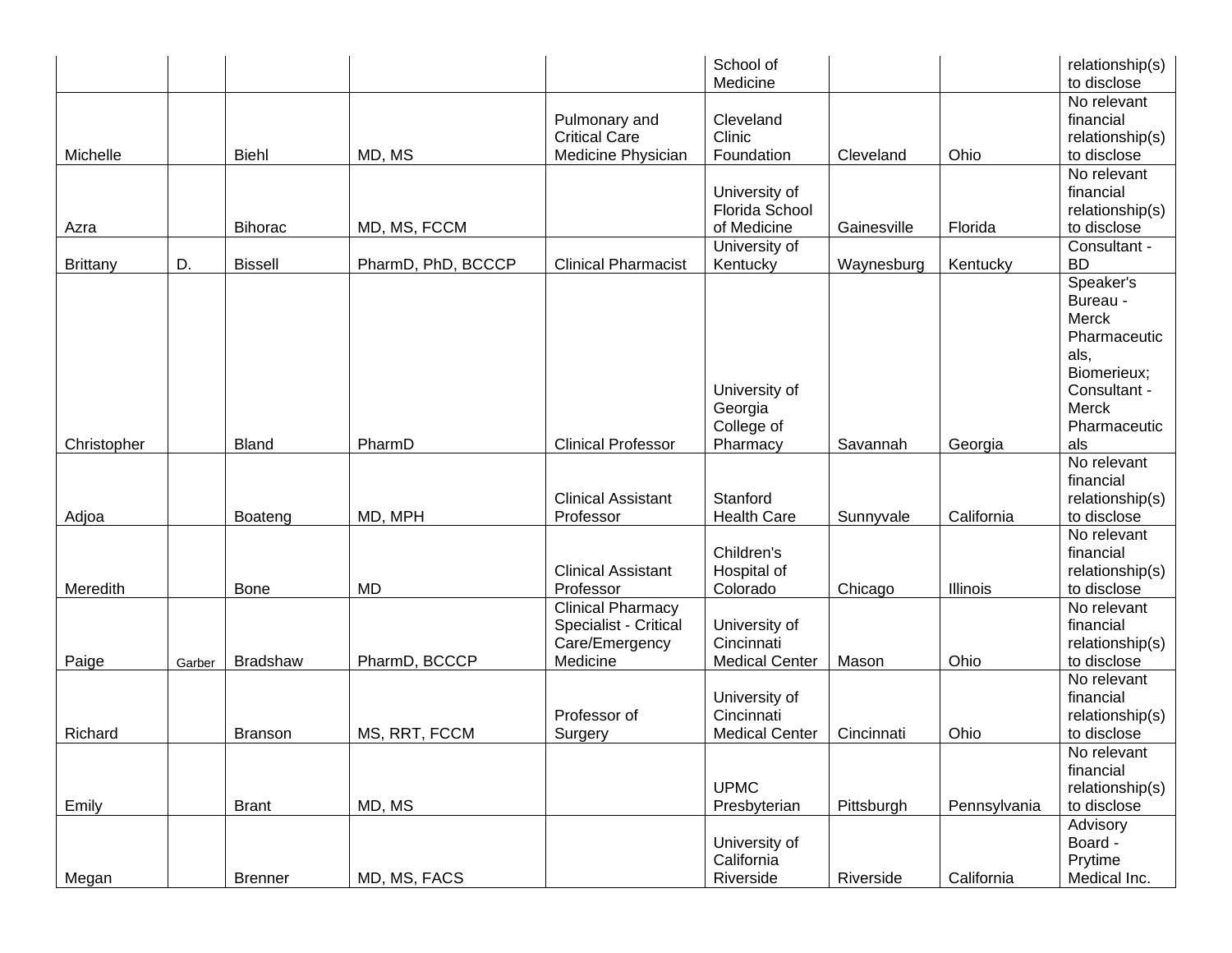|           |    |                |                     |                                                                                             | School of<br>Medicine                                                 |                   |            |                                                                            |
|-----------|----|----------------|---------------------|---------------------------------------------------------------------------------------------|-----------------------------------------------------------------------|-------------------|------------|----------------------------------------------------------------------------|
| Gretchen  | M. | <b>Brophy</b>  | PharmD, BCPS, FCCP  | Professor of<br>Pharmacotherapy &<br><b>Outcomes Sciences</b><br>and Neurosurgery           | Virginia<br>Commonwealt<br>h University                               | Glen Allen        | Virginia   | Consultant -<br>UCB, Chiesi,<br>and Ceribell;<br>Speaker's<br>Bureau - UCB |
| Anne Rain |    | <b>Brown</b>   | PharmD, BCCCP       | <b>Critical Care Clinical</b><br><b>Pharmacy Specialist</b>                                 | University of<br>Texas MD<br>Anderson<br>Center                       | Houston           | Texas      | No relevant<br>financial<br>relationship(s)<br>to disclose                 |
| Ann-Marie |    | <b>Brown</b>   | CCRN, CPNP, PhD, RN | <b>Associate Clinical</b><br>Professor                                                      | Emory<br>University<br>School of<br>Nursing                           | Atlanta           | Georgia    | No relevant<br>financial<br>relationship(s)<br>to disclose                 |
| Joan      | C. | <b>Brown</b>   | EdD, MBA, CCE       | Associate<br>Administrator<br><b>Clinical Operations</b><br><b>Business</b><br>Intelligence | University of<br>Southern<br>California Keck<br>School of<br>Medicine | Los Angeles       | California | No relevant<br>financial<br>relationship(s)<br>to disclose                 |
| Stephanie | R. | <b>Brown</b>   | MBBS, MS            | <b>Assistant Professor</b>                                                                  | University of<br>Oklahoma                                             | Oklahoma<br>City  | Oklahoma   | No relevant<br>financial<br>relationship(s)<br>to disclose                 |
| Timothy   |    | <b>Buchman</b> | PhD, MD, MCCM       | Founding Director,<br><b>Emory Center for</b><br><b>Critical Care</b>                       | Emory<br>University<br>Hospital                                       | Atlanta           | Georgia    | No relevant<br>financial<br>relationship(s)<br>to disclose                 |
| Mitchell  |    | <b>Buckley</b> | PharmD, BCCCP       | <b>Clinical Pharmacy</b><br>Specialist                                                      | Banner<br>University<br><b>Medical Center</b><br>Phoenix              | Phoenix           | Arizona    | No relevant<br>financial<br>relationship(s)<br>to disclose                 |
| Marilyn   |    | <b>Bulloch</b> | PharmD, BCPS, FCCM  | Dept of Pharmacy<br>Practice                                                                | Auburn<br>University<br>Harrison<br>School of<br>Pharmacy             | Kimberly          | Alabama    | Speaker's<br>Bureau -<br>Xofluza                                           |
| Sigrid    |    | <b>Burruss</b> | MD                  | <b>Assistant Professor</b><br>of Surgery                                                    | Loma Linda<br>University<br><b>Medical Center</b>                     | Loma Linda        | California | No relevant<br>financial<br>relationship(s)<br>to disclose                 |
| Aaron     |    | Calhoun        | MD, FSSH            |                                                                                             | University of<br>Louisville                                           | Louisville        | Kentucky   |                                                                            |
| Tatjana   |    | Calvano        | MD, FACP, FIDSA     | <b>Infectious Disease</b><br>Physician, Program                                             | <b>Brooke Army</b><br><b>Medical Center</b>                           | Lewis-<br>McChord | Washington | No relevant<br>financial                                                   |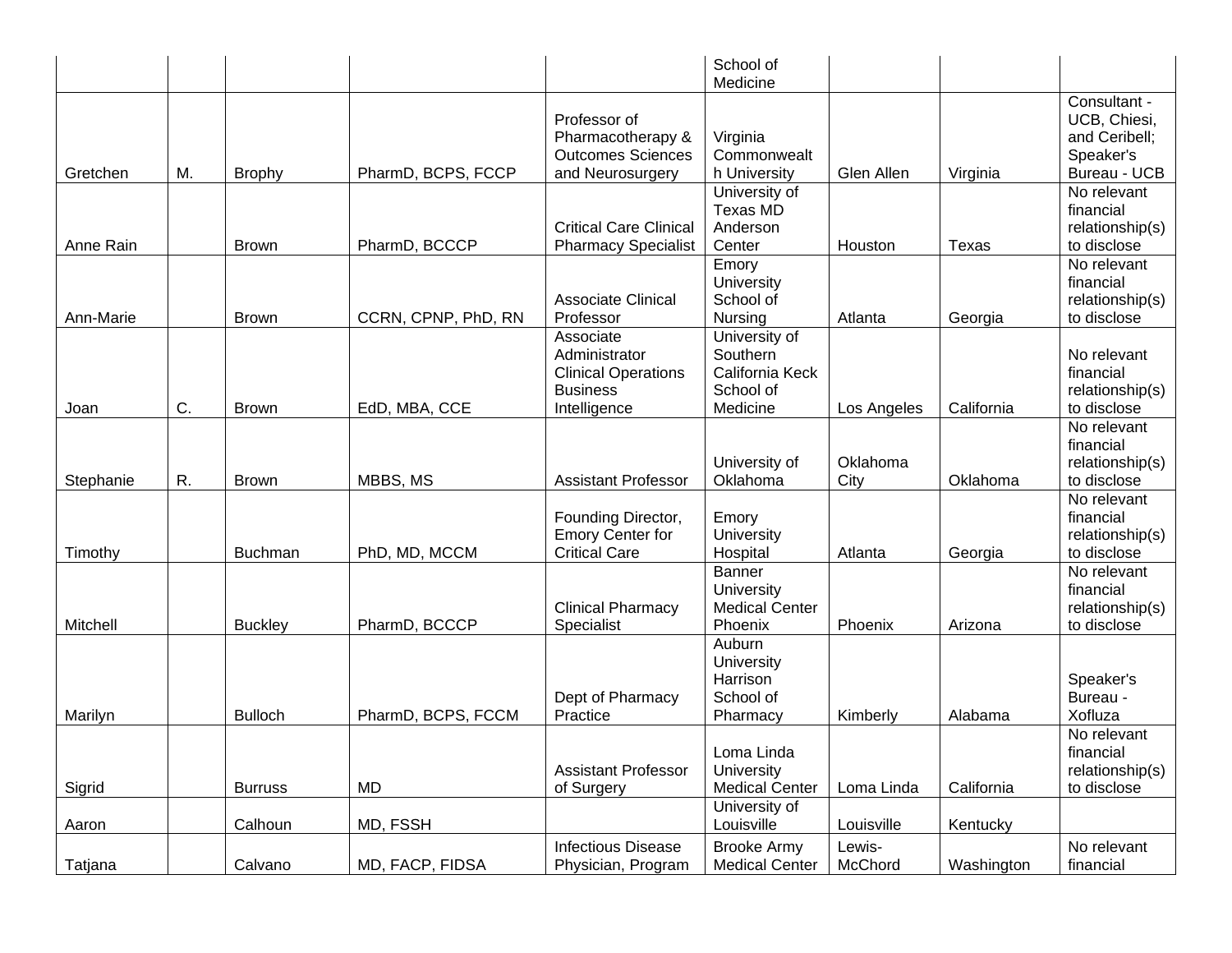|                |    |                         |             | Director for Internal<br><b>Medicine Residency</b>        |                                                                                                      |                    |                   | relationship(s)<br>to disclose                             |
|----------------|----|-------------------------|-------------|-----------------------------------------------------------|------------------------------------------------------------------------------------------------------|--------------------|-------------------|------------------------------------------------------------|
| Leopoldo       |    | Cancio                  | MD, FCCM    | Director                                                  | <b>United States</b><br>Army Institute<br>of Surgical<br>Research                                    | San Antonio        | Texas             | Intellectual<br>Property -<br>Acros<br>Medical, Inc        |
|                |    |                         |             |                                                           | Emory                                                                                                |                    |                   | No relevant<br>financial<br>relationship(s)                |
| Mark           |    | Caridi-Scheible         | <b>MD</b>   | <b>Associate Professor</b>                                | University                                                                                           | Atlanta            | Georgia           | to disclose                                                |
| Erin           | F. | Carlton                 | MD, MSc     |                                                           | University of<br>Michigan C.S.<br>Mott Children's<br>Hospital                                        | Ann Arbor          | Michigan          | No relevant<br>financial<br>relationship(s)<br>to disclose |
| <b>Brendan</b> | G. | Carr                    | MD, MS      | Professor & Chair                                         | Icahn School of<br>Medicine at<br><b>Mount Sinai</b>                                                 | New York           | New York          | No relevant<br>financial<br>relationship(s)<br>to disclose |
| Jamie          |    | Causey                  | MD          | <b>CVICU</b>                                              | <b>Baylor College</b><br>of Medicine<br>Texas<br>Children's<br>Hospital                              | Sugarland          | Texas             | No disclosure<br>information<br>received                   |
| Maurizio       |    | Cecconi                 | <b>MD</b>   | Professor of<br>Anesthesiology &<br><b>Intensive Care</b> | Humanitas<br>Research<br>Hospital<br>Humanitas<br>University                                         | Milan              | Italy             | No relevant<br>financial<br>relationship(s)<br>to disclose |
| Leo Anthony    |    | Celi                    | MD, MPH, MS |                                                           | Massachusetts<br>Institute of<br>Technology<br>and Beth Israel<br>Deaconess<br><b>Medical Center</b> | Cambridge          | Massachusett<br>s | No relevant<br>financial<br>relationship(s)<br>to disclose |
| <b>MARIA</b>   |    | CHACON-<br><b>GOMEZ</b> | MD, MS      |                                                           |                                                                                                      | <b>Mexico City</b> | Mexico            | No relevant<br>financial<br>relationship(s)<br>to disclose |
| Sarah          |    | Chalmers                | MD, PCCM    | Pediatrics                                                | Mayo Clinic                                                                                          | Rochester          | Minnesota         | No relevant<br>financial<br>relationship(s)<br>to disclose |
| Stephanie      |    | Charshafian             | <b>MD</b>   |                                                           | Washington<br>University in<br>Saint Louis                                                           | Saint Louis        | <b>MO</b>         | No relevant<br>financial<br>relationship(s)<br>to disclose |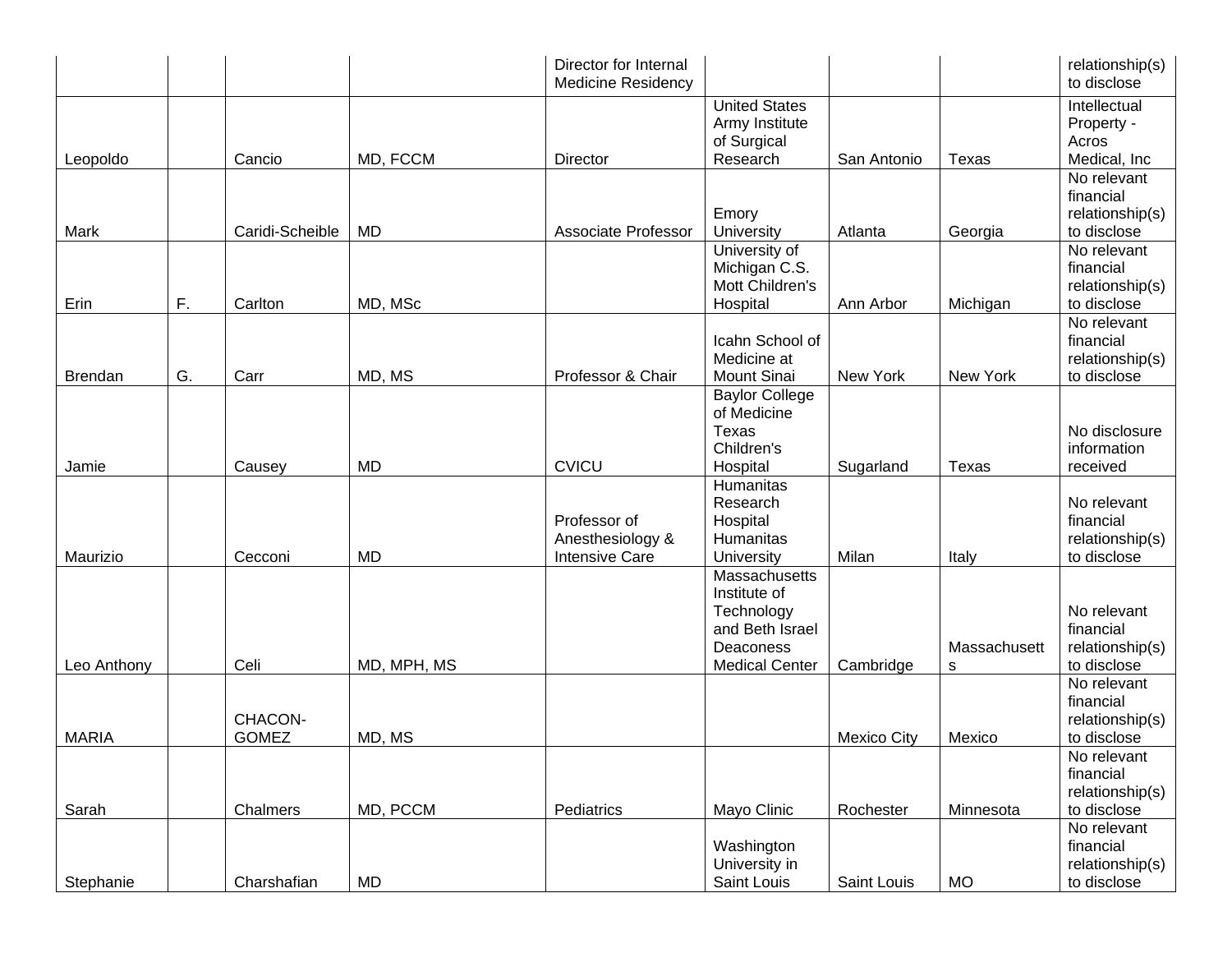|          |    |            |                                  |                                                                           | School of<br>Medicine                                                           |                   |            |                                                                                                                         |
|----------|----|------------|----------------------------------|---------------------------------------------------------------------------|---------------------------------------------------------------------------------|-------------------|------------|-------------------------------------------------------------------------------------------------------------------------|
| Robert   |    | Chatburn   | MBA, RRT, MHHS                   |                                                                           | Cleveland<br>Clinic                                                             | Cleveland         | Ohio       | Consultant -<br>IngMar<br>Medical;<br>Vyaire<br>Medical                                                                 |
| Subhasis |    | Chatterjee | MD, FACS, FACC, FCCP             | <b>Director Thoracic</b><br><b>ICU &amp; ECMO</b><br>Program              | <b>Baylor College</b><br>of Medicine                                            | Houston           | Texas      | Advisory<br>Board - La<br>Jolla<br>Pharmaceutic<br>als, Edwards<br>Lifescience,<br><b>Baxter</b><br>Pharmaceutic<br>als |
|          |    |            |                                  |                                                                           |                                                                                 |                   |            | No relevant<br>financial                                                                                                |
| Jose     |    | Chavez     | <b>DNP</b>                       | <b>Critical Care Clinical</b><br><b>Nurse Specialist</b>                  | <b>Cedars Sinai</b><br><b>Medical Center</b>                                    | Los Angeles       | California | relationship(s)<br>to disclose                                                                                          |
| Michael  |    | Cheatham   | MD, FCCM                         | <b>Chief Surgical</b><br>Officer                                          | Orlando Health                                                                  | Orlando           | Florida    | No relevant<br>financial<br>relationship(s)<br>to disclose                                                              |
| Leon     |    | Chen       | DNP, ACNP, FCCP,<br><b>FAANP</b> | <b>Clinical Program</b><br>Manager, Research<br>and Simulated<br>Learning | Memorial<br>Sloan Kettering<br><b>Cancer Center</b>                             | <b>River Edge</b> | New Jersey | No relevant<br>financial<br>relationship(s)<br>to disclose                                                              |
| Paul     | J. | Chestovich | MD, FACS                         | <b>Associate Professor</b><br>of Surgery                                  | <b>Kirk Kerkorian</b><br>School of<br>Medicine at<br><b>UNLV</b>                | Las Vegas         | Nevada     | No relevant<br>financial<br>relationship(s)<br>to disclose                                                              |
| Karen    |    | Choong     | MB, BCh, FRCP(C)                 | Professor                                                                 | McMaster<br>Children's<br>Hospital                                              | Hamilton          | Ontario    | No relevant<br>financial<br>relationship(s)<br>to disclose                                                              |
| Kevin    |    | Chung      | MD, FCCM                         | Professor and<br>Chair, Department<br>of Medicine                         | Uniformed<br>Services<br>University of<br>the Health<br>Sciences                | Mc Lean           | Virginia   | No relevant<br>financial<br>relationship(s)<br>to disclose                                                              |
| Matthew  | M. | Churpek    | MD, MPH, PhD                     | <b>ICU Physician</b>                                                      | University of<br>Wisconsin<br>School of<br>Medicine and<br><b>Public Health</b> | Madison           | Wisconsin  | Research<br>Funding -<br>EarlySense;<br>Royalties -                                                                     |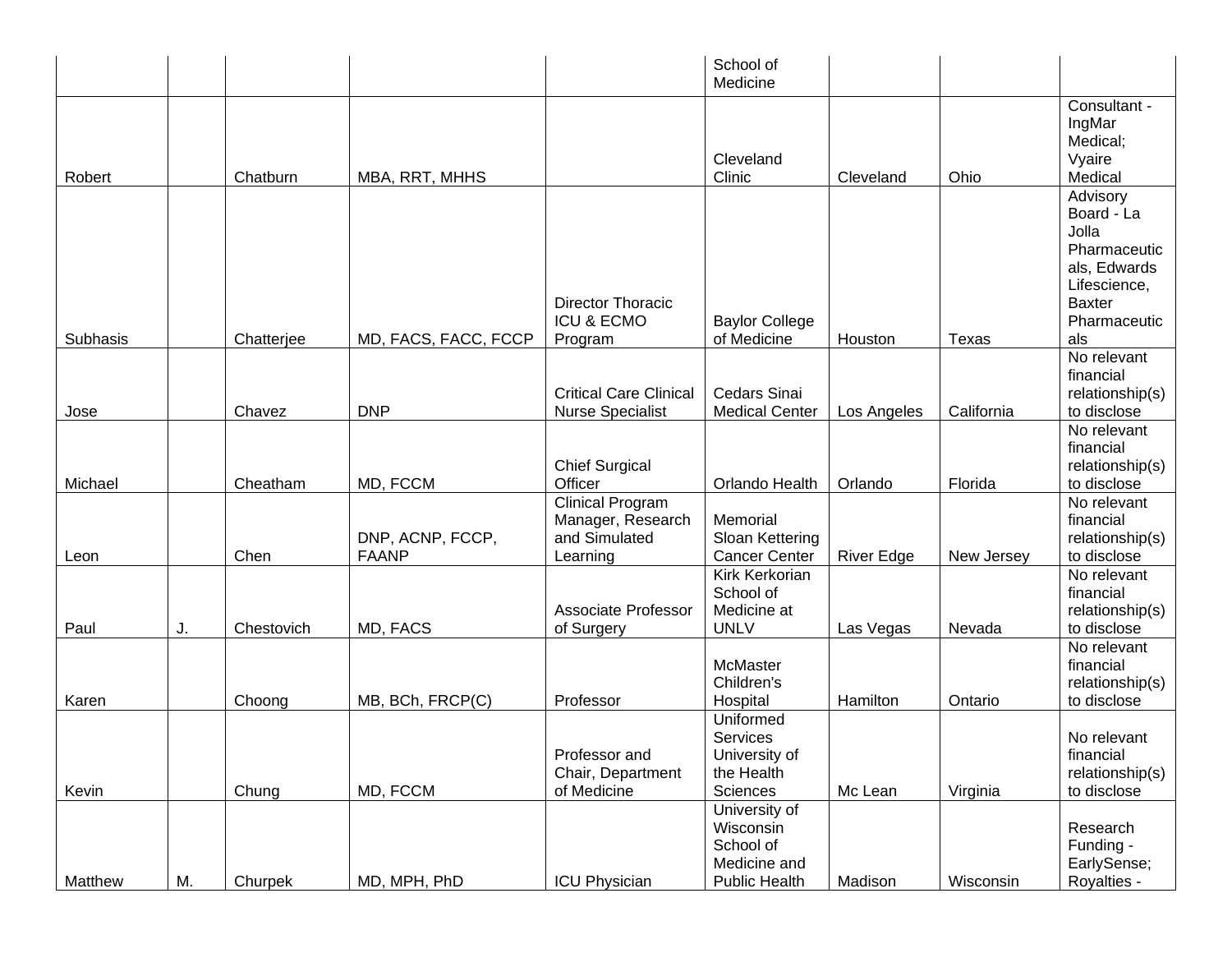|             |    |             |                     |                                                                                  |                                                                  |                  |              | University of<br>Chicago                                   |
|-------------|----|-------------|---------------------|----------------------------------------------------------------------------------|------------------------------------------------------------------|------------------|--------------|------------------------------------------------------------|
| Francesco   |    | Ciummo      | PharmD              |                                                                                  | Saint Barnbas<br><b>Medical Center</b>                           | Rochelle<br>Park | New Jersey   | No relevant<br>financial<br>relationship(s)<br>to disclose |
| Gilles      |    | Clermont    | MD, MS              | Professor CCM,<br>Mathematics,<br>Clinical<br><b>Translational Sci</b><br>and IE | VA Pittsburgh<br>Healthcare<br>System                            | Fombell          | Pennsylvania | No relevant<br>financial<br>relationship(s)<br>to disclose |
| <b>Bria</b> |    | Coates      | <b>MD</b>           |                                                                                  | Ann and<br>Robert H Lurie<br>Childrens<br>Hospital of<br>Chicago | Chicago          | Illinois     | No relevant<br>financial<br>relationship(s)<br>to disclose |
| J. Perren   |    | Cobb        | MD, FACS, FCCM      | Professor and<br><b>Clinical Scholar</b>                                         | <b>Keck Medical</b><br>Center of USC                             | Los Angeles      | California   | No relevant<br>financial<br>relationship(s)<br>to disclose |
| Amalia      |    | Cochran     | MD, FCCM            | Professor of<br>Surgery                                                          | University of<br>Florida                                         | Gainesville      | Florida      | No relevant<br>financial<br>relationship(s)<br>to disclose |
| Nora        |    | Colman      | <b>MD</b>           |                                                                                  | Children's<br>Healthcare of<br>Atlanta                           | Atlanta          | Georgia      | No relevant<br>financial<br>relationship(s)<br>to disclose |
| Edward      | Ε. | Conway, Jr. | MD, MS, FAAP, FCCM  | <b>Division Chief</b><br><b>Pediatric Critical</b><br>Care                       | Jacobi Medical<br>Center                                         | Hartsdale        | New York     | No relevant<br>financial<br>relationship(s)<br>to disclose |
| Colin       |    | Cooke       | MD, MS              |                                                                                  | University of<br>Michigan<br>Health System                       | Ann Arbor        | Michigan     | No relevant<br>financial<br>relationship(s)<br>to disclose |
| Craig       |    | Coopersmith | MD, FACS, MCCM      | Director, Emory<br><b>Critical Care Center</b>                                   | Emory<br>University<br>Hospital                                  | Atlanta          | Georgia      | No relevant<br>financial<br>relationship(s)<br>to disclose |
| Jennifer    |    | Cortes      | BCCCP, BCPS, PharmD | <b>Clinical Pharmacy</b><br>Specialist-MICU                                      | Memorial<br>Hermann-<br><b>Texas Medical</b><br>Center           | Houston          | Texas        | No relevant<br>financial<br>relationship(s)<br>to disclose |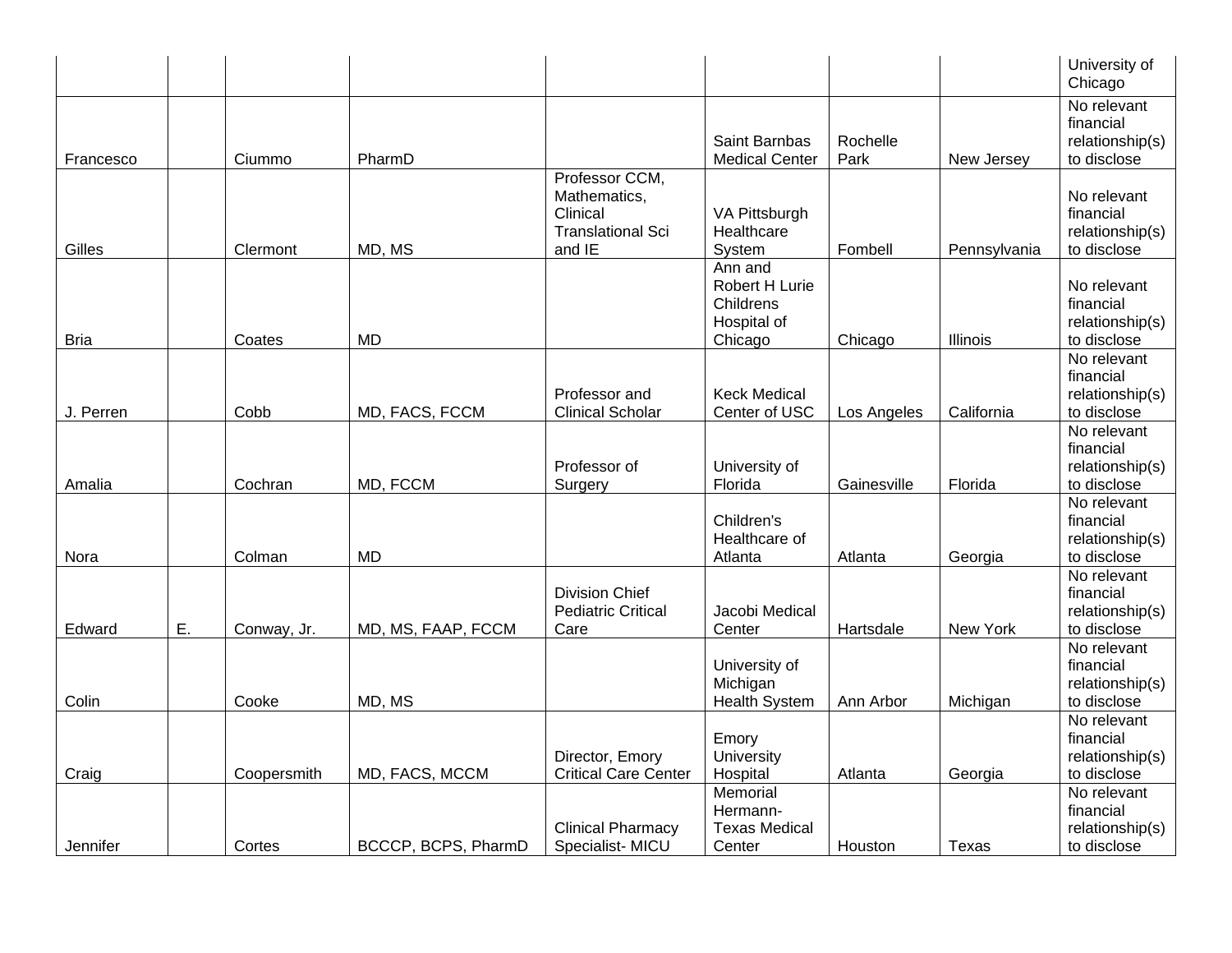| Gustavo      | Α. | Cortes-<br>Puentes | <b>MD</b>                      | Consultant<br>Pulmonary and<br><b>Critical Care</b><br>Medicine       | Mayo Clinic<br>College of<br>Medicine                             | Rochester        | Minnesota    | No relevant<br>financial<br>relationship(s)<br>to disclose |
|--------------|----|--------------------|--------------------------------|-----------------------------------------------------------------------|-------------------------------------------------------------------|------------------|--------------|------------------------------------------------------------|
| Christina    |    | Creel-Bulos        | RN-BSN, MD                     | <b>Assistant Professor</b>                                            | Emory<br>Healthcare                                               | Atlanta          | Georgia      | No relevant<br>financial<br>relationship(s)<br>to disclose |
| Gail         |    | Cresci             | PhD, RD                        | <b>Faculty Staff</b>                                                  | Cleveland<br>Clinic                                               | Cleveland        | Ohio         | No relevant<br>financial<br>relationship(s)<br>to disclose |
| Kelli        | L. | Crowley            | PharmD, RPh, BCPS              | <b>Clinical Pharmacist,</b><br><b>Pediatric Critical</b><br>Care      | <b>UPMC</b><br>Children's<br>Hospital of<br>Pittsburgh            | Pittsburgh       | Pennsylvania | No relevant<br>financial<br>relationship(s)<br>to disclose |
| Martha A.Q.  |    | Curley             | PhD, RN, FAAN                  | Ruth M. Colket<br><b>Endowed Chair in</b><br><b>Pediatric Nursing</b> | University of<br>Pennsylvania<br>School of<br>Nursing             | <b>Bryn Mawr</b> | Pennsylvania | No relevant<br>financial<br>relationship(s)<br>to disclose |
| Natalie      | Z. | Cvijanovich        | <b>MD</b>                      | Professor of<br>Pediatrics                                            | <b>UCSF Benioff</b><br>Children's<br>Hospital<br>Oakland          | Oakland          | California   | No relevant<br>financial<br>relationship(s)<br>to disclose |
| Mitchell     |    | Daley              | BCCCP, PharmD, FCCM            | <b>Clinical Pharmacist</b><br><b>Specialist Critical</b><br>Care      | Seton Family<br>Healthcare,<br>University of<br>Texas             | Austin           | Texas        | No relevant<br>financial<br>relationship(s)<br>to disclose |
| Heidi        | J. | Dalton             | MD, FELSO                      | Director, ECLS<br>Research and<br>Program<br>Development              | Inova Fairfax<br>Hospital                                         | Scottsdale       | Arizona      | Consultant/Ad<br>visor -<br>Entergrion Inc                 |
| Neha         |    | Dangayach          | MD, MSCR                       | <b>Assistant Professor</b><br>Neurosurgery                            | <b>Mount Sinai</b><br>Hospital                                    | New York         | New York     | No relevant<br>financial<br>relationship(s)<br>to disclose |
| Heder        | J. | De Vries           | MD                             |                                                                       | Vrije<br>Universiteit<br>Amsterdam                                | Amsterdam        | Netherlands  | No relevant<br>financial<br>relationship(s)<br>to disclose |
| <b>Brian</b> |    | Dee                | PharmD, BCCCP,<br><b>BCNSP</b> | <b>Clinical Pharmacy</b><br>Specialist                                | The University<br>of Texas MD<br>Anderson<br><b>Cancer Center</b> | Houston          | Texas        | No relevant<br>financial<br>relationship(s)<br>to disclose |
| Ashley       | D. | <b>DePriest</b>    | LD, MS, RD, CNSC               | <b>Clinical Dietitian</b>                                             | <b>Wellstar Health</b><br>System                                  | Atlanta          | Georgia      | Speaker's<br>Bureau -                                      |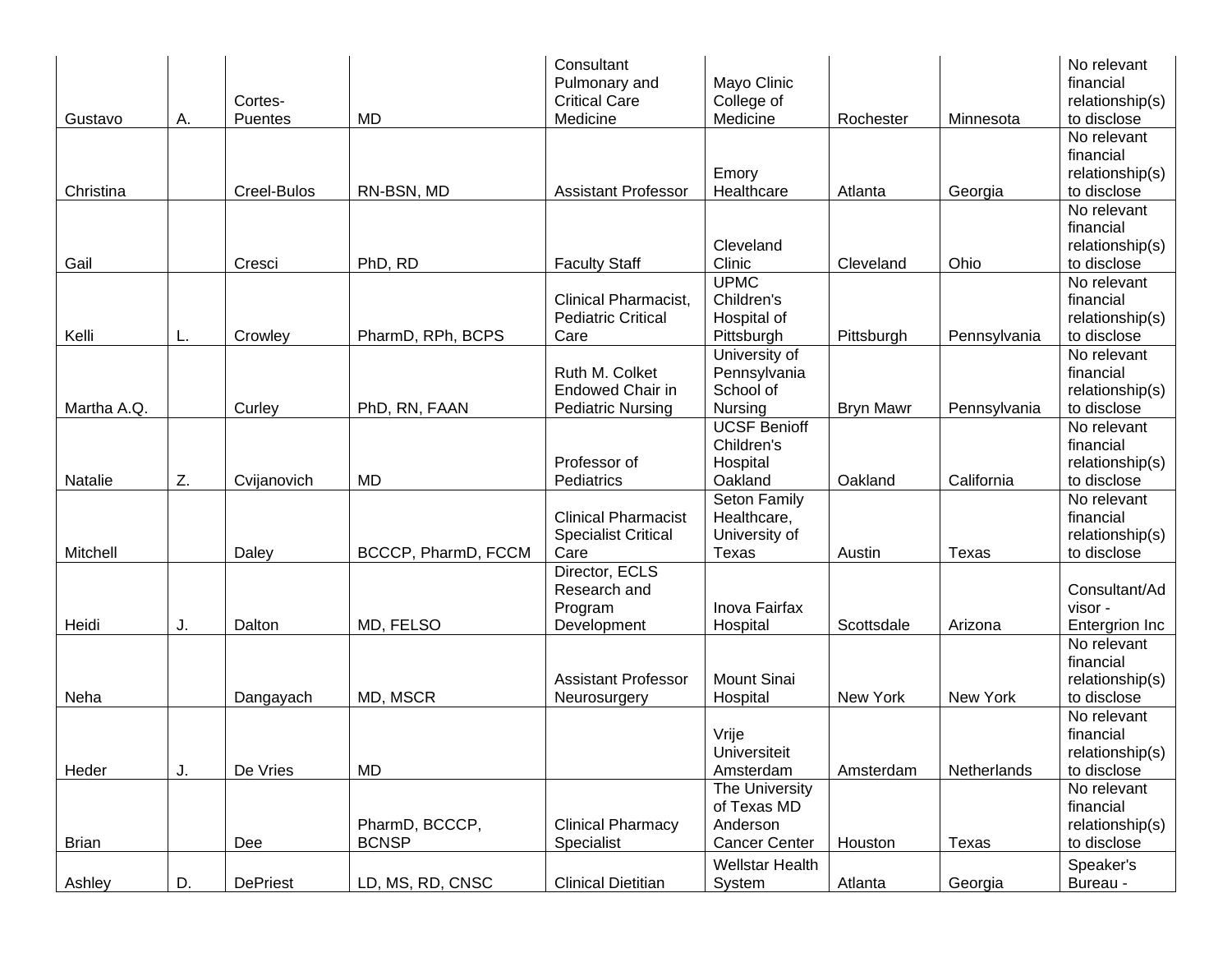|          |    |              |                     |                             |                                       |                 |            | Baxter,                  |
|----------|----|--------------|---------------------|-----------------------------|---------------------------------------|-----------------|------------|--------------------------|
|          |    |              |                     |                             |                                       |                 |            | <b>Channel One</b>       |
|          |    |              |                     |                             |                                       |                 |            | Educational              |
|          |    |              |                     |                             |                                       |                 |            | Videos                   |
|          |    |              |                     |                             |                                       |                 |            | No relevant              |
|          |    |              |                     | Assistant Professor,        |                                       |                 |            | financial                |
|          |    |              |                     | Department of               | University of                         |                 |            | relationship(s)          |
| Masoom   |    | Desai        | <b>MD</b>           | Neurology                   | New Mexico                            | Albuquerque     | New Mexico | to disclose              |
|          |    |              |                     |                             | Northwell<br>School of                |                 |            |                          |
|          |    |              |                     |                             | Medicine and                          |                 |            |                          |
|          |    |              |                     |                             | the Feinstein                         |                 |            | No relevant              |
|          |    |              |                     |                             | Institute for                         |                 |            | financial                |
|          |    |              |                     | Vice-Chair,                 | Medical                               |                 |            | relationship(s)          |
| Clifford |    | Deutschman   | MD, MS, MCCM        | Research                    | Research                              | Halesite        | New York   | to disclose              |
|          |    |              |                     |                             | Cincinnati                            |                 |            | No relevant              |
|          |    |              |                     |                             | Children's                            |                 |            | financial                |
|          |    |              |                     |                             | Hospital                              |                 |            | relationship(s)          |
| Maya     |    | Dewan        | MD, MPH             | <b>Assistant Professor</b>  | <b>Medical Center</b>                 | Cincinnati      | Ohio       | to disclose              |
|          |    |              |                     |                             |                                       |                 |            | No relevant              |
|          |    |              |                     |                             |                                       |                 |            | financial                |
|          |    |              |                     | <b>Associate Professor</b>  | <b>Baylor College</b>                 |                 |            | relationship(s)          |
| Cameron  |    | Dezfulian    | <b>MD</b>           | of Medicine                 | of Medicine                           | Houston         | Texas      | to disclose              |
|          |    |              |                     |                             | Fellow                                |                 |            | No relevant              |
|          |    |              |                     |                             | Washington                            |                 |            | financial                |
|          |    |              |                     | <b>Associate Professor</b>  | University                            |                 |            | relationship(s)          |
| Rajat    |    | Dhar         | <b>MD</b>           | of Neurology                | Neurology                             | Saint Louis     | Missouri   | to disclose              |
|          |    |              |                     |                             |                                       |                 |            | No relevant              |
|          |    |              |                     |                             |                                       |                 |            | financial                |
|          |    |              |                     |                             | Lenox Hill                            |                 |            | relationship(s)          |
| Kush     | R. | Dholakia     | MBA, MD, FACP       |                             | Hospital                              | Livingston      | New Jersey | to disclose              |
|          |    |              |                     | Chief,                      |                                       |                 |            |                          |
|          |    |              |                     | Cardiothoracic,<br>MCS, and |                                       |                 |            | No relevant<br>financial |
|          |    |              |                     | <b>Transplant Critical</b>  | <b>Baylor Saint</b><br>Luke's Medical |                 |            | relationship(s)          |
| Jose     |    | Diaz-Gomez   | MD, FASE, FCCM      | <b>Care Section</b>         | Center                                | <b>Bellaire</b> | Texas      | to disclose              |
|          | L. |              |                     | Surgery Quality             | UMMC, R.                              |                 |            | No relevant              |
|          |    |              |                     | Officer, Professor,         | <b>Adams Cowley</b>                   |                 |            | financial                |
|          |    |              |                     | and Chief Acute             | Shock Trauma                          |                 |            | relationship(s)          |
| Jose     | J. | Diaz, Jr.    | CNS, MD, FACS       | <b>Care Surgery</b>         | Center                                | Baltimore       | Maryland   | to disclose              |
|          |    |              |                     |                             | Robert Wood                           |                 |            | No relevant              |
|          |    |              |                     |                             | Johnson                               |                 |            | financial                |
|          |    |              |                     | <b>Clinical Associate</b>   | University                            |                 |            | relationship(s)          |
| Deepali  |    | <b>Dixit</b> | PharmD, BCCCP, BCPS | Professor                   | Hospital                              | Edison          | New Jersey | to disclose              |
|          |    |              |                     |                             |                                       |                 |            | No relevant              |
| Yue      |    | Dong         | MD, FSSH            | <b>Research Scientist</b>   | Mayo Clinic                           | Rochester       | Minnesota  | financial                |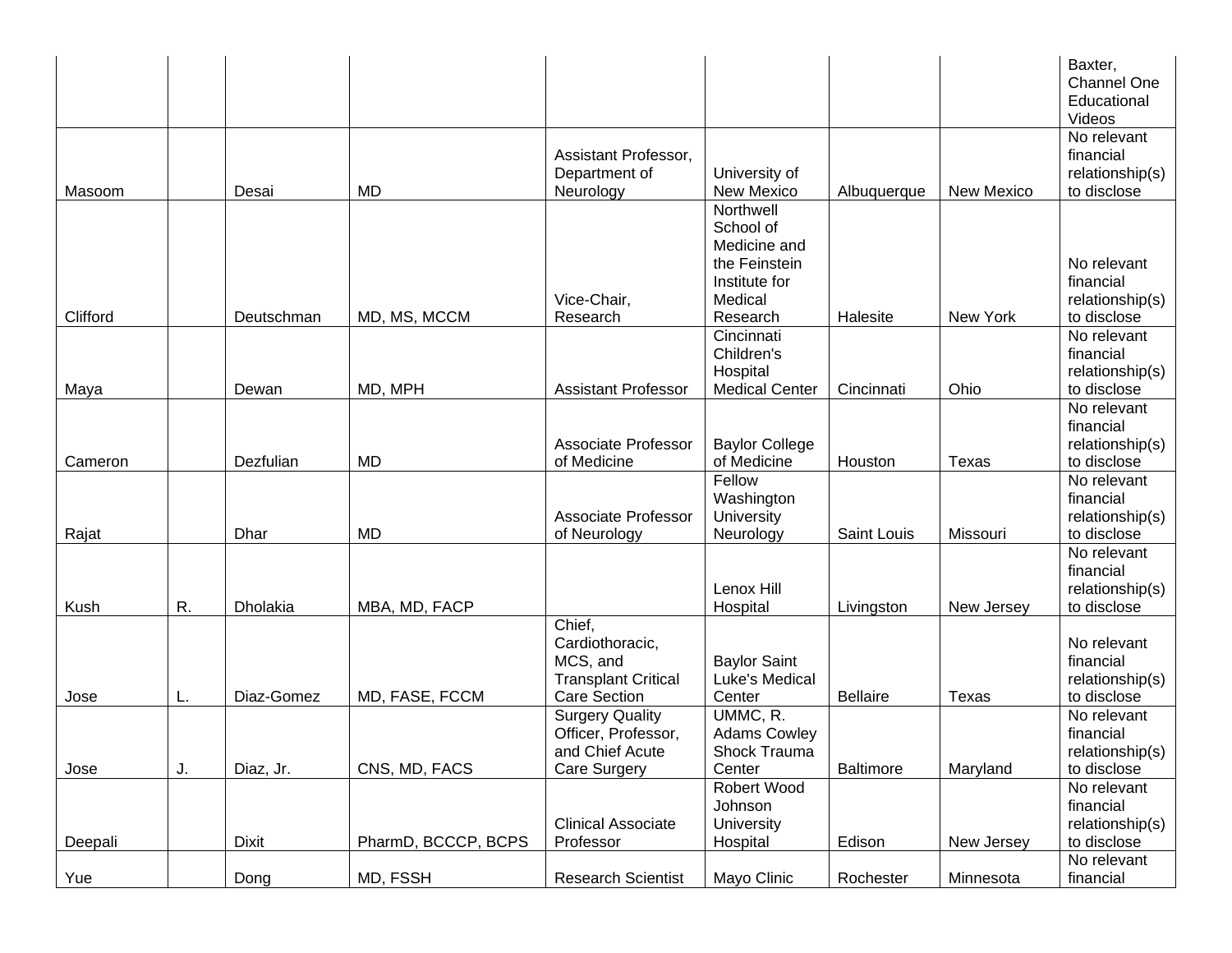|               |    |              |                     |                             |                       |                  |               | relationship(s)<br>to disclose |
|---------------|----|--------------|---------------------|-----------------------------|-----------------------|------------------|---------------|--------------------------------|
|               |    |              |                     |                             | <b>Boston</b>         |                  |               | No relevant                    |
|               |    |              |                     |                             | University            |                  |               | financial                      |
|               |    |              |                     |                             | School of             |                  |               | relationship(s)                |
| Mari-Lynn     |    | Drainoni     | PhD                 |                             | Medicine              | <b>Boston</b>    | Massachusetts | to disclose                    |
|               |    |              |                     |                             | $\overline{UC}$       |                  |               | No relevant                    |
|               |    |              |                     |                             | Health/Universi       |                  |               | financial                      |
|               |    |              |                     |                             | ty of Cincinnati      |                  |               | relationship(s)                |
| Molly         |    | Droege       | PharmD              |                             | <b>Medical Center</b> | Cincinnati       | Ohio          | to disclose                    |
|               |    |              |                     |                             | University of         |                  |               | No relevant                    |
|               |    |              |                     | <b>Clinical Pharmacy</b>    | California            |                  |               | financial                      |
|               |    |              |                     | Specialist, Critical        | Davis Medical         |                  |               | relationship(s)                |
| Jeremiah      | J. | Duby         | PharmD, BCPS, BCCCP | Care                        | Center                | Davis            | California    | to disclose                    |
|               |    |              |                     |                             | Tulane                |                  |               | No relevant                    |
|               |    |              |                     |                             | University            |                  |               | financial                      |
|               |    |              |                     | <b>Division Chief Acute</b> | School of             |                  |               | relationship(s)                |
| Juan          |    | Duchesne     | <b>MD</b>           | <b>Care Surgery</b>         | Medicine              | New Orleans      | Louisiana     | to disclose                    |
|               |    |              |                     |                             |                       |                  |               | No relevant                    |
|               |    |              |                     |                             | University of         |                  |               | financial                      |
| David         |    | Efron        | MD, FACS, FCCM      | Professor                   | Maryland              | <b>Baltimore</b> | Maryland      | relationship(s)<br>to disclose |
|               |    |              |                     |                             |                       |                  |               | No relevant                    |
|               |    |              |                     |                             |                       |                  |               | financial                      |
| Marie-        |    |              |                     |                             | University of         |                  |               | relationship(s)                |
| Carmelle      |    | Elie-Turenne | MD, RDMS            |                             | Alabama               | Birmingham       | Alabama       | to disclose                    |
|               |    |              |                     |                             |                       |                  |               | No disclosure                  |
|               |    |              |                     |                             |                       |                  |               | information                    |
| Iheanacho     | О. | Emeruwa      | MD, MBA             | <b>Clinical Instructor</b>  | <b>UCLA Health</b>    | Los Angeles      | California    | received                       |
|               |    |              |                     |                             |                       |                  |               | No relevant                    |
|               |    |              |                     |                             | University of         |                  |               | financial                      |
|               |    |              |                     | <b>Clinical Associate</b>   | Pittsburgh            |                  |               | relationship(s)                |
| Lillian       | L. | Emlet        | MD, MS, FCCM        | Professor                   | <b>Medical Center</b> | Pittsburgh       | Pennsylvania  | to disclose                    |
|               |    |              |                     |                             |                       |                  |               | No relevant                    |
|               |    |              |                     |                             | Geisinger             |                  |               | financial                      |
|               |    |              |                     | <b>Critical Care Nurse</b>  | <b>Medical Center</b> |                  |               | relationship(s)                |
| <b>Brenda</b> | M. | Engler       | ACNP, BS, CCRN, MSN | Practitioner                | Danville              | Danville         | Pennsylvania  | to disclose                    |
|               |    |              |                     |                             | University of         |                  |               | No relevant                    |
|               |    |              |                     |                             | Arizona               |                  |               | financial                      |
|               |    |              |                     |                             | College of            |                  |               | relationship(s)                |
| <b>Brian</b>  |    | Erstad       | BCPS, PharmD, MCCM  | Professor & Head            | Pharmacy              | Tucson           | Arizona       | to disclose                    |
|               |    |              |                     |                             |                       |                  |               | No relevant                    |
|               |    |              |                     |                             | University of         |                  |               | financial                      |
|               |    |              |                     | <b>Medical Director of</b>  | Washington            |                  |               | relationship(s)                |
| Laura         |    | Evans        | MD, MS, MSc, FCCM   | <b>Critical Care</b>        | <b>Medical Center</b> | Seattle          | Washington    | to disclose                    |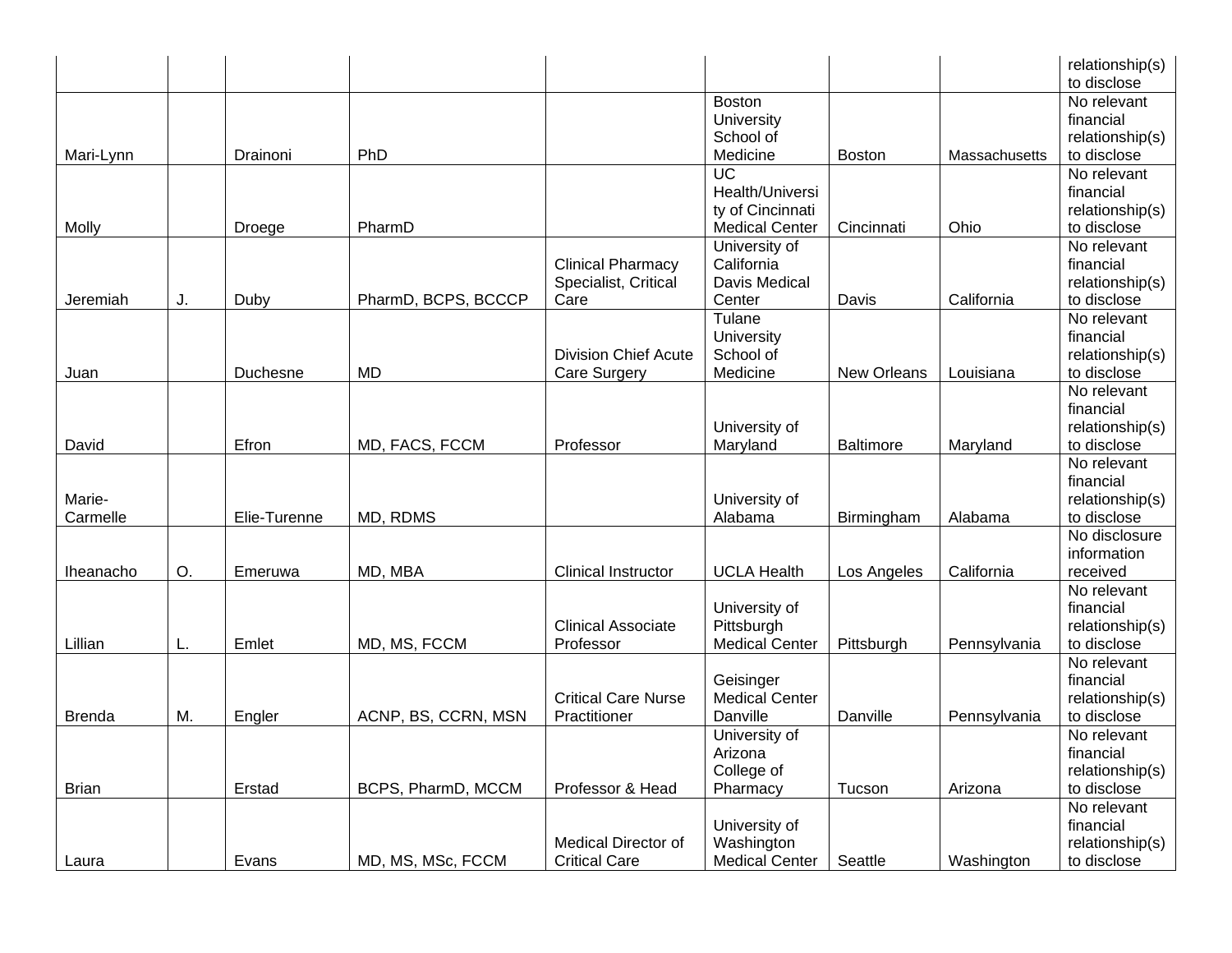|                   |    |             |                      |                                                                                       | Carolinas                                                                        |              |                | No relevant<br>financial<br>relationship(s)                |
|-------------------|----|-------------|----------------------|---------------------------------------------------------------------------------------|----------------------------------------------------------------------------------|--------------|----------------|------------------------------------------------------------|
| Susan             | L. | Evans       | MBA, MD, FCCM        | Professor                                                                             | <b>Medical Center</b>                                                            | Charlotte    | North Carolina | to disclose                                                |
| Evan              | C. | Ewers       | MD, MPH              |                                                                                       |                                                                                  | Alexandria   | Virginia       | No relevant<br>financial<br>relationship(s)<br>to disclose |
| Mohamed<br>Hani   |    | Farhat      |                      |                                                                                       | University of<br>Michigan C.S.<br>Mott Children's<br>Hospital                    | Ann Arbor    | Michigan       | No relevant<br>financial<br>relationship(s)<br>to disclose |
| J.<br>Christopher |    | Farmer      | MD, MCCM             | President,<br><b>Trajectory Group</b>                                                 | Mayo Clinic                                                                      | Scottsdale   | Arizona        | No relevant<br>financial<br>relationship(s)<br>to disclose |
| Elizabeth         | Α. | Farrington  | PharmD, BCNSP, BCPS  | <b>Clinical Associate</b><br>Professor                                                | New Hanover<br>Regional<br><b>Medical Center</b>                                 | Wilmington   | North Carolina | No relevant<br>financial<br>relationship(s)<br>to disclose |
|                   |    |             |                      |                                                                                       | Johns Hopkins                                                                    |              |                | Consultant -                                               |
| Salia             |    | Farrokh     | PharmD               |                                                                                       | Hospital<br>University of                                                        | Baltimore    | Maryland       | <b>UCB</b>                                                 |
| Hilary            |    | Faust       | <b>MD</b>            |                                                                                       | Wisconsin<br>School of<br>Medicine and<br><b>Public Health</b>                   | Madison      | Wisconsin      | No relevant<br>financial<br>relationship(s)<br>to disclose |
| Nadia             |    | Ferguson    | <b>BCCCP, PharmD</b> | <b>Clinical Pharmacy</b><br>Manager                                                   | Montefiore<br><b>Medical Center</b><br>- Weiler<br>Hospital                      | <b>Bronx</b> | New York       | No relevant<br>financial<br>relationship(s)<br>to disclose |
| Simon             |    | Finfer      | <b>MD</b>            |                                                                                       | North Shore<br>Hospital of<br>Sydney                                             | Sydney       | Australia      | Grant - Baxter<br>Healthcare                               |
| Kevin             |    | Finkel      | MD, FCCM             | Professor of<br>Medicine                                                              | University of<br><b>Texas Health</b><br><b>Science Center</b><br>at Houston      | Houston      | Texas          | No relevant<br>financial<br>relationship(s)<br>to disclose |
| Robert            | А. | Finkelstein | MD                   | Attending Physician<br><b>Pediatric Critical</b><br>Care and<br>Emergency<br>Medicine | New York<br>Presbyterian<br>Hospital - Weill<br><b>Cornell Medical</b><br>Center | Hartsdale    | New York       | No relevant<br>financial<br>relationship(s)<br>to disclose |
| Julie             |    | Fitzgerald  | MD, PhD, FCCM        |                                                                                       | Children's<br>Hospital of<br>Philadelphia                                        | Philadelphia | Pennsylvania   | No relevant<br>financial                                   |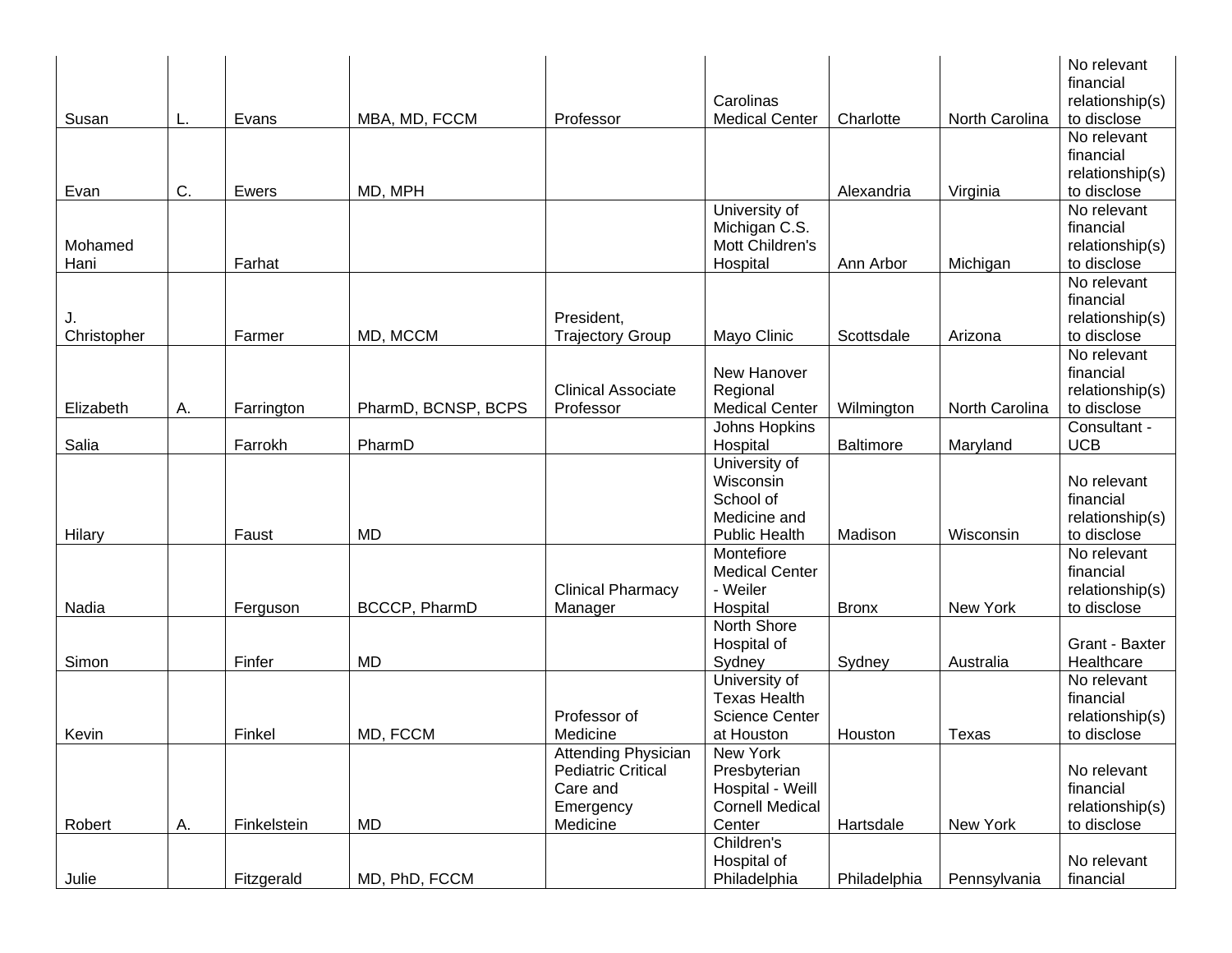|           |    |           |                     |                                                                                                           |                                                               |                  |                   | relationship(s)<br>to disclose                                                                                |
|-----------|----|-----------|---------------------|-----------------------------------------------------------------------------------------------------------|---------------------------------------------------------------|------------------|-------------------|---------------------------------------------------------------------------------------------------------------|
| Alexander |    | Flannery  | PharmD, PhD, BCCCP  | <b>Assistant Professor</b>                                                                                | University of<br>Kentucky<br>College of<br>Pharmacy           | Lexington        | Kentucky          | Advisory<br>Board - La<br>Jolla<br>Pharmaceutic<br>als; Grant<br>Funding - La<br>Jolla<br>Pharmaceutic<br>als |
| Heidi     | R. | Flori     | <b>MD</b>           | Associate Professor                                                                                       | University of<br>Michigan C.S.<br>Mott Children's<br>Hospital | Ann Arbor        | Michigan          | No relevant<br>financial<br>relationship(s)<br>to disclose                                                    |
| Christy   |    | Forehand  | PharmD, BCCCP       | <b>Critical Care Clinical</b><br>Pharmacist/PGY2<br><b>Critical Care</b><br>Residency Program<br>Director | Augusta<br>University<br><b>Medical Center</b>                | North<br>Augusta | South<br>Carolina | No relevant<br>financial<br>relationship(s)<br>to disclose                                                    |
| Karolyn   |    | Fox-Dahl  | <b>MD</b>           |                                                                                                           | <b>CHI Health</b><br>Good<br>Samaritan                        | Riverdale        | Nebraska          | No relevant<br>financial<br>relationship(s)<br>to disclose                                                    |
| Richard   |    | Frady     | ACNP, CCRN, DNP, RN | <b>Critical Care Nurse</b><br>Practitioner                                                                | Northside<br>Hospital                                         | Atlanta          | Georgia           | No relevant<br>financial<br>relationship(s)<br>to disclose                                                    |
| Dana      |    | Fuhrman   | DO, MS              |                                                                                                           | Children's<br>Hospital of<br>Pittsburgh of<br><b>UPMC</b>     | Pittsburgh       | Pennsylvania      | No relevant<br>financial<br>relationship(s)<br>to disclose                                                    |
| Ann       |    | Gage      | <b>MD</b>           |                                                                                                           | Centennial<br>Heart                                           | Nashville        | Tennessee         | No relevant<br>financial<br>relationship(s)<br>to disclose                                                    |
| Ognjen    |    | Gajic     | MD, FCCM            | Professor                                                                                                 | Mayo Graduate<br>School of<br>Medicine                        | Rochester        | Minnesota         | No relevant<br>financial<br>relationship(s)<br>to disclose                                                    |
| John      | J. | Gallagher | CCNS, CCRN-K, DNP   | Professor/Clinical<br><b>Nurse Specialist</b>                                                             | University of<br>Pittsburgh<br>School of<br>Nursing           | Pittsburgh       | Pennsylvania      | Consultant -<br>Medtronics                                                                                    |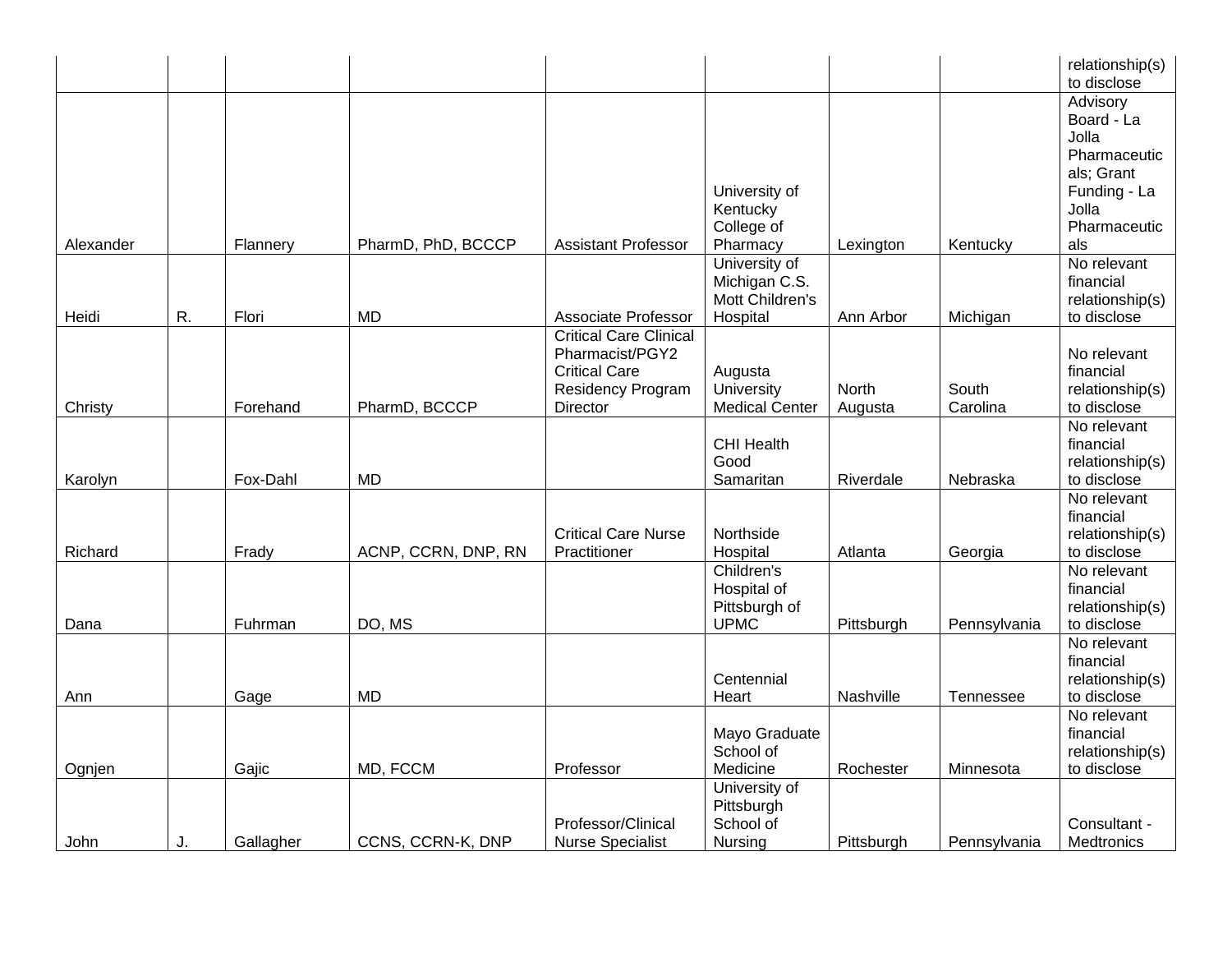|          |    |               |                     |                            |                       |                  |                | No relevant     |
|----------|----|---------------|---------------------|----------------------------|-----------------------|------------------|----------------|-----------------|
|          |    |               |                     |                            | Emory                 |                  |                | financial       |
|          |    |               |                     |                            | University            |                  |                | relationship(s) |
| Jolie    |    | Gallagher     | PharmD              |                            | Hospital              | Atlanta          | Georgia        | to disclose     |
|          |    |               |                     |                            | University of         |                  |                | No relevant     |
|          |    |               |                     |                            | Maryland              |                  |                | financial       |
|          |    |               |                     |                            | School of             |                  |                | relationship(s) |
| Samuel   | М. | Galvagno, Jr. | DO, MS, PhD, FCCM   | Professor                  | Medicine              | <b>Baltimore</b> | Maryland       | to disclose     |
|          |    |               |                     |                            |                       |                  |                | No relevant     |
|          |    |               |                     |                            |                       |                  |                | financial       |
|          |    |               |                     | <b>Senior Staff</b>        | Henry Ford            |                  |                | relationship(s) |
| Jayna    |    | Gardner-Gray  | <b>MD</b>           | Physician                  | Hospital              | Detroit          | Michigan       | to disclose     |
|          |    |               |                     |                            |                       |                  |                | No relevant     |
|          |    |               |                     |                            | Rush                  |                  |                | financial       |
|          |    |               |                     |                            | University            |                  |                | relationship(s) |
| Rajeev   | K. | Garg          | MD, MS              | Associate Professor        | <b>Medical Center</b> | Chicago          | Illinois       | to disclose     |
|          |    |               |                     |                            |                       |                  |                | No relevant     |
|          |    |               |                     |                            |                       |                  |                | financial       |
|          |    |               |                     |                            | <b>Baylor College</b> |                  |                | relationship(s) |
| Orlando  |    | Garner        | <b>MD</b>           | Intensivist                | of Medicine           | Houston          | Texas          | to disclose     |
|          |    |               |                     |                            | <b>New York</b>       |                  |                |                 |
|          |    |               |                     |                            | Presbyterian          |                  |                | No relevant     |
|          |    |               |                     |                            | Brooklyn              |                  |                | financial       |
|          |    |               |                     | Director, Medical          | Methodist             |                  |                | relationship(s) |
| Liziamma |    | George        | MD, FCCM            | <b>Intensive Care Unit</b> | Hospital              | Woodbury         | New York       | to disclose     |
|          |    |               |                     |                            |                       |                  |                | No relevant     |
|          |    |               |                     |                            |                       |                  |                | financial       |
|          |    |               |                     |                            | University of         |                  |                | relationship(s) |
| Naomi    |    | George        | MD, MPH             | <b>Assistant Professor</b> | New Mexico            | Albuquerque      | New Mexico     | to disclose     |
|          |    |               |                     |                            | Ohio State            |                  |                | No relevant     |
|          |    |               |                     |                            | University            |                  |                | financial       |
|          |    |               |                     |                            | Wexner                |                  |                | relationship(s) |
| Anthony  | T. | Gerlach       | PharmD, FCCM        | <b>Clinical Pharmacist</b> | <b>Medical Center</b> | Columbus         | Ohio           | to disclose     |
|          |    |               |                     |                            |                       |                  |                | Advisory        |
|          |    |               |                     |                            |                       |                  |                | Board -         |
|          |    |               |                     |                            |                       |                  |                | Gilead          |
|          |    |               |                     |                            |                       |                  |                | Sciences;       |
|          |    |               |                     |                            | University of         |                  |                | Speaker's       |
|          |    |               |                     |                            | Miami Miller          |                  |                | Bureau -        |
|          |    |               |                     |                            | School of             |                  |                | Gilead          |
| Hayley   | В. | Gershengorn   | MD, ATSF, FCCM      | Professor                  | Medicine              | Miami            | Florida        | Sciences        |
|          |    |               |                     |                            |                       |                  |                | No relevant     |
|          |    |               |                     |                            |                       |                  |                | financial       |
|          |    |               |                     |                            | <b>Atrium Health</b>  |                  |                | relationship(s) |
| Gail     |    | Gesin         | PharmD, BCCCP, FCCM | <b>Clinical Pharmacist</b> | Lincoln               | Lincolnton       | North Carolina | to disclose     |
|          |    |               |                     |                            |                       |                  |                |                 |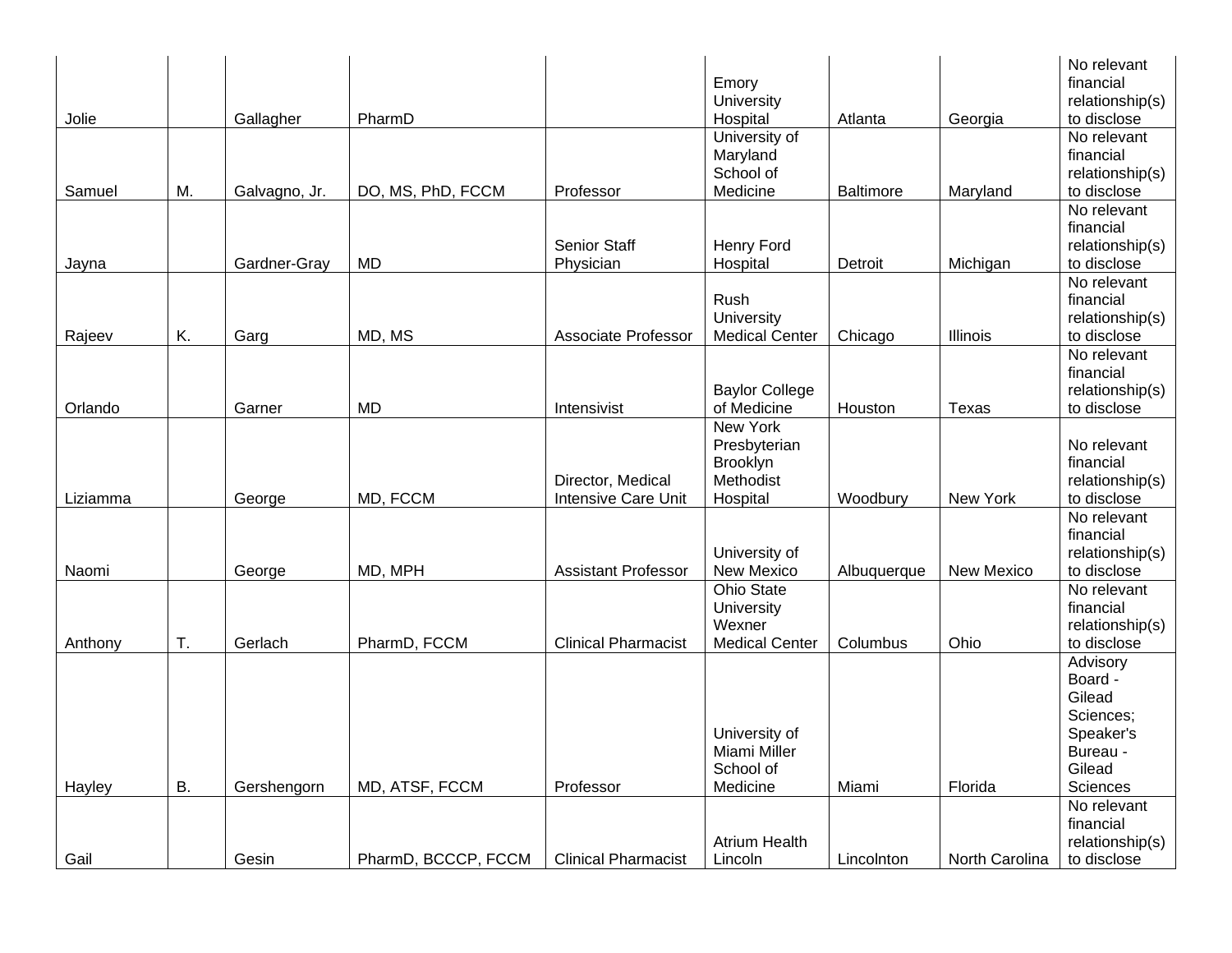| <b>Brian</b>  |    | Gilbert   | PharmD, BCCCP, BCPS,<br><b>MBA</b> | Emergency<br><b>Medicine Clinical</b><br><b>Pharmacy Specialist</b> | Wesley<br>Healthcare<br>Center  | Wichita      | Kansas       | No relevant<br>financial<br>relationship(s)<br>to disclose |
|---------------|----|-----------|------------------------------------|---------------------------------------------------------------------|---------------------------------|--------------|--------------|------------------------------------------------------------|
|               |    |           |                                    |                                                                     |                                 |              |              | Research<br>Funding -<br>Ceribell;                         |
|               |    |           |                                    |                                                                     |                                 |              |              | Consultant -                                               |
|               |    |           |                                    |                                                                     |                                 |              |              | Haisco<br>Pharmaceutic                                     |
|               |    |           |                                    |                                                                     |                                 |              |              | al Group;                                                  |
|               |    |           |                                    |                                                                     | University of                   |              |              | Advisory                                                   |
|               |    |           |                                    |                                                                     | Pittsburgh                      |              |              | Board -                                                    |
| Timothy       |    | Girard    | MD, MSCI                           |                                                                     | School of<br>Medicine           | Pittsburgh   | Pennsylvania | Lungpacer<br>Medical Inc.                                  |
|               |    |           |                                    |                                                                     | University of                   |              |              | No relevant                                                |
|               |    |           |                                    |                                                                     | Nebraska                        |              |              | financial                                                  |
|               |    |           |                                    |                                                                     | College of                      |              |              | relationship(s)                                            |
| Matthew       |    | Goede     | MD, FACS                           | Associate Professor                                                 | Medicine                        | Omaha        | Nebraska     | to disclose                                                |
| Debra         | А. | Goff      | PharmD, FIDSA, FCCP                |                                                                     | <b>Ohio State</b><br>University | Columbus     | Ohio         |                                                            |
|               |    |           |                                    |                                                                     |                                 |              |              | No relevant                                                |
|               |    |           |                                    |                                                                     |                                 |              |              | financial                                                  |
|               |    |           |                                    |                                                                     | University of                   |              |              | relationship(s)                                            |
| Andrew        | K. | Gold      | MD, MS                             | <b>Assistant Professor</b>                                          | Pennsylvania                    | Media        | Pennsylvania | to disclose<br>No relevant                                 |
|               |    |           |                                    |                                                                     |                                 |              |              | financial                                                  |
|               |    |           |                                    | <b>Chief of Critical</b>                                            | Montefiore                      |              |              | relationship(s)                                            |
| Michelle      | N. | Gong      | MD, MS                             | Care Medicine                                                       | <b>Medical Center</b>           | New York     | New York     | to disclose                                                |
|               |    |           |                                    |                                                                     |                                 |              |              | No relevant                                                |
|               |    |           |                                    |                                                                     | San Diego<br><b>State</b>       |              |              | financial<br>relationship(s)                               |
| Julie-Kathryn | Ε. | Graham    | CNS, PhD, RN                       | <b>Nurse Scientist</b>                                              | University                      | San Diego    | California   | to disclose                                                |
|               |    |           |                                    |                                                                     | Lakeland                        |              |              | No relevant                                                |
|               |    |           |                                    |                                                                     | Regional                        |              |              | financial                                                  |
|               |    | Gray      | MD, FACS                           | <b>Attending Surgeon</b>                                            | <b>Health Medical</b><br>Center | Lakeland     | Florida      | relationship(s)<br>to disclose                             |
| Sanjiv        |    |           |                                    |                                                                     |                                 |              |              | No relevant                                                |
|               |    |           |                                    |                                                                     |                                 |              |              | financial                                                  |
|               |    |           |                                    |                                                                     | Emory                           |              |              | relationship(s)                                            |
| Wendy         | R. | Greene    | MD, FACS, FCCM                     | Professor                                                           | Healthcare                      | Atlanta      | Georgia      | to disclose                                                |
|               |    |           |                                    |                                                                     | University of<br>Pennsylvania - |              |              | No relevant                                                |
|               |    |           |                                    |                                                                     | Perelman                        |              |              | financial                                                  |
|               |    |           |                                    |                                                                     | School of                       |              |              | relationship(s)                                            |
| John          | C. | Greenwood | <b>MD</b>                          |                                                                     | Medicine                        | Philadelphia | Pennsylvania | to disclose                                                |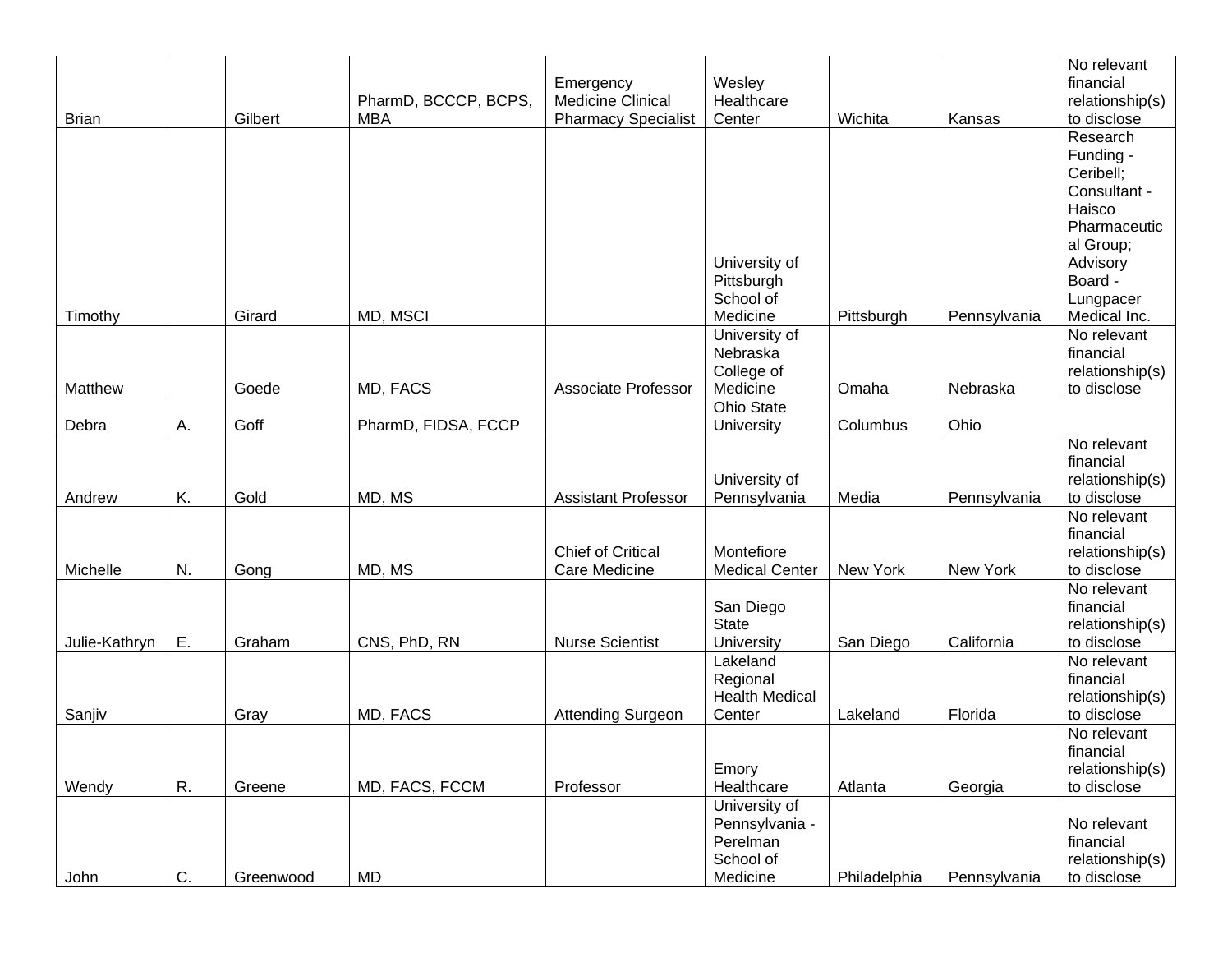| Clifford  |            | Greyson  | <b>MD</b>           | Associate<br>Professor, Medicine<br>- Cardiology                                            | Colorado<br>University                                                      | Aurora                    | Colorado        | No relevant<br>financial<br>relationship(s)<br>to disclose |
|-----------|------------|----------|---------------------|---------------------------------------------------------------------------------------------|-----------------------------------------------------------------------------|---------------------------|-----------------|------------------------------------------------------------|
| Christine |            | Groth    | PharmD, BCCCP, FCCM | <b>Clinical Pharmacy</b><br>Coordinator-Adult<br>Critical Care and<br>Emergency<br>Medicine | Strong<br>Memorial<br>Hospital of the<br>University of<br>Rochester         | Rochester                 | New York        | No relevant<br>financial<br>relationship(s)<br>to disclose |
| Jocelyn   | R.         | Grunwell | MD, PhD             | <b>Assistant Professor</b>                                                                  | Emory<br>University/Chil<br>dren's<br>Healthcare of<br>Atlanta<br>Egleston  | Atlanta                   | Georgia         | No relevant<br>financial<br>relationship(s)<br>to disclose |
| Francis   | Χ.         | Guyette  | MD, MPH, MS, FACEP  | Associate Professor<br>of Emergency<br>Medicine                                             | University of<br>Pittsburgh                                                 | Pittsburgh                | Pennsylvania    | No relevant<br>financial<br>relationship(s)<br>to disclose |
| Roberta   |            | Hales    | BS, RN, RRT, MHA    | <b>Simulation Center</b><br>and Research<br>Program Manager                                 | Childrens<br>Hospital of<br>Philadelphia                                    | <b>Trappe</b>             | Pennsylvania    | No relevant<br>financial<br>relationship(s)<br>to disclose |
| Erin      | L.         | Hall     | PsyD                | <b>Clinical Health</b><br>Psychologist                                                      | Geisinger<br><b>Medical Center</b>                                          | Danville                  | Pennsylvania    | No relevant<br>financial<br>relationship(s)<br>to disclose |
| Arzo      |            | Hamidi   | PharmD              | Pharmacist                                                                                  | Rush<br>University<br><b>Medical Center</b>                                 | Chicago                   | <b>Illinois</b> | No relevant<br>financial<br>relationship(s)<br>to disclose |
| Leslie    |            | Hamilton | PharmD, BCCCP, BCPS | <b>Associate Professor</b>                                                                  | University of<br>Tennessee<br>College of<br>Pharmacy                        | Knoxville                 | Tennessee       | No relevant<br>financial<br>relationship(s)<br>to disclose |
| Gavin     | Huds<br>on | Harris   | <b>MD</b>           | <b>Assistant Professor</b><br>of Medicine                                                   | Emory<br>University of<br>School of<br>Medicine                             | Atlanta                   | Georgia         | No relevant<br>financial<br>relationship(s)<br>to disclose |
| Zena      | Leah       | Harris   | MD, FCCM            | <b>Chair of Pediatrics</b>                                                                  | <b>Dell Medical</b><br>School, UT-<br>Austin/Dell<br>Children's<br>Hospital | <b>West Lake</b><br>Hills | Texas           | No relevant<br>financial<br>relationship(s)<br>to disclose |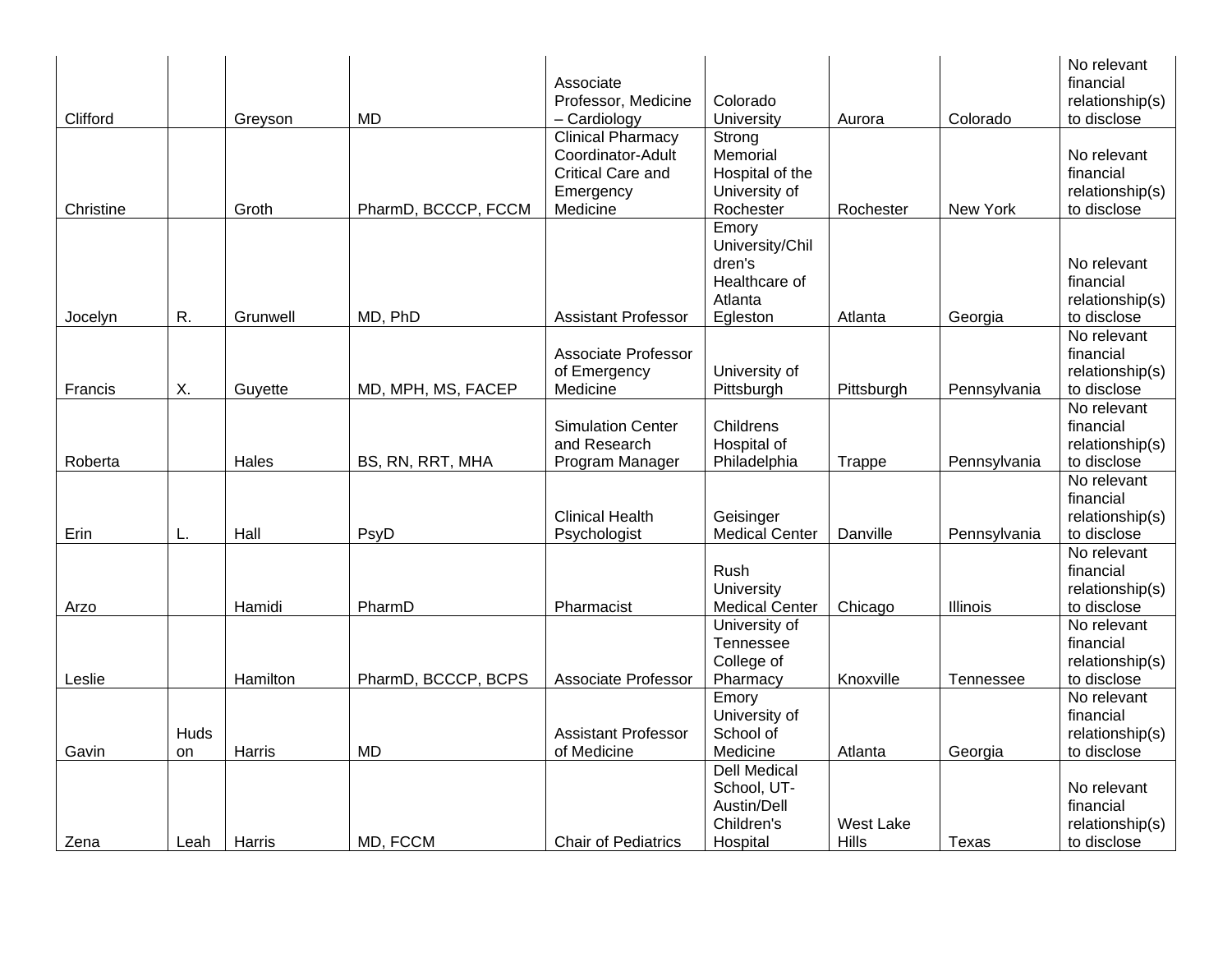| Scott      | А. | Harvey                | MD, MS, FACOG       | <b>Associate Clinical</b><br>Professor                                                             | University of<br>California San<br>Diego                                                    | El Cajon        | California      | No relevant<br>financial<br>relationship(s)<br>to disclose |
|------------|----|-----------------------|---------------------|----------------------------------------------------------------------------------------------------|---------------------------------------------------------------------------------------------|-----------------|-----------------|------------------------------------------------------------|
| Ilana      |    | Harwayne-<br>Gidansky | MA, MD              | <b>Associate Professor</b><br>of Pediatrics                                                        | Bernard and<br>Millie Duker<br>Children's<br>Hospital at<br><b>Albany Medical</b><br>Center | Delmar          | New York        | No relevant<br>financial<br>relationship(s)<br>to disclose |
| W. Anthony |    | Hawkins               | PharmD, BCCCP, FCCM | <b>Clinical Associate</b><br>Professor                                                             | <b>UGA College</b><br>of Pharmacy                                                           | Leesburg        | Georgia         | No relevant<br>financial<br>relationship(s)<br>to disclose |
| Kristen    |    | Hayes                 | MS, RN, CPHQ        | Director, Clinical<br>Quality, AHA Center<br>for Innovation                                        | American<br>Hospital<br>Association                                                         | Chicago         | <b>Illinois</b> | No relevant<br>financial<br>relationship(s)<br>to disclose |
| Mojdeh     | S. | Heavner               | PharmD, BCCCP, BCPS | <b>Associate Professor</b><br>and Vice Chair for<br><b>Clinical Services</b>                       | University of<br>Maryland<br>School of<br>Pharmacy                                          | Baltimore       | Maryland        | No relevant<br>financial<br>relationship(s)<br>to disclose |
| Erin       |    | Hennessey             | MD, MEHP            | <b>Clinical Associate</b><br>Professor,<br>Anesthesiology and<br><b>Critical Care</b><br>Medicine  | Stanford<br>University                                                                      | Redwood<br>City | California      | No relevant<br>financial<br>relationship(s)<br>to disclose |
| Nicole     |    | Henry                 | DO, MBA, MPH        | Resident                                                                                           | Wm. J Von<br>Liebig Center<br>for<br>Transplantation                                        | Rochester       | Minnesota       | No relevant<br>financial<br>relationship(s)<br>to disclose |
| Antonio    |    | Hernandez             | MD, FCCM            | Director,<br>Cardiovascular<br><b>Intensive Care Unit</b><br>and Critical Care<br>Echocardiography | Vanderbilt<br>University<br><b>Medical Center</b>                                           | Nashville       | Tennessee       | No relevant<br>financial<br>relationship(s)<br>to disclose |
| Cheryl     |    | Hiddleson             | CCRN-E, FCCM        | <b>Director Emory</b><br>eICU Center                                                               | <b>Emory EICU</b><br>Center                                                                 | Atlanta         | Georgia         | No relevant<br>financial<br>relationship(s)<br>to disclose |
| Sara       | Ε. | Hocker                | <b>MD</b>           | Division Chair,<br>Hospital and<br><b>Neurocritical Care</b>                                       | Mayo Clinic                                                                                 | Rochester       | Minnesota       | No relevant<br>financial<br>relationship(s)<br>to disclose |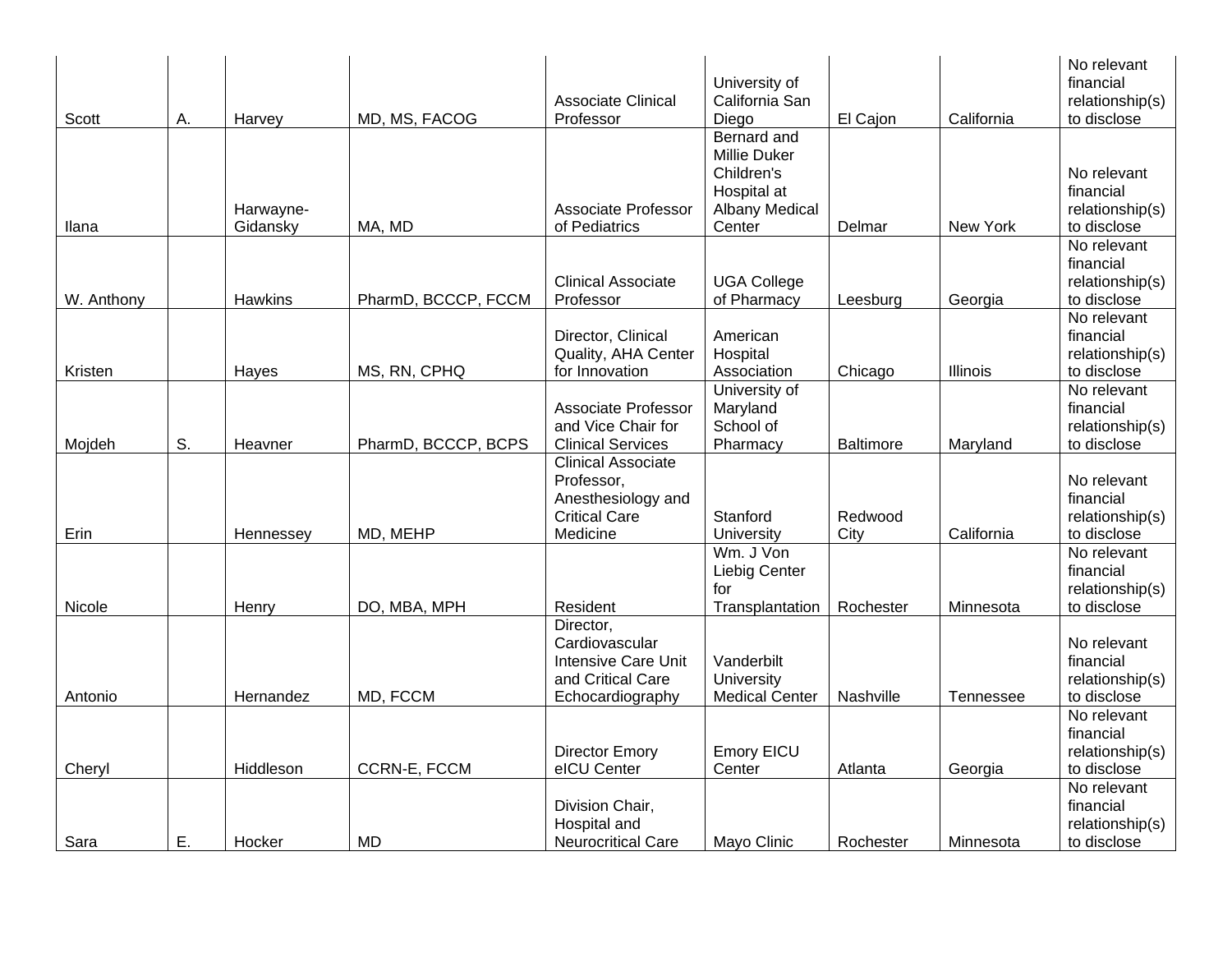| Sarah        |            | Hoehn       | MD, MBe            | Director, Pediatric<br>Palliative Care and<br><b>Comfort Team</b> | University of<br>Chicago<br><b>Medical Center</b><br>Comer<br>Children's<br>Hosptial  | Chicago             | <b>Illinois</b> | No relevant<br>financial<br>relationship(s)<br>to disclose |
|--------------|------------|-------------|--------------------|-------------------------------------------------------------------|---------------------------------------------------------------------------------------|---------------------|-----------------|------------------------------------------------------------|
| <b>Brett</b> |            | Hogan       | ACNP, BSN, MS, RN  | <b>Acute Care Nurse</b><br>Practitioner -BC                       | Univ. of<br>Rochester                                                                 | Victor              | New York        | No relevant<br>financial<br>relationship(s)<br>to disclose |
| Adam         |            | Hohman      | DNP, FNP-BC        | <b>Assistant Professor</b><br>of Practice                         | North Dakota<br><b>State</b><br>University                                            | Fargo               | North Dakota    | No relevant<br>financial<br>relationship(s)<br>to disclose |
| Steven       | M.         | Hollenberg  | MD, FACC, FAHA     | Professor of<br>Medicine                                          | Hackensack<br>Meridian<br>Health<br>Hackensack<br>University<br><b>Medical Center</b> | Hackensack          | New Jersey      | No relevant<br>financial<br>relationship(s)<br>to disclose |
| Megan        |            | Hosey       | PhD                | <b>Assistant Professor</b>                                        | Johns Hopkins<br>University                                                           | <b>Baltimore</b>    | Maryland        | No relevant<br>financial<br>relationship(s)<br>to disclose |
| James        |            | Houser      | MSN, APRN          | President/CEO                                                     | <b>UPMC Center</b><br>for Emergency<br>Medicine of<br>Western<br>Pennsylvania         | <b>West Mifflin</b> | Pennsylvania    | No relevant<br>financial<br>relationship(s)<br>to disclose |
| Joy          |            | Howell      | MD, FAAP, FCCM     | Assistant Dean of<br>Diversity and<br><b>Student Life</b>         | New York-<br>Presbyterian<br>Hospital/Weill<br><b>Cornell Medical</b><br>Center       | New York            | New York        | No relevant<br>financial<br>relationship(s)<br>to disclose |
| Cindy        | Huds<br>on | Hsu         | MD, PhD            | <b>Assistant Professor</b><br>of Emergency<br>Medicine            | University of<br>Michigan<br><b>Health System</b>                                     | Ann Arbor           | Michigan        | No relevant<br>financial<br>relationship(s)<br>to disclose |
| Kerstin      |            | Hudgins     | CCRN, MSN, RN, CEN | Nursing Skills Lab<br>Manager/Instructor                          | Fayetteville<br><b>State</b><br>University                                            | Fayetteville        | North Carolina  | No relevant<br>financial<br>relationship(s)<br>to disclose |
| John         |            | Hunninghake | <b>MD</b>          |                                                                   | San Antonio<br>Uniformed<br>Services-<br><b>BAMC</b>                                  | San Antonio         | Texas           | No relevant<br>financial<br>relationship(s)<br>to disclose |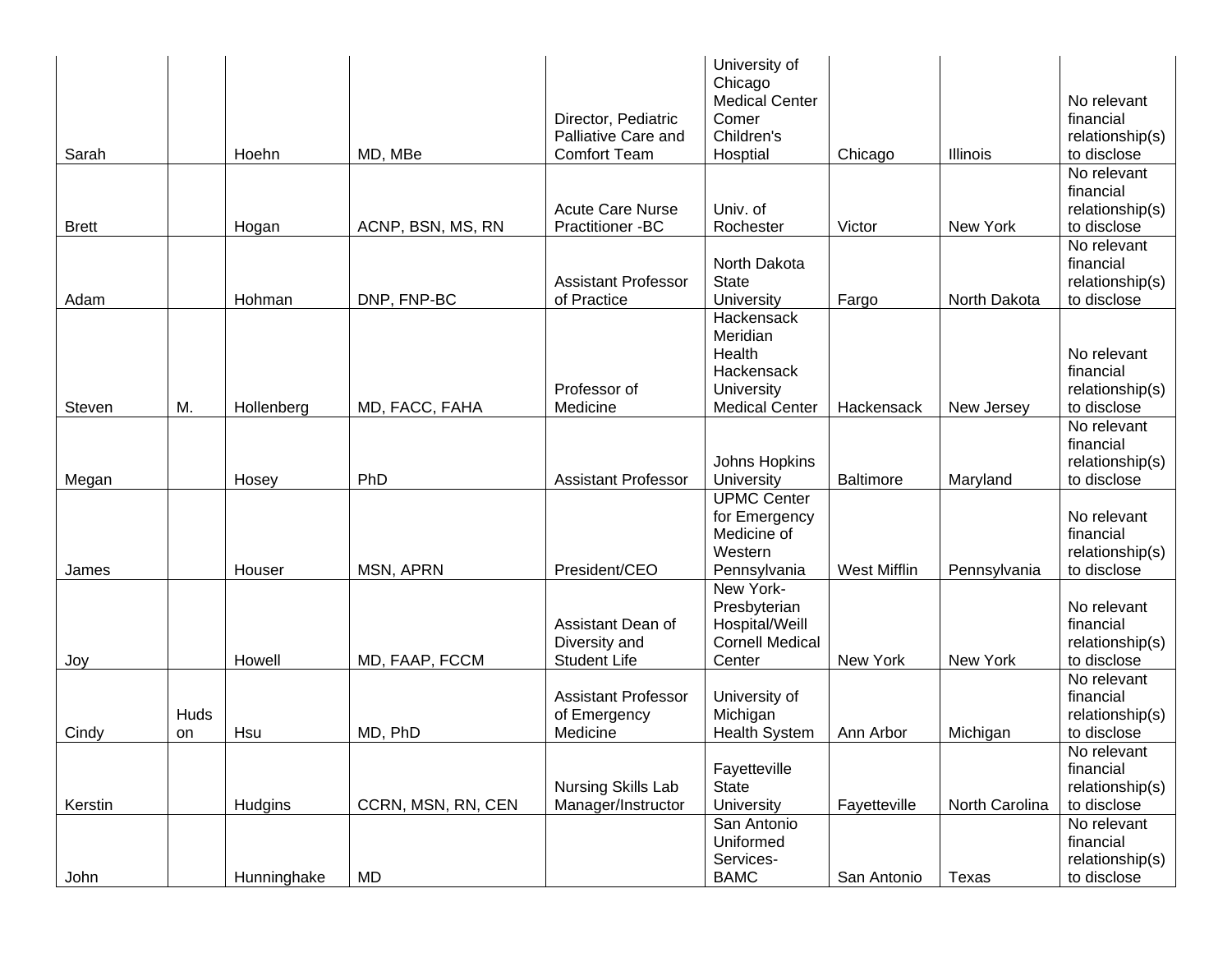| Kristina | М. | leronimakis    | BA, BS, BSN, CCRN   | Registered Nurse,<br>Site Team Leader,<br><b>Tele-Critical Care</b>          | Madigan Army<br><b>Medical Center</b>                     | Tacoma             | Washington   | No relevant<br>financial<br>relationship(s)<br>to disclose |
|----------|----|----------------|---------------------|------------------------------------------------------------------------------|-----------------------------------------------------------|--------------------|--------------|------------------------------------------------------------|
| Lauren   | А. | Igneri         | PharmD, BCCCP, BCPS | <b>Clinical Pharmacy</b><br>Specialist - Critical<br>Care                    | Cooper<br>University<br><b>Health Care</b>                | Philadelphia       | Pennsylvania | No relevant<br>financial<br>relationship(s)<br>to disclose |
| Amy      |    | Irwin          | BS, DNP, MSN        |                                                                              |                                                           |                    |              | No relevant<br>financial<br>relationship(s)<br>to disclose |
| Madeline |    | <b>Iversen</b> | BSN, RN             |                                                                              | North Dakota<br><b>State</b><br>University                | Fargo              | North Dakota | No relevant<br>financial<br>relationship(s)<br>to disclose |
| Craig    | S. | Jabaley        | MD, FCCM            | <b>Associate Professor</b><br>of Anesthesiology                              | Emory<br>University<br>Hospital                           | Atlanta            | Georgia      | No relevant<br>financial<br>relationship(s)<br>to disclose |
| Juliane  |    | Jablonski      | CCRN, CNS, DNP, RN  | <b>Corporate Director</b><br>of Critical Care<br><b>Quality and Strategy</b> | Hospital of the<br>University of<br>Pennsylvania          | Philadelphia       | Pennsylvania | No relevant<br>financial<br>relationship(s)<br>to disclose |
| James    |    | Jackson        | PhD, PsyD           | <b>Research Associate</b><br>Professor of<br>Medicine                        | Vanderbilt<br>University                                  | Nashville          | Tennessee    | No relevant<br>financial<br>relationship(s)<br>to disclose |
| Randeep  |    | Jawa           | MD, FCCM            | Professor of Clinical<br>Surgery                                             | <b>Stony Brook</b><br>University<br>School of<br>Medicine | <b>Stony Brook</b> | New York     | No relevant<br>financial<br>relationship(s)<br>to disclose |
| Namita   |    | Jayaprakash    | MB, MD, BcH, BAO    | <b>Senior Staff</b><br>Physician, Clinical<br><b>Assistant Professor</b>     | Henry Ford<br>Hospital                                    | Detroit            | Michigan     | No relevant<br>financial<br>relationship(s)<br>to disclose |
| Xiaofeng |    | Jia            | MD, MS, PhD, FCCM   | Professor                                                                    | University of<br>Maryland<br>School of<br>Medicine        | <b>Baltimore</b>   | Maryland     | No relevant<br>financial<br>relationship(s)<br>to disclose |
| Marcia   | Κ. | Johansson      | ACNP, DNP, FCCM     | Associate Professor                                                          | University of<br>South Florida<br>College of<br>Nursing   | Tampa              | Florida      | No relevant<br>financial<br>relationship(s)<br>to disclose |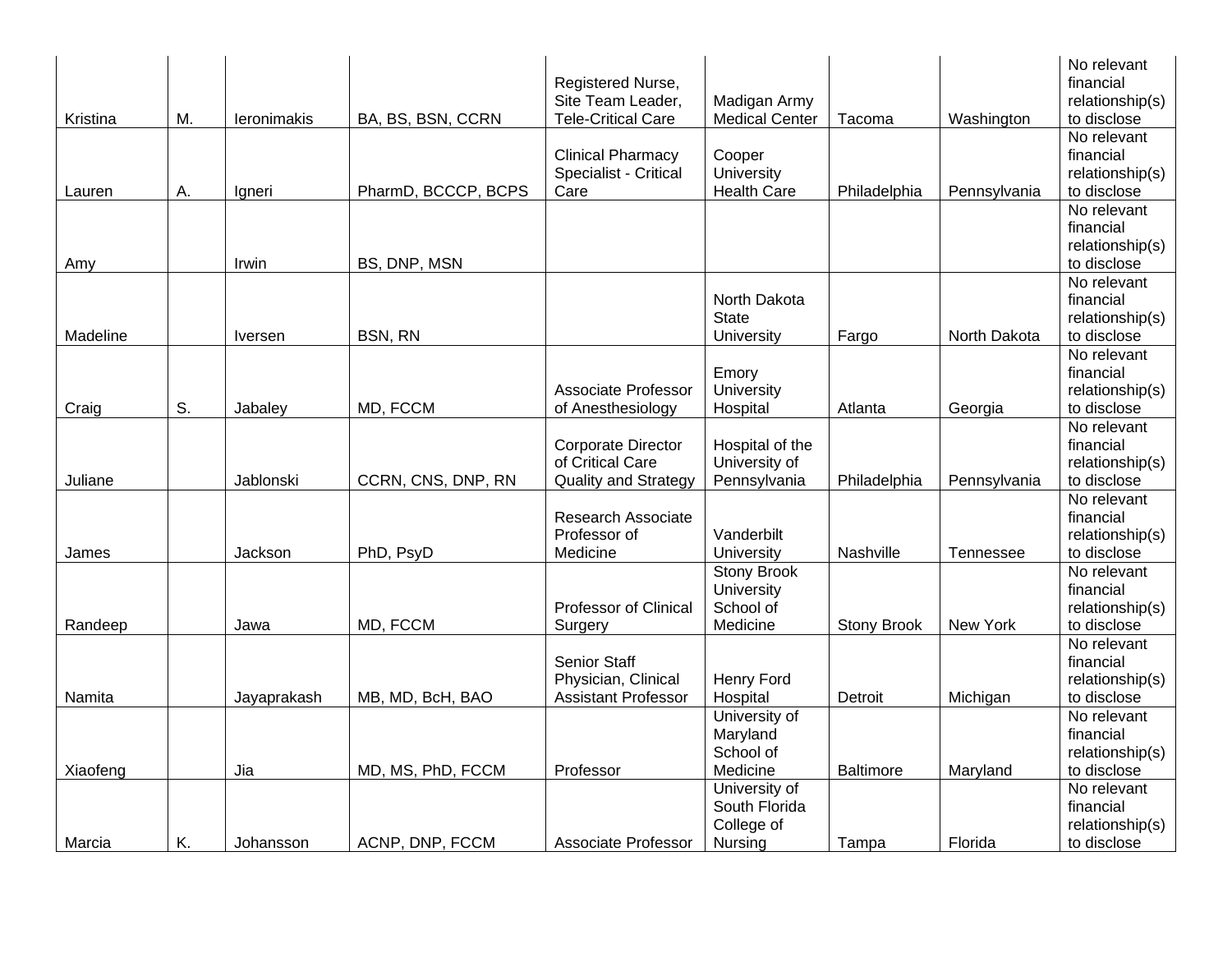|        |    |           |                               | Surgeon, Intensivist,<br><b>Integrated Ethics</b>                                   | Veterans<br><b>Affairs</b><br>Maryland<br><b>Health Care</b><br>System -<br><b>Baltimore</b> |                  |                | No relevant<br>financial<br>relationship(s)                |
|--------|----|-----------|-------------------------------|-------------------------------------------------------------------------------------|----------------------------------------------------------------------------------------------|------------------|----------------|------------------------------------------------------------|
| Preeti | R. | John      | HEC-C, MD, MPH                | Program Director                                                                    | Division                                                                                     | <b>Baltimore</b> | Maryland       | to disclose                                                |
|        |    |           |                               |                                                                                     |                                                                                              |                  |                | No relevant<br>financial<br>relationship(s)                |
| Annie  | В. | Johnson   | ACNP, MSN, FCCM               | <b>Nurse Practitioner</b>                                                           | Mayo Clinic                                                                                  | Rochester        | Minnesota      | to disclose                                                |
| Peter  | N. | Johnson   | <b>BCPPS, FPPA</b><br>PharmD, | Professor of<br>Pharmacy and<br><b>Pediatric Critical</b><br><b>Care Pharmacist</b> | U of Oklahoma<br>Health<br><b>Sciences</b><br>Center College<br>of Pharmacy                  | Oklahoma<br>City | Oklahoma       | No relevant<br>financial<br>relationship(s)<br>to disclose |
|        |    |           | PharmD, BCCCP, BCPS,          | Professor of                                                                        | St. Louis<br>College of                                                                      |                  |                | No relevant<br>financial<br>relationship(s)                |
| Paul   |    | Juang     | PharmD                        | <b>Pharmacy Practice</b>                                                            | Pharmacy                                                                                     | Saint Louis      | Missouri       | to disclose                                                |
| Marwan |    | Jumean    | MD, FACC, FSCAI               | <b>Associate Professor</b>                                                          |                                                                                              |                  |                | No relevant<br>financial<br>relationship(s)<br>to disclose |
|        |    |           |                               |                                                                                     |                                                                                              |                  |                | No relevant                                                |
| Lesly  | V. | Jurado    | PharmD, BCPS, BCCCP           | <b>Clinical Pharmacist</b>                                                          | New Hanover<br>Regional<br><b>Medical Center</b>                                             | Wilmington       | North Carolina | financial<br>relationship(s)<br>to disclose                |
|        |    |           |                               |                                                                                     | National<br>Institutes of<br><b>Health Clinical</b>                                          |                  |                | No relevant<br>financial<br>relationship(s)                |
| Sameer |    | Kadri     | MD, MS                        |                                                                                     | Center                                                                                       | Bethesda         | Maryland       | to disclose                                                |
| Sandra | L. | Kane-Gill | MS, PharmD                    | Professor of<br>Pharmacy and<br>Therapeutics                                        | University of<br>Pittsburgh<br>School of<br>Pharmacy                                         | Pittsburgh       | Pennsylvania   | No relevant<br>financial<br>relationship(s)<br>to disclose |
| Jason  | M. | Kane      | MD, MS, FCCM                  | <b>Associate Professor</b><br>of Pediatrics                                         | University of<br>Chicago<br><b>Medical Center</b><br>Comer<br>Children's<br>Hospital         | Chicago          | Illinois       | No relevant<br>financial<br>relationship(s)<br>to disclose |
|        |    |           |                               | Associate Dean,                                                                     |                                                                                              |                  |                | No relevant                                                |
| April  | N. | Kapu      | ACNP, DNP, RN, DNP            | Clinical and<br>Community<br>Partnerships                                           | Vanderbilt<br>University<br><b>Medical Center</b>                                            | Nashville        | Tennessee      | financial<br>relationship(s)<br>to disclose                |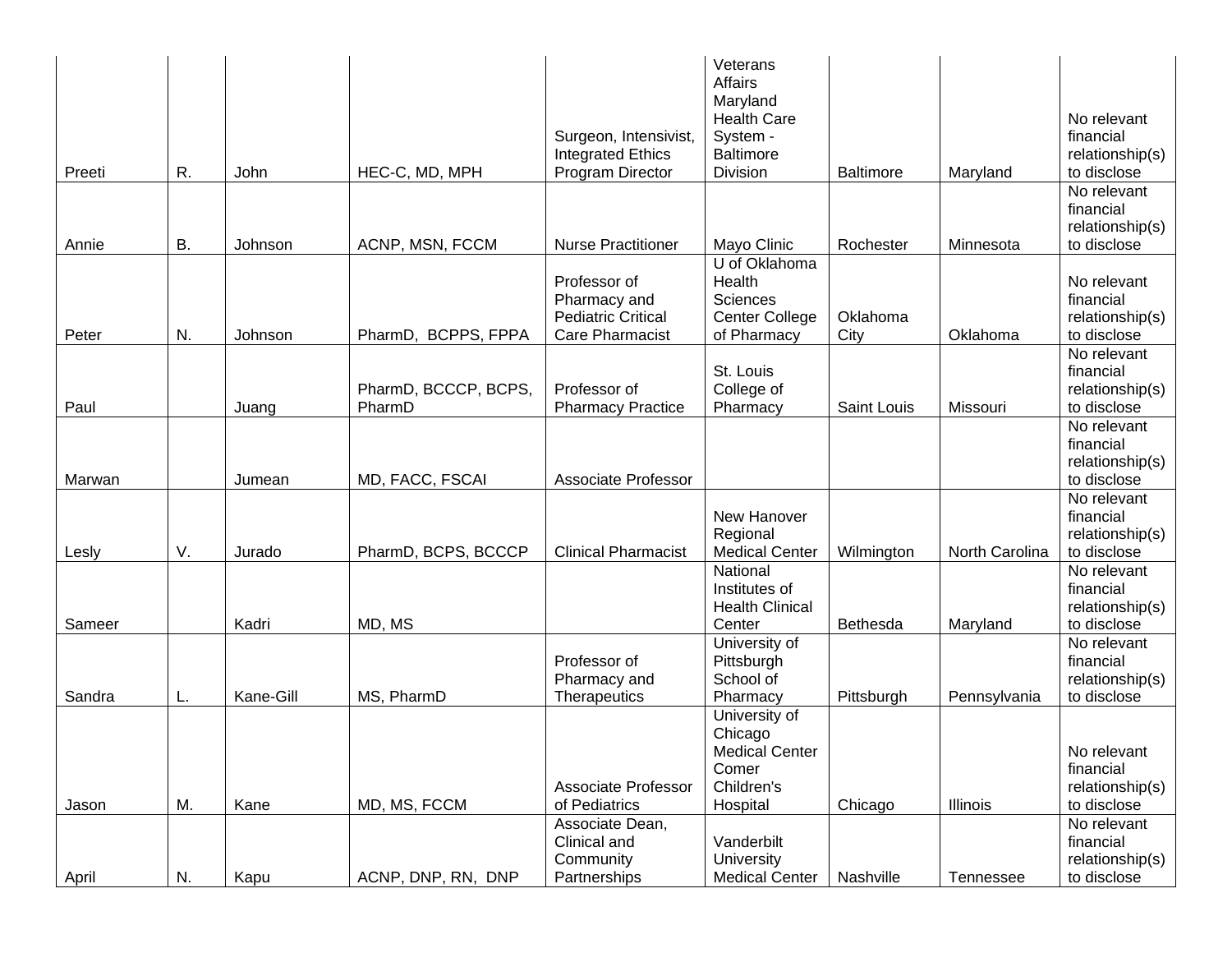|             |    |           |                      |                                                |                          |                  |                    | No relevant<br>financial       |
|-------------|----|-----------|----------------------|------------------------------------------------|--------------------------|------------------|--------------------|--------------------------------|
|             |    | Karvellas | MD, MS, FRCPC, FCCM  | Professor                                      | University of<br>Alberta | Edmonton         | Alberta,<br>Canada | relationship(s)<br>to disclose |
| Constantine | J. |           |                      |                                                | <b>Duke</b>              |                  |                    | No relevant                    |
|             |    |           |                      |                                                | University               |                  |                    | financial                      |
|             |    |           |                      | Associate Professor                            | School of                |                  |                    | relationship(s)                |
| Jason       | N. | Katz      | MD, MHS              | of Medicine                                    | Medicine                 | Durham           | North Carolina     | to disclose                    |
|             |    |           |                      |                                                | University of            |                  |                    |                                |
|             |    |           |                      |                                                | Pennsylvania             |                  |                    | No relevant                    |
|             |    |           |                      | <b>Professor of Clinical</b>                   | Perelman                 |                  |                    | financial                      |
|             |    |           |                      | Medicine and                                   | School of                |                  |                    | relationship(s)                |
| Joshua      |    | Kayser    | MD, MPH, MBE         | <b>Medical Ethics</b>                          | Medicine                 | Philadelphia     | Pennsylvania       | to disclose                    |
|             |    |           |                      |                                                |                          |                  |                    | No relevant                    |
|             |    |           |                      |                                                | Renown                   |                  |                    | financial                      |
|             |    |           |                      | <b>Executive Medical</b>                       | Regional                 |                  |                    | relationship(s)                |
| Jacob       |    | Keeperman | MD, FAEMS, FACEP     | Director - RTOC                                | <b>Medical Center</b>    | Reno             | Nevada             | to disclose                    |
|             |    |           |                      |                                                | University of            |                  |                    | No relevant                    |
|             |    |           |                      |                                                | Michigan                 |                  |                    | financial                      |
|             |    |           |                      |                                                | College of               |                  |                    | relationship(s)                |
| Michael     |    | Kenes     | PharmD, BCPS, BCCCP  |                                                | Pharmacy                 | Ann Arbor        | Michigan           | to disclose                    |
|             |    |           |                      |                                                |                          |                  |                    | No relevant                    |
|             |    |           |                      |                                                | Oregon Health            |                  |                    | financial                      |
|             |    |           |                      |                                                | and Sciences             |                  |                    | relationship(s)                |
| Akram       |    | Khan      | <b>MD</b>            | <b>Associate Professor</b>                     | University               | Portland         | Oregon             | to disclose                    |
|             |    |           |                      |                                                |                          |                  |                    | <b>Key Opinion</b>             |
|             |    |           |                      |                                                |                          |                  |                    | Leader -                       |
|             |    |           |                      |                                                |                          |                  |                    | Edwards                        |
|             |    |           |                      |                                                |                          |                  |                    | LIfesciences;                  |
|             |    |           |                      | Anesthesiologist &                             |                          |                  |                    | Consultant -                   |
|             |    |           |                      | Intensivist.                                   | <b>Wake Forest</b>       |                  |                    | La Jolla                       |
|             | K. |           |                      | <b>Associate Professor</b>                     | <b>Baptist Medical</b>   | Winston<br>Salem | North Carolina     | Pharmaceutic                   |
| Ashish      |    | Khanna    | MD, FCCP, FASA, FCCM | of Anesthesiology<br><b>Associate Director</b> | Center                   |                  |                    | als<br>No relevant             |
|             |    |           |                      | of Research,                                   |                          |                  |                    |                                |
|             |    |           |                      | Professor of                                   | Children's               |                  |                    | financial                      |
| Robinder    |    | Khemani   |                      | Pediatrics                                     | <b>Hospital Los</b>      |                  | California         | relationship(s)<br>to disclose |
|             |    |           | MD, MS               |                                                | Angeles                  | Los Angeles      |                    | No relevant                    |
|             |    |           |                      |                                                |                          |                  |                    | financial                      |
|             |    |           |                      |                                                |                          |                  |                    | relationship(s)                |
| Jennifer    | А. | Kim       | MD, PhD              | Neurointensivist                               |                          |                  |                    | to disclose                    |
|             |    |           |                      |                                                |                          |                  |                    | No relevant                    |
|             |    |           |                      |                                                |                          |                  |                    | financial                      |
|             |    |           |                      | Anesthesiologist/Int                           | University of            |                  |                    | relationship(s)                |
| Nicole      | М. | King      | <b>MD</b>            | ensivist                                       | Cincinnati               | Cincinnati       | Ohio               | to disclose                    |
|             |    |           |                      |                                                |                          |                  |                    |                                |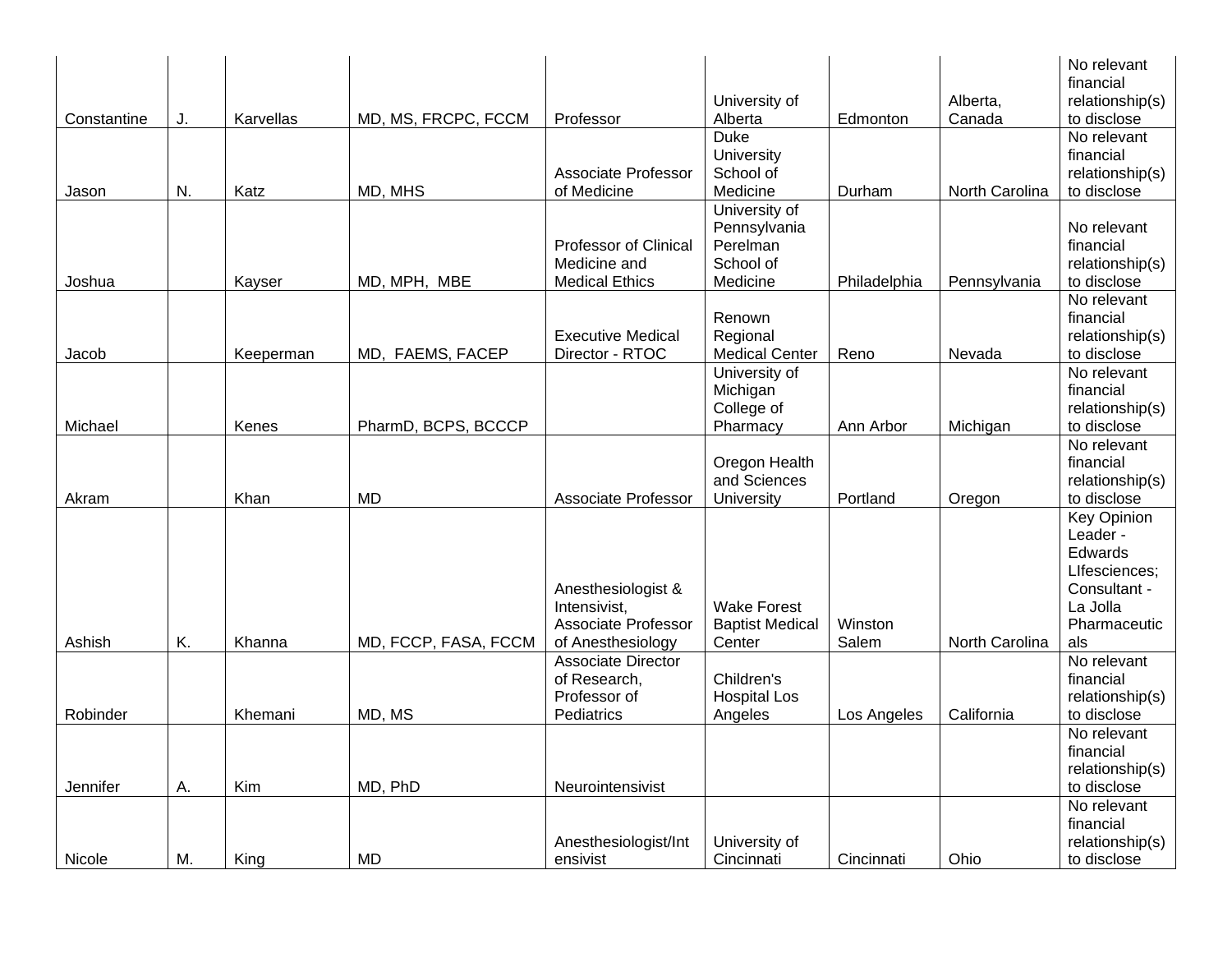| John             | C. | Klick      | MD, FCCP, FASE, FCCM | Associate<br>Professor,<br>Department of<br>Anesthesiology | University of<br>Vermont<br><b>Medical Center</b>       | Jericho          | Vermont            | No relevant<br>financial<br>relationship(s)<br>to disclose |
|------------------|----|------------|----------------------|------------------------------------------------------------|---------------------------------------------------------|------------------|--------------------|------------------------------------------------------------|
|                  |    |            |                      |                                                            | <b>Beatrix</b><br>Children's<br>Hospital,<br>University |                  |                    | No relevant<br>financial                                   |
| Martin           |    | Kneyber    | MD, PhD, FCCM        |                                                            | <b>Medical Center</b><br>Groningen                      | Groningen        | <b>Netherlands</b> | relationship(s)<br>to disclose                             |
|                  |    |            |                      | Director, Safar                                            |                                                         |                  |                    | No relevant                                                |
|                  |    |            |                      | Center for                                                 |                                                         |                  |                    | financial                                                  |
|                  |    |            |                      | Resuscitation                                              | <b>UPMC</b>                                             |                  |                    | relationship(s)                                            |
| Patrick          | М. | Kochanek   | MD, MCCM             | Research                                                   | Presbyterian                                            | Pittsburgh       | Pennsylvania       | to disclose                                                |
|                  |    |            |                      |                                                            | Long Island                                             |                  |                    | No disclosure                                              |
|                  |    |            |                      |                                                            | Jewish Medical<br>Center                                |                  | New York           | information<br>received                                    |
| Seth             |    | Koenig     |                      |                                                            |                                                         | <b>Hyde Park</b> |                    | No relevant                                                |
|                  |    |            |                      | Director of the                                            |                                                         |                  |                    | financial                                                  |
|                  |    |            |                      | <b>Institute for Critical</b>                              | <b>Mount Sinai</b>                                      |                  |                    | relationship(s)                                            |
| Roopa            |    | Kohli-Seth | MD, FCCP, FACP       | Care Medicine                                              | Hospital                                                | New York         | New York           | to disclose                                                |
|                  |    |            |                      |                                                            | Washington                                              |                  |                    | No disclosure                                              |
|                  |    |            |                      | Professor of                                               | Univ. School of                                         |                  |                    | information                                                |
| Marin            |    | Kollef     | <b>MD</b>            | Medicine                                                   | Medicine                                                | Saint Louis      | Missouri           | received                                                   |
|                  |    |            |                      |                                                            |                                                         |                  |                    | No relevant                                                |
|                  |    |            |                      |                                                            |                                                         |                  |                    | financial                                                  |
|                  |    |            |                      | <b>Clinical Pharmacist</b>                                 | Mayo Clinic                                             |                  |                    | relationship(s)                                            |
| Kirstin          | J. | Kooda      | PharmD, BCCCP, BCPS  | <b>Critical Care</b>                                       | Rochester                                               | Rochester        | Minnesota          | to disclose                                                |
|                  |    |            |                      |                                                            |                                                         |                  |                    | No relevant                                                |
|                  |    |            |                      |                                                            | <b>Duke</b>                                             |                  |                    | financial                                                  |
|                  |    |            |                      | <b>MICU Clinical</b>                                       | University                                              |                  |                    | relationship(s)                                            |
| <b>Bridgette</b> |    | Kram       | PharmD, BCCCP, BCPS  | Pharmacist                                                 | Hospital                                                | Durham           | North Carolina     | to disclose                                                |
|                  |    |            |                      |                                                            |                                                         |                  |                    | No relevant                                                |
|                  |    |            |                      | Clinical Pharmacist,                                       | <b>Duke</b>                                             |                  |                    | financial                                                  |
|                  |    |            |                      | Cardiothoracic                                             | University                                              |                  |                    | relationship(s)                                            |
| Shawn            | J. | Kram       | PharmD, BCPS, BCCCP  | Surgery ICU                                                | Hospital                                                | Durham           | North Carolina     | to disclose                                                |
|                  |    |            |                      |                                                            |                                                         |                  |                    | No relevant                                                |
|                  |    |            |                      | <b>Clinical Pharmacy</b>                                   | Indiana                                                 |                  |                    | financial                                                  |
|                  |    |            |                      | Specialist, Critical                                       | University                                              |                  |                    | relationship(s)                                            |
| Rachel           | M. | Kruer      | PharmD, BCCCP        | Care                                                       | Health                                                  | Carmel           | Indiana            | to disclose                                                |
|                  |    |            |                      |                                                            | Johns Hopkins                                           |                  |                    | No relevant                                                |
|                  |    |            |                      |                                                            | University                                              |                  |                    | financial                                                  |
|                  |    |            |                      | Anesthesiology and                                         | School of                                               |                  |                    | relationship(s)                                            |
| Sapna            | R. | Kudchadkar | MD, PhD, FCCM        | <b>Critical Care</b>                                       | Medicine                                                | <b>Baltimore</b> | Maryland           | to disclose                                                |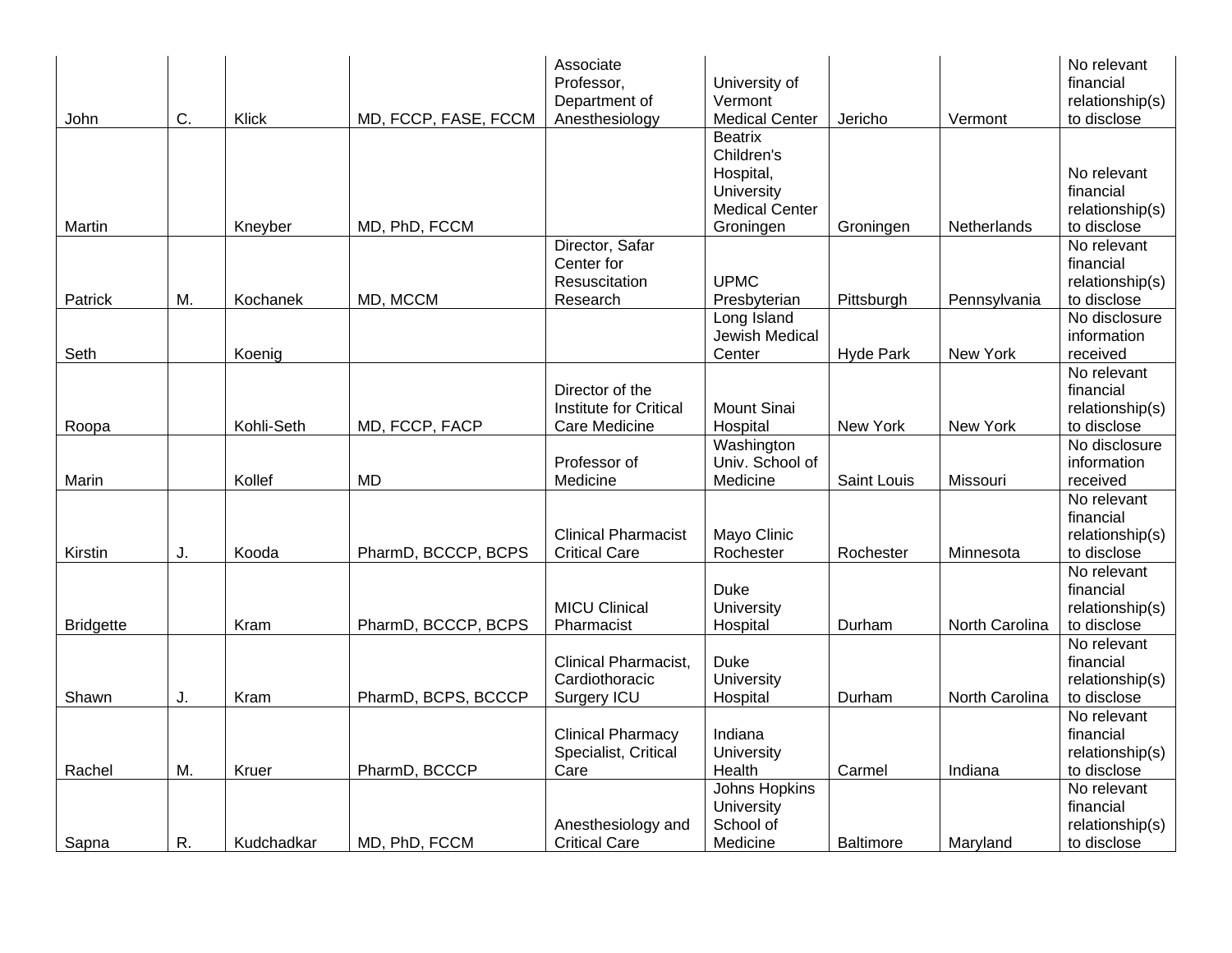| Deborah   | Α. | Kuhls      | MD, FACS            | Professor of<br>Surgery, Assistant<br>Dean of Research                 | Kirk Kerkorian<br>School of<br>Medicine at<br><b>UNLV</b> | Las Vegas            | Nevada                    | No relevant<br>financial<br>relationship(s)<br>to disclose |
|-----------|----|------------|---------------------|------------------------------------------------------------------------|-----------------------------------------------------------|----------------------|---------------------------|------------------------------------------------------------|
| Anne      |    | Lam        | CPNP, MSN, RN       |                                                                        | Texas<br>Children's<br>Hospital                           | Houston              | <b>Texas</b>              | No relevant<br>financial<br>relationship(s)<br>to disclose |
| Keith     | D. | Lamb       | RRT, RRT-ACCS       | Resp Therapist/<br><b>Respiratory Therapy</b><br><b>Svcs</b>           | University of<br>Virginia                                 | <b>Barboursville</b> | Virginia                  | Advisory<br>Council -<br><b>Fisher Paykel</b>              |
| Meghan    |    | Lane-Fall  | MD, MS, FCCM        | <b>Associate Professor</b>                                             | Hospital of the<br>University of<br>Pennsylvania          | Philadelphia         | Pennsylvania              | No relevant<br>financial<br>relationship(s)<br>to disclose |
| James     | Η. | Lantry III | <b>MD</b>           |                                                                        | University of<br>Maryland<br><b>Medical Center</b>        | <b>Baltimore</b>     | Maryland                  | No relevant<br>financial<br>relationship(s)<br>to disclose |
| Jennifer  |    | Lashinsky  | BCCCP, MPH, PharmD  | Pharmacist, Critical<br>Care                                           | Saint Luke's<br><b>Boise Medical</b><br>Center            | <b>Boise</b>         | Idaho                     | No relevant<br>financial<br>relationship(s)<br>to disclose |
| Krzysztof |    | Laudanski  | MD, PhD, FCCM       |                                                                        | University of<br>Pennsylvania                             | Philadelphia         | Pennsylvania              | Consultant -<br>Qbimm<br>Diagnostic,<br>Mindray            |
| Collin    | Ε. | Lee        | PharmD, BCPS        | <b>Assistant Director -</b><br>Clinical and<br>Educational<br>Services |                                                           |                      |                           | No relevant<br>financial<br>relationship(s)<br>to disclose |
| Jong      |    | Lee        | MD, FACS, FCCM      | Professor of<br>Surgery                                                | University of<br><b>Texas Medical</b><br><b>Branch</b>    | League City          | Texas                     | No relevant<br>financial<br>relationship(s)<br>to disclose |
| Daniel    |    | Leisman    | MD, MSCR            | Resident Physician,<br>PGY-2                                           | Massachusetts<br>General<br>Hospital                      | <b>Boston</b>        | Massachusett<br>${\sf s}$ | No relevant<br>financial<br>relationship(s)<br>to disclose |
| Stephen   |    | Lemon, Jr. | PharmD, BCCCP, BCPS |                                                                        | <b>UF Health</b><br>Shands<br>Hospital                    | Gainesville          | Florida                   | No relevant<br>financial<br>relationship(s)<br>to disclose |
| Mitchell  | Μ. | Levy       | MD, MCCM            | Professor of<br>Medicine, Division<br><b>Chief Pulmonary</b>           | <b>Brown</b><br>University                                | Providence           | Rhode Island              | No relevant<br>financial                                   |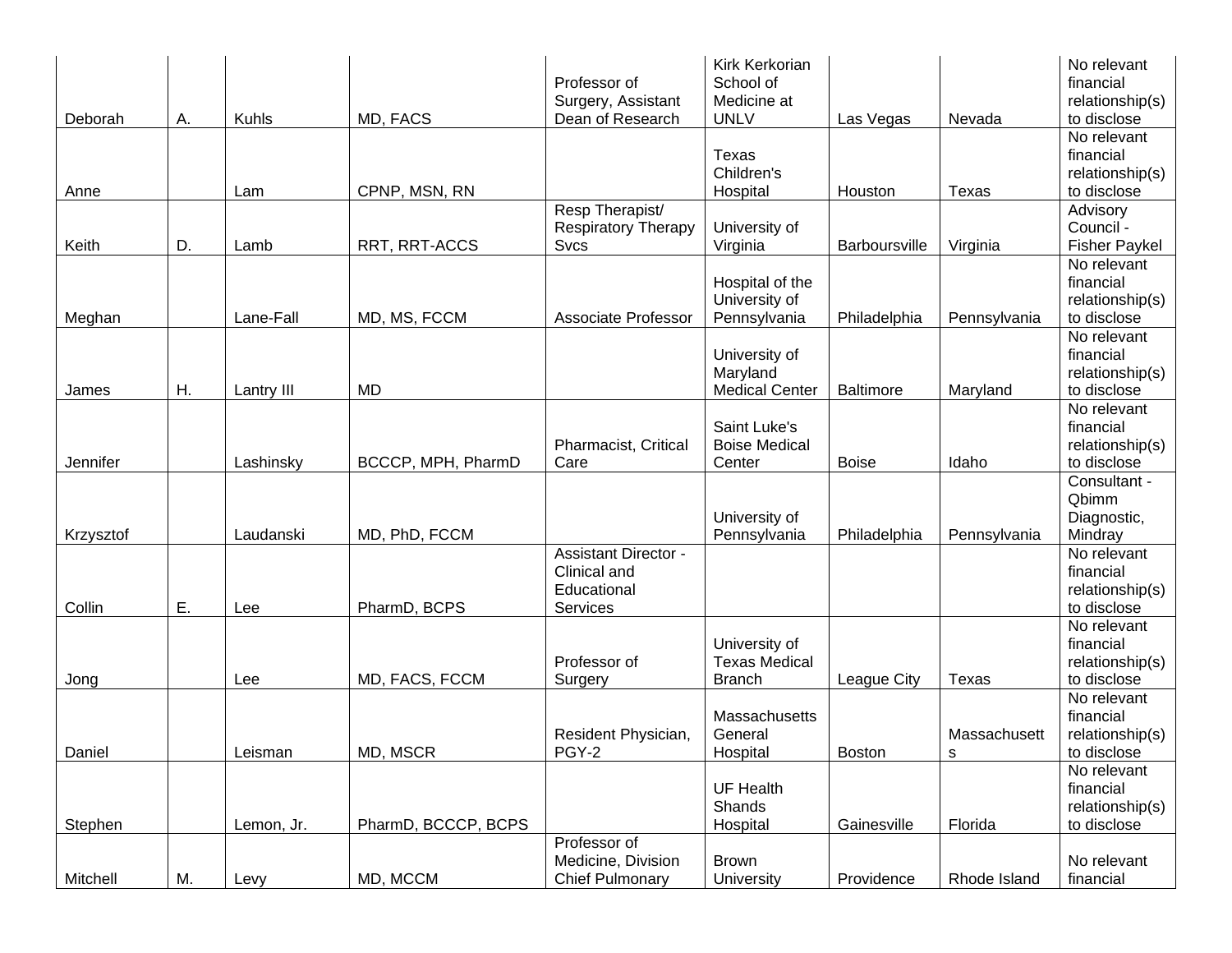|                          |    |             |                 | and Critical Care<br>Medicine                                                                      | School of<br>Medicine                                  |                         |                   | relationship(s)<br>to disclose                                            |
|--------------------------|----|-------------|-----------------|----------------------------------------------------------------------------------------------------|--------------------------------------------------------|-------------------------|-------------------|---------------------------------------------------------------------------|
| John                     |    | Liang       | <b>MD</b>       |                                                                                                    | The Mount<br>Sinai Hospital                            | <b>Forest Hills</b>     | New York          | No relevant<br>financial<br>relationship(s)<br>to disclose                |
| Matthew                  |    | Lissauer    | MD, FCCM        | Acute Care Surgeon                                                                                 | Robert Wood<br>Johnson<br>University<br>Hospital       | Hartford                | Connecticut       | No relevant<br>financial<br>relationship(s)<br>to disclose                |
|                          |    | Loftus      | <b>MD</b>       | Assistant Professor,<br><b>Acute Care Surgery</b><br>Associate Program<br>Director, General        | <b>UF Health</b><br>Shands<br>Childrens                |                         | Florida           | No relevant<br>financial<br>relationship(s)                               |
| <b>Tyler</b><br>Kristine |    | Lombardozzi | MD, FCCM        | Sur<br>Trauma/intensivist                                                                          | Hospital<br>Regional<br>Surgical<br><b>Specialists</b> | Gainesville<br>Inman    | South<br>Carolina | to disclose<br>No relevant<br>financial<br>relationship(s)<br>to disclose |
| George                   | Α. | Lopez       | MD, PhD, FCCM   |                                                                                                    | Swedish<br>Neuroscience<br>Institute                   | Seattle                 | Washington        | No relevant<br>financial<br>relationship(s)<br>to disclose                |
| Javier                   |    | Lorenzo     | MD, FCCM        | <b>Clinical Associate</b><br>Professor of<br>Anesthesiology,<br>Perioperative and<br>Pain Medicine | Stanford<br><b>Health Care</b>                         | San<br>Francisco        | California        | No relevant<br>financial<br>relationship(s)<br>to disclose                |
| Mary                     | Ε. | Lough       | PhD, RN, CCNS   | Nurse Scientist,<br><b>Clinical Nurse</b><br>Specialist                                            | Stanford<br><b>Health Care</b>                         | Stanford                | California        | No relevant<br>financial<br>relationship(s)<br>to disclose                |
| Shelby                   |    | Lucas       |                 |                                                                                                    |                                                        |                         |                   | No relevant<br>financial<br>relationship(s)<br>to disclose                |
| Tensing                  |    | Maa         | <b>MD</b>       |                                                                                                    | Nationwide<br>Children's<br>Hospital                   | Columbus                | Ohio              | No relevant<br>financial<br>relationship(s)<br>to disclose                |
| Andrew                   |    | Macfadyen   | MD              | <b>Medical Director</b><br><b>PICU</b>                                                             | Children's<br>Hospital &<br><b>Medical Center</b>      | Omaha                   | Nebraska          | No relevant<br>financial<br>relationship(s)<br>to disclose                |
| Maureen                  | А. | Madden      | CCRN, CPNP, DNP | <b>Nurse Practitioner</b>                                                                          | Robert Wood<br>Johnson                                 | New<br><b>Brunswick</b> | New Jersey        | No relevant<br>financial                                                  |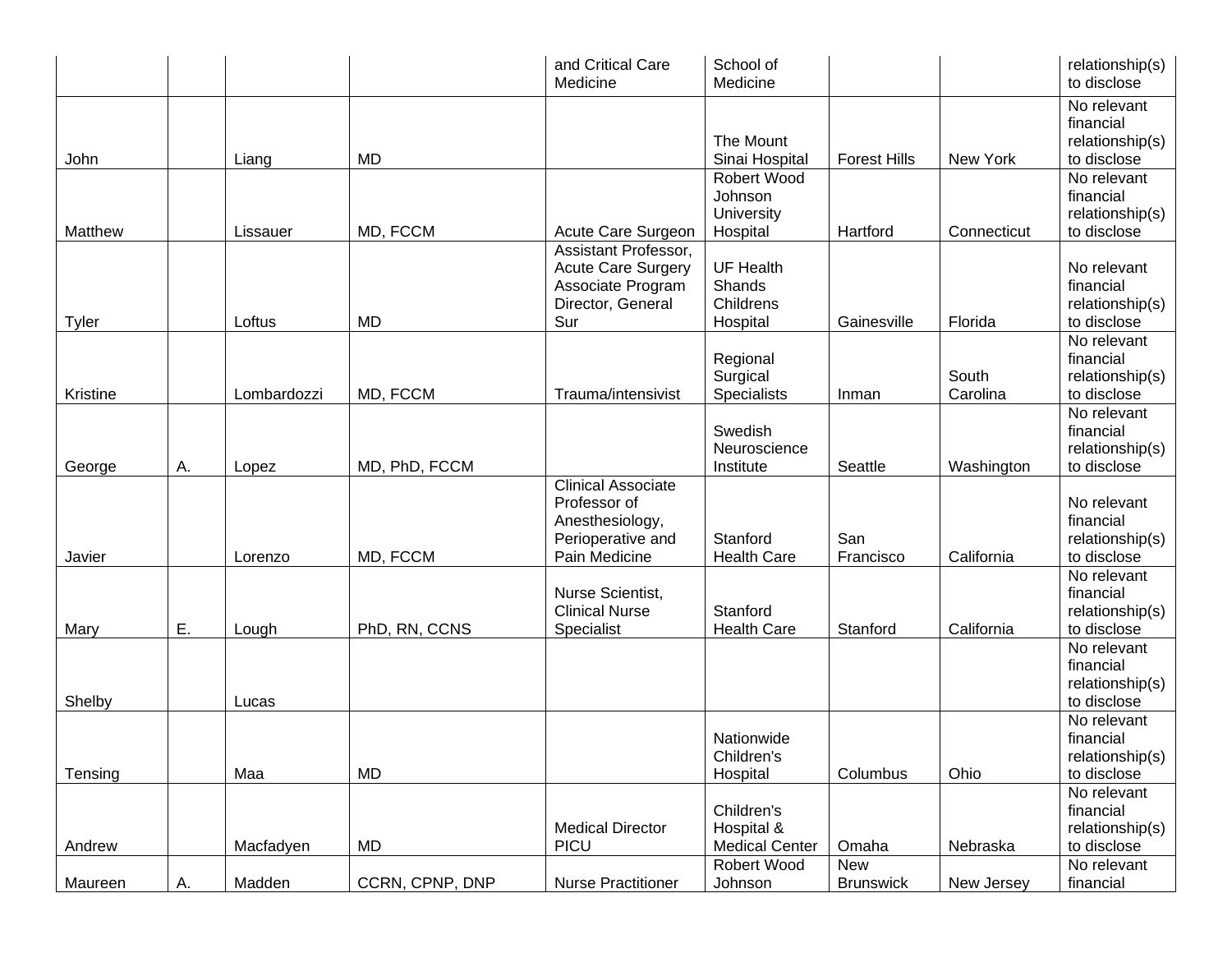|              |    |            |                     |                            | University                     |                  |              | relationship(s)                |
|--------------|----|------------|---------------------|----------------------------|--------------------------------|------------------|--------------|--------------------------------|
|              |    |            |                     |                            | Hospital                       |                  |              | to disclose                    |
|              |    |            |                     |                            | Children's                     |                  |              | No relevant                    |
|              |    |            |                     | <b>Associate Professor</b> | National                       |                  |              | financial                      |
|              |    |            |                     | <b>Pediatric Critical</b>  | Hospital                       |                  |              | relationship(s)                |
| Vanessa      |    | Madrigal   | MD, MS, HEC-C       | Care                       | System                         | <b>Bethesda</b>  | Maryland     | to disclose                    |
|              |    |            |                     |                            | Nebraska                       |                  |              | No relevant                    |
|              |    |            |                     |                            | Medicine -                     |                  |              | financial                      |
|              |    |            |                     |                            | Nebraska                       |                  |              | relationship(s)                |
| Elizabeth    |    | Mahal      | <b>MD</b>           |                            | <b>Medical Center</b>          | Omaha            | Nebraska     | to disclose                    |
|              |    |            |                     | Associate                  |                                |                  |              | No relevant                    |
|              |    |            |                     | Professor, Director        | UT                             |                  |              | financial                      |
|              |    |            |                     | Parkland Burn              | Southwestern                   |                  |              | relationship(s)                |
| Samuel       | Ρ. | Mandell    | MD, MPH             | Center                     | <b>Medical Center</b>          | Dallas           | Texas        | to disclose                    |
|              |    |            |                     |                            |                                |                  |              | No relevant                    |
|              |    |            |                     |                            |                                |                  |              | financial                      |
|              |    |            |                     |                            |                                |                  |              | relationship(s)                |
| Oveys        |    | Mansuri    | MBA, MD, FACS, FCCM |                            |                                | Slingerlands     | New York     | to disclose                    |
|              |    |            |                     |                            |                                |                  |              | No relevant                    |
|              |    |            |                     | Professor of               |                                |                  |              | financial                      |
|              |    |            |                     | Medicine, University       | Regions                        |                  |              | relationship(s)                |
| John         | J. | Marini     | <b>MD</b>           | of Minnesota               | Hospital                       | Minneapolis      | Minnesota    | to disclose                    |
|              |    |            |                     |                            | University of                  |                  |              |                                |
|              |    |            |                     |                            | Minnesota                      |                  |              | No relevant                    |
|              |    |            |                     |                            | Masonic                        |                  |              | financial                      |
|              |    |            |                     |                            | Children's                     |                  |              | relationship(s)                |
| Alexandra    | M. | Marquez    | <b>MD</b>           | <b>Assistant Professor</b> | Hospital                       | Minneapolis      | Minnesota    | to disclose                    |
|              |    |            |                     |                            |                                |                  |              | No relevant                    |
|              |    |            |                     | Director, Center for       | University of                  |                  |              | financial                      |
|              |    |            |                     | <b>Health Humanities</b>   |                                |                  |              |                                |
|              |    | Marshall   | HEC-C, PhD, FCCM    |                            | Virginia School<br>of Medicine | Charlottesvill   |              | relationship(s)<br>to disclose |
| Mary Faith   |    |            |                     | and Ethics                 |                                | е                | Virginia     |                                |
|              |    |            |                     |                            | Oregon Health                  |                  |              | Consultant -                   |
|              |    |            |                     | Professor of               | & Science                      |                  |              | Nestle,                        |
| Robert       |    | Martindale | MD, PhD             | Surgery                    | University                     | Portland         | Oregon       | Allergan                       |
|              |    |            |                     |                            |                                |                  |              | No relevant                    |
|              |    |            |                     |                            | Saint Agnes                    |                  |              | financial                      |
|              |    |            |                     |                            | Hospital, Adult                |                  |              | relationship(s)                |
| Anthony      |    | Martinez   | BS, MD              | Intensivist/retired        | ICU                            | <b>Baltimore</b> | Maryland     | to disclose                    |
|              |    |            |                     |                            |                                |                  |              | No relevant                    |
|              |    |            |                     |                            |                                |                  |              | financial                      |
|              |    |            |                     | Professor of               | Emory                          |                  |              | relationship(s)                |
| Greg         | S. | Martin     | MD, MSc, FCCM       | Medicine                   | University                     | Atlanta          | Georgia      | to disclose                    |
|              |    |            |                     |                            |                                |                  |              | Consultant -                   |
|              |    |            |                     |                            |                                |                  |              | Caption                        |
|              |    |            |                     | <b>Associate Professor</b> | University of                  |                  |              | Health,                        |
| <b>Niels</b> | D. | Martin     | MD, FCCM            | of Surgery                 | Pennsylvania                   | Philadelphia     | Pennsylvania | Alexion/Astra                  |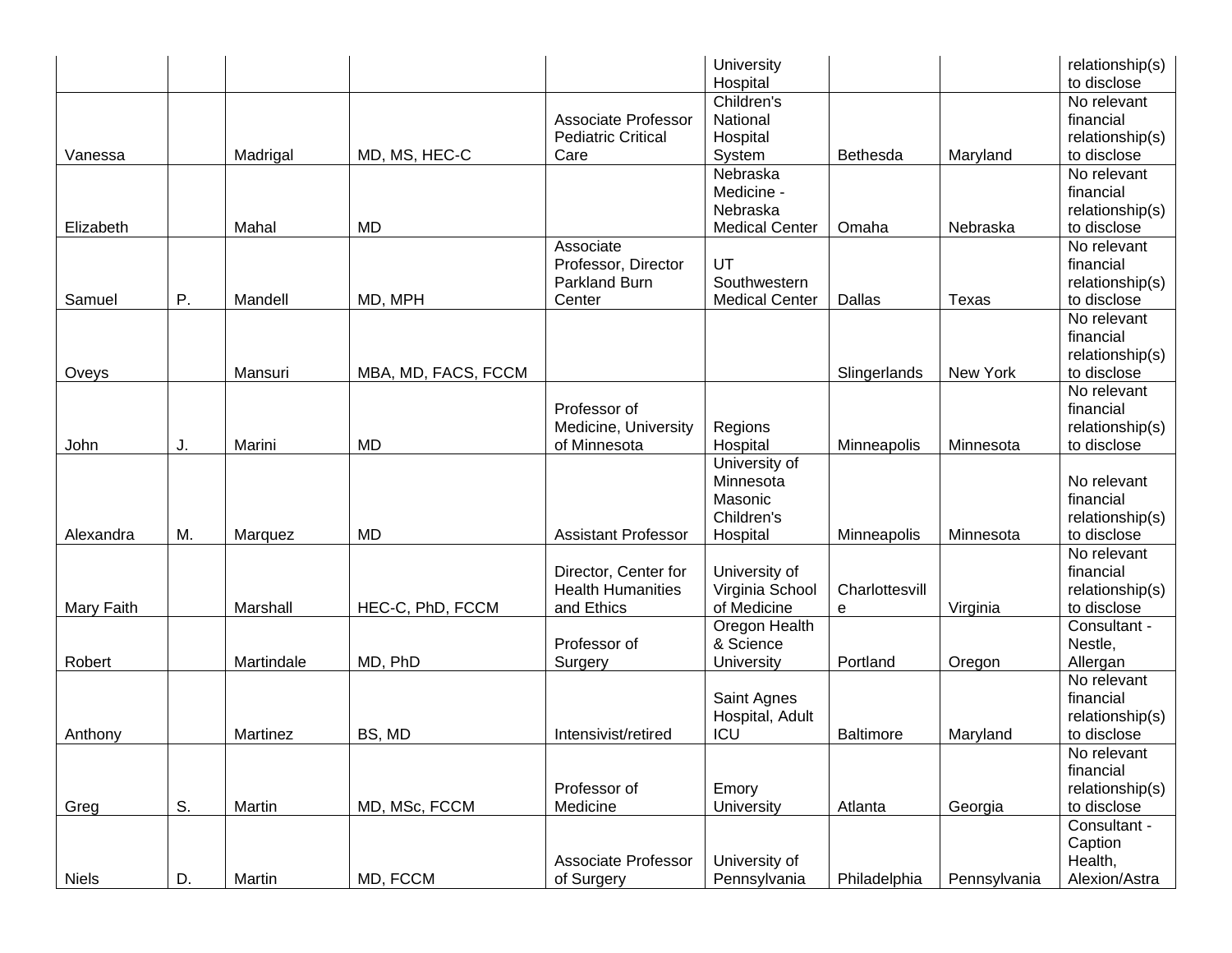|           |    |               |                     |                            |                                   |                     |                    | Zeneca,<br><b>Nestle</b>       |
|-----------|----|---------------|---------------------|----------------------------|-----------------------------------|---------------------|--------------------|--------------------------------|
|           |    |               |                     |                            |                                   |                     |                    | No relevant                    |
|           |    |               |                     |                            |                                   |                     |                    | financial                      |
|           |    |               |                     |                            | Valley                            |                     |                    | relationship(s)                |
| Stephanie |    | Martin        | <b>DO</b>           |                            | Perinatal                         | Scottsdale          | Arizona            | to disclose                    |
|           |    |               |                     |                            |                                   |                     |                    | No relevant                    |
|           |    |               |                     |                            | San Antonio                       |                     |                    | financial                      |
| Renee     |    | Matos         | MD, MPH, FCCM       |                            | <b>Military Medical</b><br>Center | San Antonio         | Texas              | relationship(s)<br>to disclose |
|           |    |               |                     |                            |                                   |                     |                    | No relevant                    |
|           |    |               |                     | Professor of               | <b>Wake Forest</b>                |                     |                    | financial                      |
|           |    |               |                     | Medicine and               | School of                         | Winston             |                    | relationship(s)                |
| Ryan      |    | Maves         | MD, FCCM            | Anesthesiology             | Medicine                          | Salem               | North Carolina     | to disclose                    |
|           |    |               |                     |                            |                                   |                     |                    | Consultant -                   |
|           |    |               |                     |                            |                                   |                     |                    | Nestle,                        |
|           |    |               |                     |                            |                                   |                     |                    | Abbott;                        |
|           |    |               |                     | Professor of               |                                   |                     |                    | Advisory                       |
|           |    |               |                     | Medicine, Director         | University of                     |                     |                    | Board -                        |
| Stephen   | А. | McClave       | <b>MD</b>           | of Clinical Nutrition      | Louisville                        | Louisville          | Kentucky           | Avanos                         |
|           |    |               |                     |                            |                                   |                     |                    | No relevant                    |
|           |    |               |                     |                            | Toronto<br>Western                |                     |                    | financial                      |
| Victoria  | А. | McCredie      | MD, PhD             | <b>Assistant Professor</b> | Hospital                          | Toronto             | Ontario,<br>Canada | relationship(s)<br>to disclose |
|           |    |               |                     |                            |                                   |                     |                    | No relevant                    |
|           |    |               |                     |                            |                                   |                     |                    | financial                      |
|           |    |               |                     | Professor, Clinical        | The Ohio State                    |                     |                    | relationship(s)                |
| Molly     |    | <b>McNett</b> | PhD, RN, CNRN, FNCS | Nursing                    | University                        | Columbus            | Ohio               | to disclose                    |
|           |    |               |                     |                            | University of                     |                     |                    |                                |
|           |    |               |                     |                            | California San                    |                     |                    | No disclosure                  |
|           |    |               |                     | Professor of Clinical      | Diego Medical                     |                     |                    | information                    |
| Ravindra  | L. | Mehta         | MD, MBBS            | Medicine                   | Center                            | San Diego           | California         | received                       |
|           |    |               |                     |                            |                                   |                     |                    | No relevant                    |
|           |    |               |                     |                            |                                   |                     |                    | financial                      |
|           |    |               |                     |                            | Emory                             |                     |                    | relationship(s)                |
| Heather   |    | Meissen       | ACNP, CCRN, FCCM    |                            | Healthcare                        | Fayetteville        | Georgia            | to disclose<br>No relevant     |
|           |    |               |                     |                            |                                   |                     |                    | financial                      |
|           |    |               | ACNP, BSN, CCRN,    |                            | Inova Health                      |                     |                    | relationship(s)                |
| Jonathan  |    | Messing       | <b>MSN</b>          |                            | System                            | <b>Falls Church</b> | Virginia           | to disclose                    |
|           |    |               |                     | Director of Surgical       |                                   |                     |                    |                                |
|           |    |               |                     | <b>Critical Care</b>       |                                   |                     |                    | No relevant                    |
|           |    |               |                     | Outreach, Co-              |                                   |                     |                    | financial                      |
|           |    |               |                     | Director                   | Carolinas                         |                     |                    | relationship(s)                |
| William   | S. | Miles         | MD, FCCM            | NeuroSurgical ICU          | <b>Medical Center</b>             | Charlotte           | North Carolina     | to disclose                    |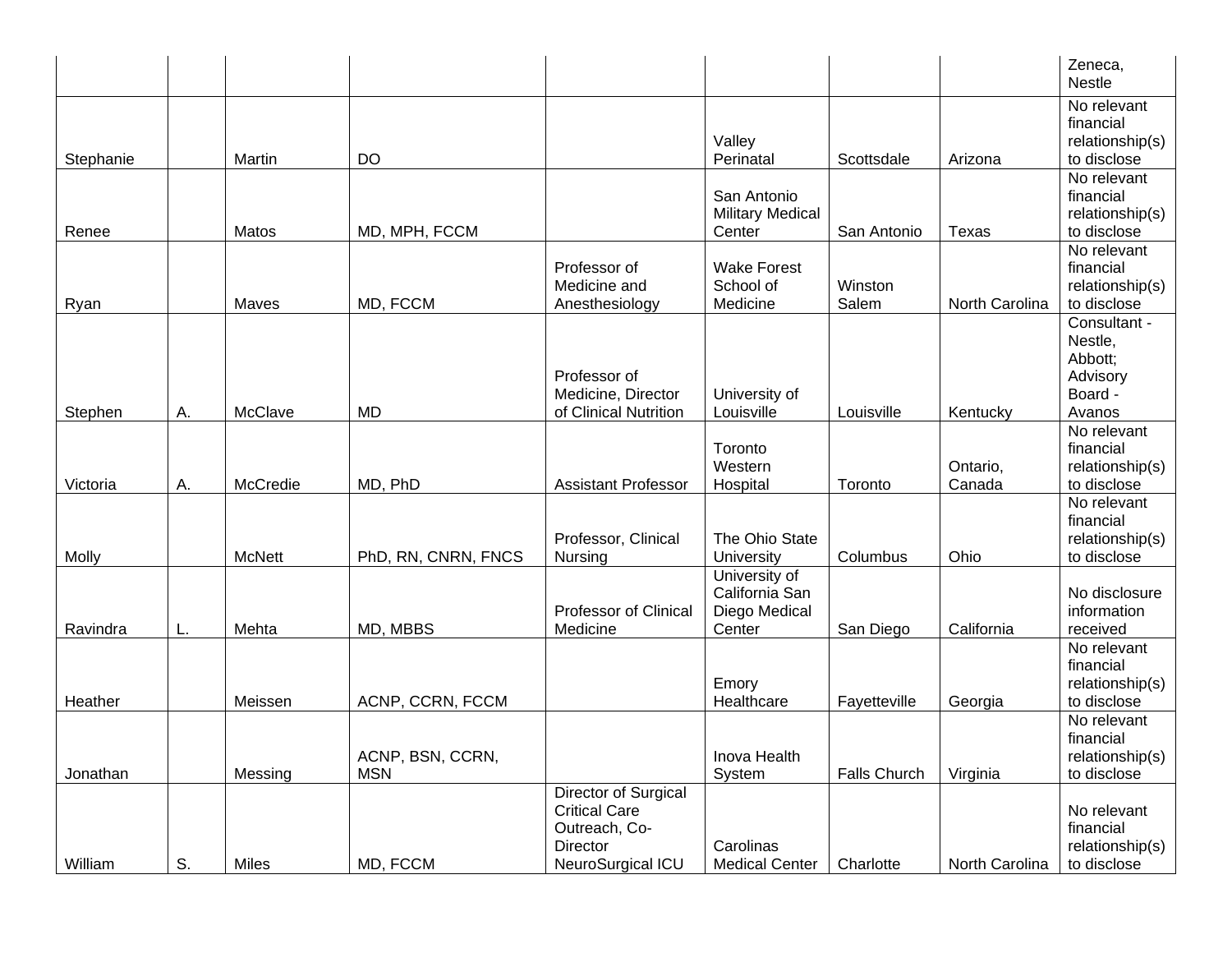|          |    |             |                      |                             |                        |            |                | No relevant     |
|----------|----|-------------|----------------------|-----------------------------|------------------------|------------|----------------|-----------------|
|          |    |             |                      | Medical Director,           | <b>Wake Forest</b>     |            |                | financial       |
|          |    |             |                      | <b>Medical Oncology</b>     | <b>Baptist Medical</b> | Winston-   |                | relationship(s) |
| Peter    |    | Miller      | <b>MD</b>            | ICU                         | Center                 | Salem      | North Carolina | to disclose     |
|          |    |             |                      |                             |                        |            |                | No relevant     |
|          |    |             |                      |                             | Emory                  |            |                | financial       |
|          |    |             |                      |                             | University             |            |                | relationship(s) |
| Danielle |    | Miltz       | PA-C                 |                             | Hospital               | Atlanta    | Georgia        | to disclose     |
|          |    |             |                      |                             | Cleveland              |            |                | No relevant     |
|          |    |             |                      |                             | Clinic-                |            |                | financial       |
|          |    | Mireles-    |                      | Director, Medical           | Respiratory            |            |                | relationship(s) |
| Eduardo  |    | Cabodevila  | MD                   | Intensive Care Unit         | Institute              | Cleveland  | Ohio           | to disclose     |
|          |    |             |                      |                             |                        |            |                | Advisory        |
|          |    |             |                      |                             |                        |            |                | Board -         |
|          |    |             |                      |                             | Brigham &              |            |                | <b>Baxter</b>   |
|          |    |             |                      | <b>Team Leader</b>          | Women's                |            |                | Parenteral      |
| Kris     | M. | Mogensen    | MS, RD-AP, LDN, CNSC | <b>Dietitian Specialist</b> | Hospital               | Framingham | Massachusetts  | Nutrition       |
|          |    |             |                      |                             |                        |            |                | No relevant     |
|          |    |             |                      |                             |                        |            |                | financial       |
|          |    |             |                      | Professor,                  | University of          |            |                | relationship(s) |
| Vicki    |    | Montgomery  | MD, FCCM             | Pediatrics                  | Louisville             | Louisville | Kentucky       | to disclose     |
|          |    |             |                      |                             | The University         |            |                | No relevant     |
|          |    |             |                      |                             | of Texas               |            |                | financial       |
|          |    |             |                      | Chief of Surgical           | McGovern               |            |                | relationship(s) |
| Laura    |    | Moore       | <b>MD</b>            | <b>Critical Care</b>        | <b>Medical School</b>  | Houston    | Texas          | to disclose     |
|          |    |             |                      |                             |                        |            |                | No relevant     |
|          |    |             |                      |                             | University of          |            |                | financial       |
|          |    |             |                      |                             | Colorado               |            |                | relationship(s) |
| Marc     |    | <b>Moss</b> | <b>MD</b>            | Professor                   | Denver                 | Aurora     | Colorado       | to disclose     |
|          |    |             |                      |                             | Louisiana State        |            |                |                 |
|          |    |             |                      |                             | University             |            |                | No relevant     |
|          |    |             |                      |                             | Health                 |            |                | financial       |
|          |    |             |                      | <b>Assistant Professor</b>  | Sciences               |            |                | relationship(s) |
| Nasim    |    | Motayar     | <b>MD</b>            | of Clinical Medicine        | Center                 | Shreveport | Louisiana      | to disclose     |
|          |    |             |                      |                             | Ann & Robert           |            |                | No relevant     |
|          |    |             |                      |                             | H. Lurie               |            |                | financial       |
|          |    |             |                      |                             | Children's             |            |                | relationship(s) |
| Theresa  | А. | Mottes      | CPNP, RN, MSN        | <b>Nurse Practitioner</b>   | Hospital               | Chicago    | Illinois       | to disclose     |
|          |    |             |                      |                             |                        |            |                | No relevant     |
|          |    |             |                      |                             |                        |            |                | financial       |
|          |    |             |                      |                             | Emory                  | Avondale   |                | relationship(s) |
| Gabriel  |    | Najarro     | PA-C, MMSc           | <b>Physician Assistant</b>  | University             | Estates    | Georgia        | to disclose     |
|          |    |             |                      |                             |                        |            |                | No relevant     |
|          |    |             |                      |                             | Medical                |            |                | financial       |
|          |    |             |                      | <b>Director Medical</b>     | College of             |            |                | relationship(s) |
| Rahul    |    | Nanchal     | MD, MS, FCCM         | Intensive Care Unit         | Wisconsin              | Delafied   | Wisconsin      | to disclose     |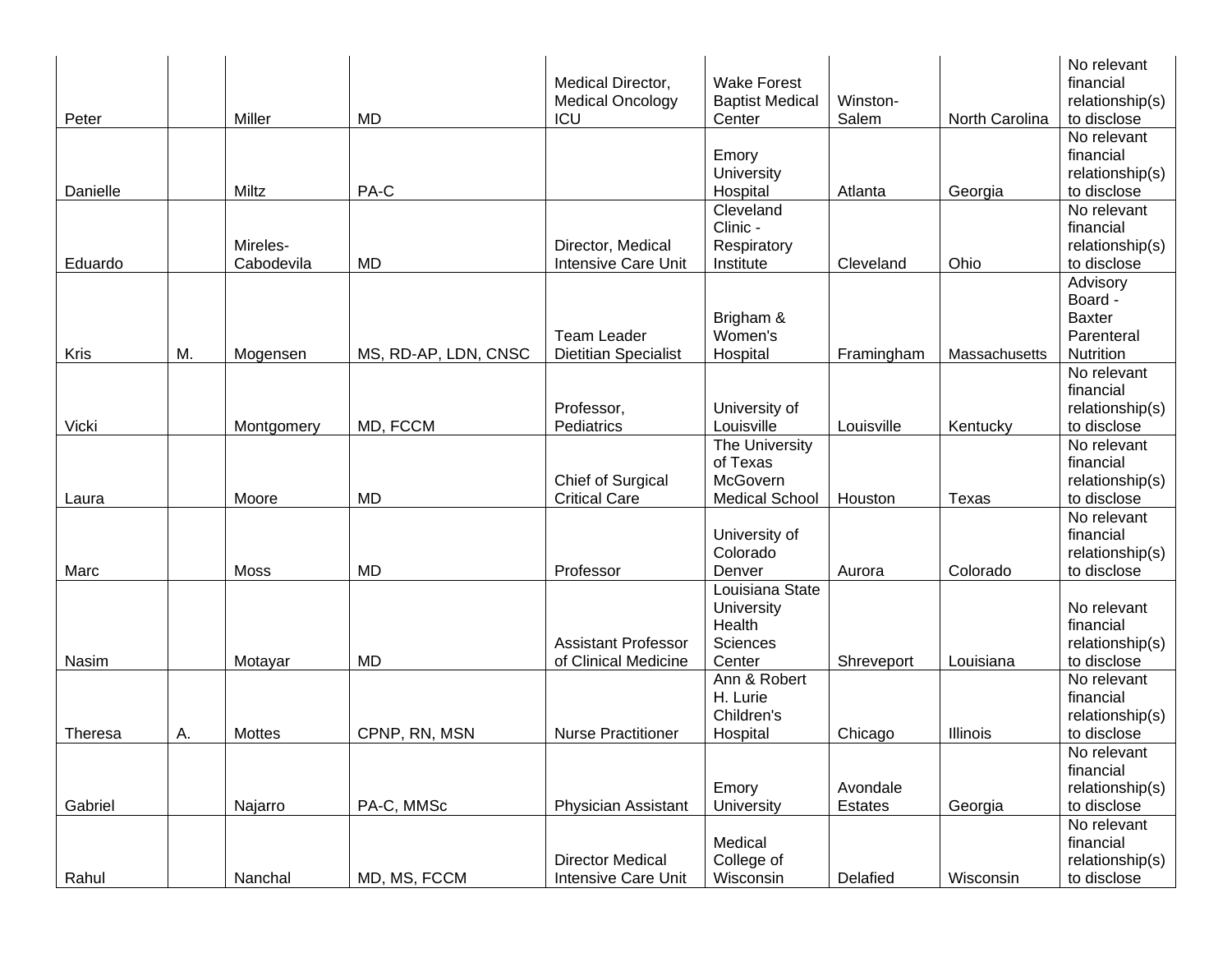|           |    |               |                     |                            |                        |                    |                  | No relevant              |
|-----------|----|---------------|---------------------|----------------------------|------------------------|--------------------|------------------|--------------------------|
|           |    |               |                     |                            | Massachusetts          |                    |                  | financial                |
|           |    |               |                     |                            | General                |                    |                  | relationship(s)          |
| Emily     |    | Naoum         | <b>MD</b>           |                            | Hospital               | <b>Boston</b>      | Massachusetts    | to disclose              |
|           |    |               |                     |                            | University of          |                    |                  | No relevant              |
|           |    |               |                     |                            | Texas MD               |                    |                  | financial                |
|           |    |               |                     | Professor, Deputy          | Anderson               |                    |                  | relationship(s)          |
| Joseph    | L. | <b>Nates</b>  | MBA, MD             | Chair, Director ICUs       | Center                 | Houston            | <b>Texas</b>     | to disclose              |
|           |    |               |                     |                            |                        |                    |                  | Speaker's                |
|           |    |               |                     |                            |                        |                    |                  | Bureau -                 |
|           |    |               |                     | <b>Associate Director</b>  |                        |                    |                  | <b>Edwards Life</b>      |
|           |    |               |                     | <b>Congenital Cardiac</b>  | Cedars-Sinai           |                    |                  | Science Last             |
| Pooja     |    | Nawathe       | MD, CHSE-A, FCCM    | ICU                        | <b>Medical Center</b>  | Los Angeles        | California       | Minute CEU               |
|           |    |               |                     |                            |                        |                    |                  | No relevant              |
|           |    |               |                     |                            |                        |                    |                  | financial                |
|           |    |               |                     |                            | <b>UH Cleveland</b>    |                    |                  | relationship(s)          |
| Douglas   | F. | Naylor, Jr.   | MD, FACS, MCCM      | Staff Intensivist          | <b>Medical Center</b>  | Novelty            | Ohio             | to disclose              |
|           |    |               |                     |                            | New York-              |                    |                  |                          |
|           |    |               |                     |                            | Presbyterian           |                    |                  | No relevant              |
|           |    |               |                     |                            | Hospital/Weill         |                    |                  | financial                |
|           |    |               |                     |                            | <b>Cornell Medical</b> |                    |                  | relationship(s)          |
| Marianne  |    | <b>Nellis</b> | PharmD, BCCCP, BCPS | Pediatric Intensivist      | College                | New York           | New York         | to disclose              |
|           |    |               |                     |                            |                        |                    |                  | Royalties -              |
|           |    |               |                     |                            |                        |                    |                  | Springer                 |
|           |    |               |                     |                            |                        |                    |                  | Nature;                  |
|           |    |               |                     |                            |                        |                    |                  | Advisory                 |
|           |    |               |                     |                            | Vanderbilt             |                    |                  | Board -                  |
|           |    |               |                     |                            | University             |                    |                  | <b>Boston</b>            |
| Sarah     | Ε. | Nelson        | MD, MS              |                            | <b>Medical Center</b>  | Nashville          |                  | Scientific               |
|           |    |               |                     |                            |                        |                    | <b>Tennessee</b> |                          |
|           |    |               |                     | <b>Clinical Pharmacy</b>   |                        |                    |                  | No relevant              |
|           |    |               |                     | Specialist                 | Emory                  |                    |                  | financial                |
|           |    | Nichols       |                     | Cardiovascular             | University             |                    |                  | relationship(s)          |
| Kayla     |    |               | PharmD, BCCCP, BS   | Surgical ICU               | Hospital               | Atlanta            | Georgia          | to disclose              |
|           |    |               |                     | Director, Point of         |                        |                    |                  |                          |
|           |    |               |                     | Care Ultrasound            |                        |                    |                  | No relevant<br>financial |
|           |    |               |                     | and Associate              |                        |                    |                  |                          |
|           |    |               |                     | Program Director of        | University of          |                    |                  | relationship(s)          |
| Sara      |    | Nikravan      | MD, FASE            | Residency                  | Washington             | Seattle            | Washington       | to disclose              |
|           |    |               |                     |                            |                        |                    |                  | No relevant              |
|           |    |               |                     | <b>Critical Care</b>       |                        |                    |                  | financial                |
|           |    |               |                     | Specialist,                |                        |                    |                  | relationship(s)          |
| Alexander |    | Niven         | <b>MD</b>           | <b>Pulmonary Medicine</b>  | Mayo Clinic            | Rochester          | Minnesota        | to disclose              |
|           |    |               |                     | <b>Medical Director of</b> |                        |                    |                  | No relevant              |
|           |    |               |                     | Trauma and                 |                        |                    |                  | financial                |
|           |    |               |                     | <b>Surgical Critical</b>   | Saint Luke's           |                    |                  | relationship(s)          |
| Sean      | А. | <b>Nix</b>    | DO, FACOS           | Care                       | Hospital               | <b>Kansas City</b> | Missouri         | to disclose              |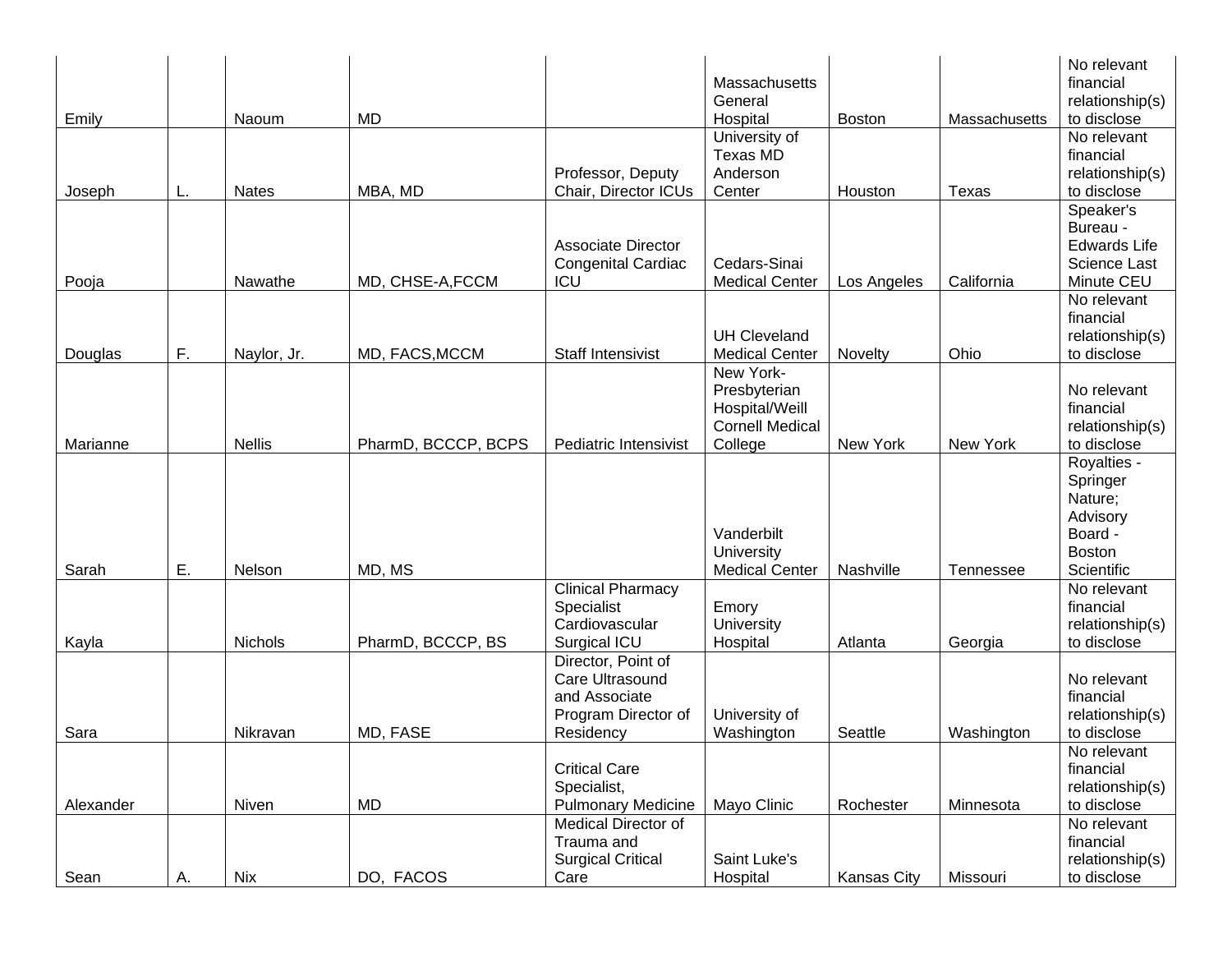|               |    |            |                      |                            | <b>Baptist</b>        |             |             |                 |
|---------------|----|------------|----------------------|----------------------------|-----------------------|-------------|-------------|-----------------|
|               |    |            |                      |                            | Memorial              |             |             |                 |
|               |    |            |                      |                            | Hospital/             |             |             |                 |
|               |    |            |                      |                            | University of         |             |             |                 |
|               |    |            |                      |                            | Tennessee             |             |             | No relevant     |
|               |    |            |                      |                            | Health                |             |             | financial       |
|               |    |            |                      |                            | Sciences              |             |             | relationship(s) |
| Christa       |    | Nobleza    | MD, MSCI             | <b>Medical Director</b>    | Center                | Germantown  | Tennessee   | to disclose     |
|               |    |            |                      |                            | NYU Langone           |             |             | No relevant     |
|               |    |            |                      | Director, Adult            | <b>Medical Center</b> |             |             | financial       |
|               |    |            |                      | <b>Critical Care</b>       | and School of         |             |             | relationship(s) |
| Mark          |    | Nunnally   | MD, FCCM             | Services                   | Medicine              | New York    | New York    | to disclose     |
|               |    |            |                      |                            |                       |             |             | No relevant     |
|               |    |            |                      |                            | National              |             |             | financial       |
|               |    |            |                      |                            | Institutes of         |             | District of | relationship(s) |
| <b>Tessie</b> |    | October    | MD, MPH              | <b>Medical Officer</b>     | Health                | Washington  | Columbia    | to disclose     |
|               |    |            |                      | <b>Associate Professor</b> |                       |             |             | No relevant     |
|               |    |            |                      | of Pharmacy                |                       |             |             | financial       |
|               |    |            |                      | Practice; Critical         | Midwestern            |             |             | relationship(s) |
| Paul          |    | O'Donnell  | PharmD, BCCCP, BCPS  | <b>Care Pharmacist</b>     | University            | Chicago     | Illinois    | to disclose     |
|               |    |            |                      |                            | University of         |             |             | No relevant     |
|               |    |            |                      |                            | Kansas                |             |             | financial       |
|               |    |            |                      |                            | Hospital              |             |             | relationship(s) |
| Jody          | C. | Olson      | <b>MD</b>            |                            | Authority             | Shawnee     | Kansas      | to disclose     |
|               |    |            |                      |                            | Guy's and St          |             |             | No relevant     |
|               |    |            |                      | Consultant in              | Thomas' NHS           |             |             | financial       |
|               |    |            |                      | <b>Critical Care &amp;</b> | Foundation            |             | United      | relationship(s) |
| Marlies       |    | Ostermann  | PhD, MD, EDIC        | Nephrology                 | Trust                 | London      | Kingdom     | to disclose     |
|               |    |            |                      |                            |                       |             |             | No relevant     |
|               |    |            |                      |                            |                       |             |             | financial       |
|               |    |            |                      | <b>Neurocritical Care</b>  | <b>Mount Sinai</b>    |             |             | relationship(s) |
| Grigory       |    | Ostrovskiy | <b>MD</b>            | Fellow                     | Hospital              | New York    | New York    | to disclose     |
|               |    |            |                      |                            |                       |             |             | No relevant     |
|               |    |            |                      |                            |                       |             |             | financial       |
|               |    |            | PharmD, BCCCP, BCPS, | <b>Clinical Pharmacy</b>   | Barnes-Jewish         |             |             | relationship(s) |
| Emily         | J. | Owen       | <b>MS</b>            | Specialist                 | Hospital              | Saint Louis | Missouri    | to disclose     |
|               |    |            |                      |                            |                       |             |             | No relevant     |
|               |    |            |                      |                            | Stanford              |             |             | financial       |
|               |    |            |                      |                            | University            |             |             | relationship(s) |
| Sheela        |    | Pai Cole   | MD, FASE, FASA       | Professor                  | <b>Medical Center</b> | Stanford    | California  | to disclose     |
|               |    |            |                      |                            | Shriners              |             |             |                 |
|               |    |            |                      |                            | Hospitals for         |             |             | No relevant     |
|               |    |            |                      | Assistant Chief of         | Children              |             |             | financial       |
|               |    |            |                      | Burns; Division            | Northern              |             |             | relationship(s) |
| Tina          |    | Palmieri   | MD, FCCM             | Chief                      | California            | Sacramento  | California  | to disclose     |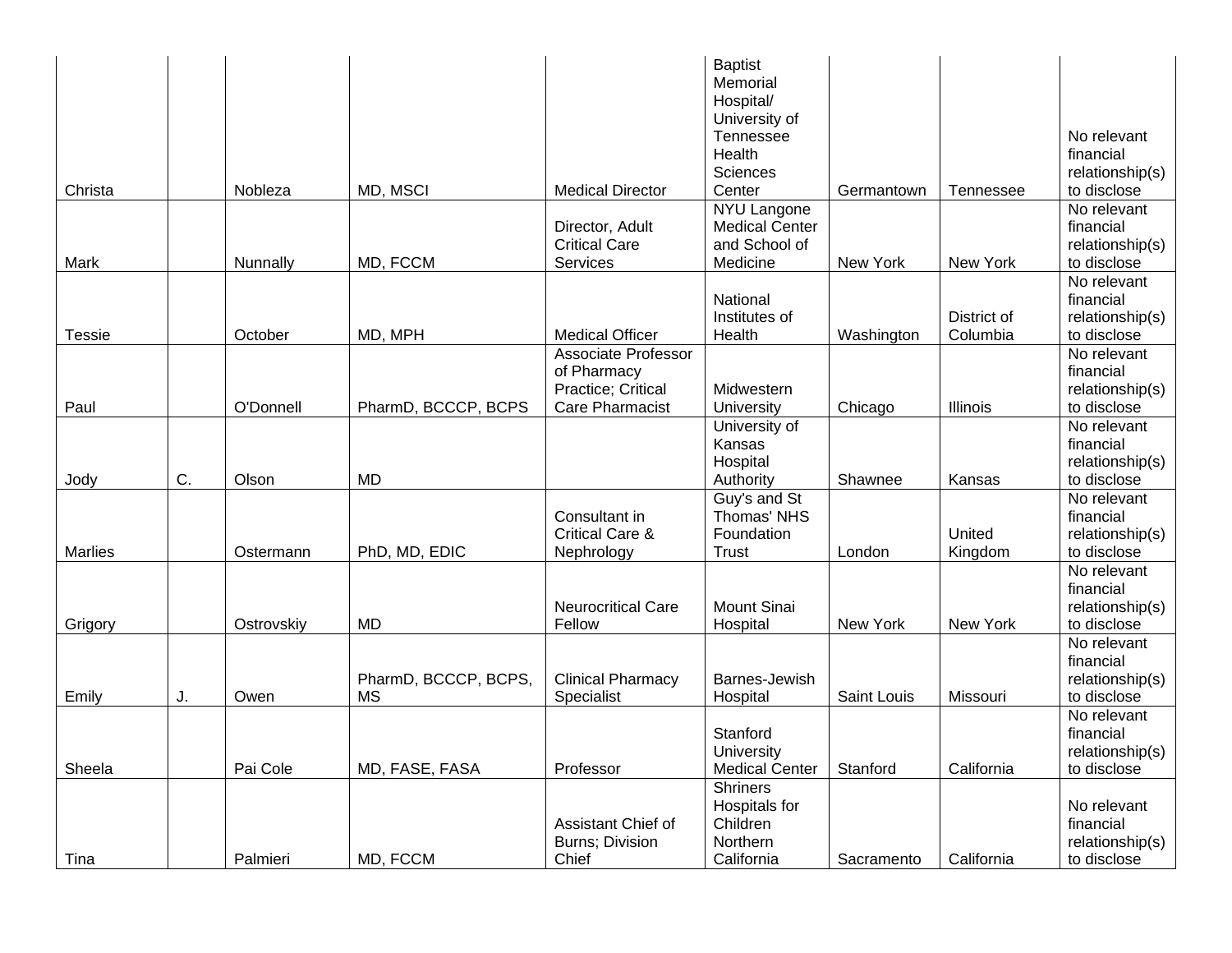|          |    |           |                      |                                                | Ann and               |                   |             |                            |
|----------|----|-----------|----------------------|------------------------------------------------|-----------------------|-------------------|-------------|----------------------------|
|          |    |           |                      | <b>Assistant Professor</b>                     | Robert H Lurie        |                   |             | No relevant                |
|          |    |           |                      | of Critical Care                               | Childrens             |                   |             | financial                  |
|          |    |           |                      | Pediatrics and                                 | Hospital of           |                   |             | relationship(s)            |
| Erin     |    | Paquette  | MD, JD, M. Bioethics | School of Law                                  | Chicago               | Chicago           | Illinois    | to disclose                |
|          |    |           |                      | Assistant                                      | University of         |                   |             | No relevant                |
|          |    |           |                      | Chief/Clinical                                 | California            |                   |             | financial                  |
|          |    |           |                      | Director, Dept of                              | Davis Medical         | West              |             | relationship(s)            |
| Patricia | L. | Parker    | PharmD, BCPS, MS     | Pharmacy                                       | Center                | Sacramento        | California  | to disclose                |
|          |    |           |                      |                                                |                       |                   |             | No relevant                |
|          |    |           |                      |                                                |                       |                   |             | financial                  |
|          |    | Park      |                      |                                                |                       |                   |             | relationship(s)            |
| John     |    |           | <b>MD</b>            |                                                | Mayo Clinic           | Rochester         | Minnesota   | to disclose<br>No relevant |
|          |    |           |                      | <b>Associate Professor</b><br>of Neurology (in | Columbia              |                   |             | financial                  |
|          |    |           |                      | <b>Biomedical</b>                              | Presbyterian          |                   |             | relationship(s)            |
| Soojin   |    | Park      | MD                   | Informatics)                                   | Hospital              | New York          | New York    | to disclose                |
|          |    |           |                      |                                                |                       |                   |             | No relevant                |
|          |    |           |                      | Program Director,                              | Memorial              |                   |             | financial                  |
|          |    |           | MD, MACP, FCCP,      | <b>Critical Care</b>                           | Sloan Kettering       |                   |             | relationship(s)            |
| Stephen  | М. | Pastores  | <b>FCCM</b>          | Medicine                                       | <b>Cancer Center</b>  | New York          | New York    | to disclose                |
|          |    |           |                      |                                                | Medical               |                   |             |                            |
|          |    |           |                      |                                                | College of            |                   |             |                            |
|          |    |           |                      |                                                | Wisconsin             |                   |             | Consultant -               |
|          |    |           |                      |                                                | Froedtert             |                   |             | <b>Baxter</b>              |
| Jayshil  |    | Patel     | MD                   | Associate Professor                            | Hospital              | Milwaukee         | Wisconsin   | Healthcare                 |
|          |    |           |                      |                                                |                       |                   |             | No relevant                |
|          |    |           |                      | <b>Clinical Pharmacy</b>                       | New York-             |                   |             | financial                  |
|          |    |           |                      | Manager, Surgical                              | Presbyterian          |                   |             | relationship(s)            |
| Mona     | K. | Patel     | PharmD, BCCCP, FCCM  | ICU                                            | Hospital              | New York          | New York    | to disclose                |
|          |    |           |                      |                                                |                       |                   |             | No relevant                |
|          |    |           |                      |                                                |                       |                   |             | financial                  |
|          |    |           |                      | Tele ICU Physician:                            |                       |                   |             | relationship(s)            |
| Subhash  |    | Patel     | MD, FACS             | <b>VA Medical Center</b>                       |                       | <b>Burr Ridge</b> | Illinois    | to disclose                |
|          |    |           |                      |                                                |                       |                   |             | No relevant                |
|          |    |           |                      |                                                |                       |                   |             | financial                  |
|          |    |           |                      |                                                | Intermountain         | Salt Lake         |             | relationship(s)            |
| Ithan    | D. | Peltan    | MD, MSc              | <b>Assistant Professor</b>                     | <b>Medical Center</b> | City              | Utah        | to disclose                |
|          |    |           |                      |                                                |                       |                   |             | No relevant                |
|          |    |           |                      | Senior Director,                               |                       |                   |             | financial                  |
|          |    |           |                      | <b>Center For Nursing</b>                      |                       |                   |             | relationship(s)            |
| Daleen   |    | Penoyer   | PhD, RN, CCRP        | Research                                       | Orlando Health        | Orlando           | Florida     | to disclose                |
|          |    |           |                      |                                                | University of         |                   |             | No relevant                |
|          |    |           |                      |                                                | Saint Joseph          |                   |             | financial                  |
|          |    |           |                      |                                                | School of             |                   |             | relationship(s)            |
| Emily    |    | Perriello | PharmD               | <b>Clinical Instructor</b>                     | Pharmacy              | Hartford          | Connecticut | to disclose                |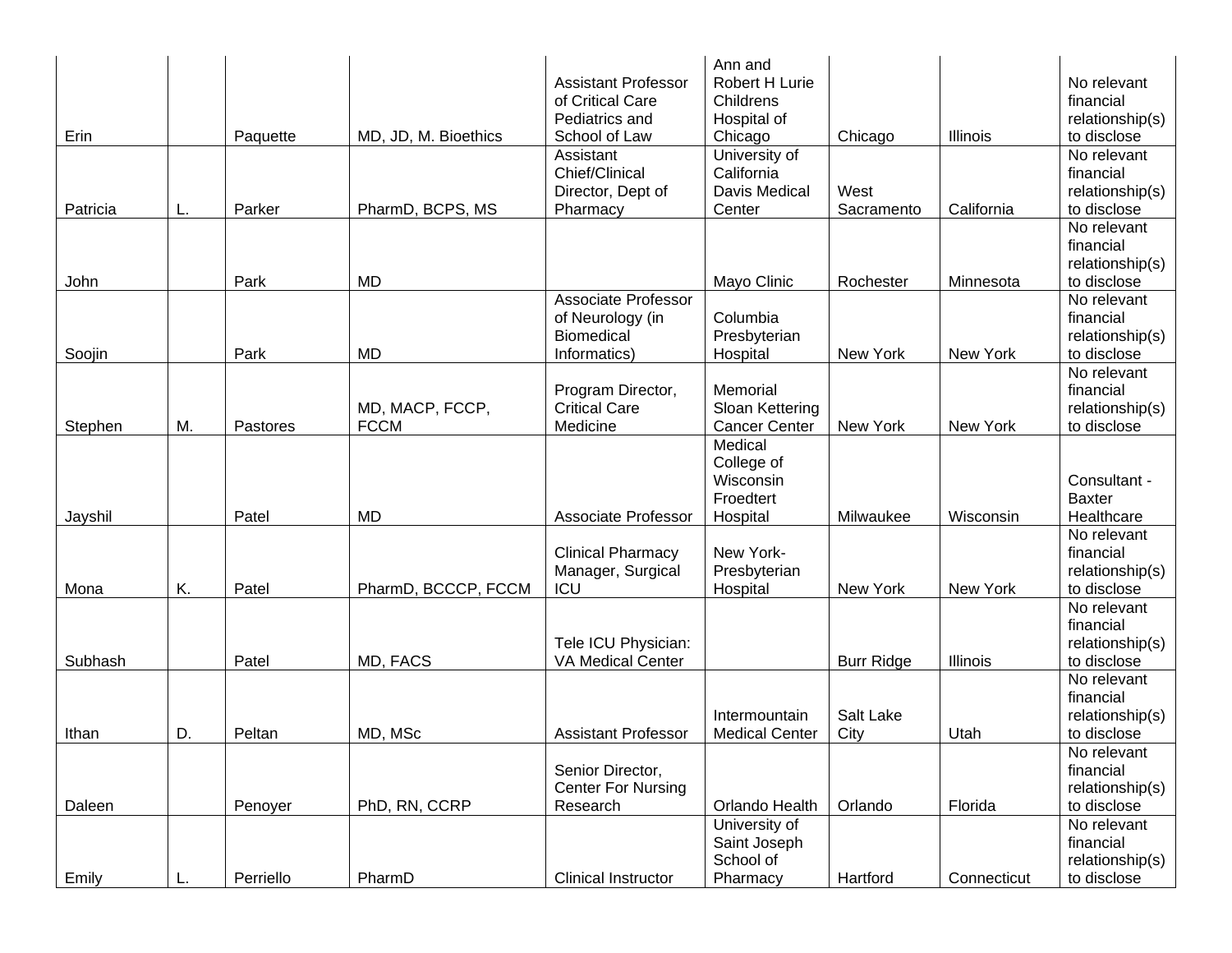|          |    |             |                         |                            |                        |              |              | No relevant     |
|----------|----|-------------|-------------------------|----------------------------|------------------------|--------------|--------------|-----------------|
|          |    |             |                         | <b>NIGMS MOSAIC</b>        | Children's             |              |              | financial       |
|          |    |             |                         | Fellow &                   | Hospital of            |              |              | relationship(s) |
| Mallory  |    | Perry       | PhD, RN, CCRN           | <b>Postdoctoral Fellow</b> | Philadelphia           | Cromwell     | Connecticut  | to disclose     |
|          |    |             |                         | Chief, Pediatric           |                        |              |              | No relevant     |
|          |    |             |                         | Critical Care,             |                        |              |              | financial       |
|          |    |             |                         | Director, Pediatric        | The Brooklyn           |              |              | relationship(s) |
| Louisdon |    | Pierre      | MD, MBA, FAAP, FCCM     | <b>Inpatient Services</b>  | <b>Hospital Center</b> | Suffern      | New York     | to disclose     |
|          |    |             |                         |                            |                        |              |              | No relevant     |
|          |    |             |                         | Professor and Head         | <b>LSU Health</b>      |              |              | financial       |
|          |    |             |                         | Dept of                    | <b>Sciences</b>        |              |              | relationship(s) |
| Richard  |    | Pino        | MD, PhD, FCCM           | Anesthesiology             | Center                 | New Orleans  | Louisiana    | to disclose     |
|          |    |             |                         |                            |                        |              |              | No relevant     |
|          |    |             |                         |                            | Children's             |              |              | financial       |
|          |    |             |                         |                            | Hospital of            |              |              | relationship(s) |
| Neethi   |    | Pinto       | MD                      | <b>Assistant Professor</b> | Philadelphia           | Philadelphia | Pennsylvania | to disclose     |
|          |    |             |                         | Chair, Department          | University             |              |              | No relevant     |
|          |    |             |                         | of Anesthesiology &        | Hospitals              |              |              | financial       |
|          |    |             |                         | Perioperative              | Cleveland              |              |              | relationship(s) |
| Marc     |    | Popovich    | MD, FCCM                | Medicine                   | <b>Medical Center</b>  | Cleveland    | Ohio         | to disclose     |
|          |    |             |                         | <b>Quality and Patient</b> |                        |              |              | Speaker's       |
|          |    |             |                         | Safety Program             |                        |              |              | Bureau -        |
| Patricia | J. | Posa        | <b>BSN, MSA, CCRN-K</b> | Manager                    |                        | Northville   | Michigan     | Eloquest        |
|          |    |             |                         |                            |                        |              |              | No relevant     |
|          |    |             |                         |                            |                        |              |              | financial       |
|          |    |             |                         |                            | University of          |              |              | relationship(s) |
| Hallie   | C. | Prescott    | MD, MSc, FACP           | <b>Associate Professor</b> | Michigan               | Ann Arbor    | Michigan     | to disclose     |
|          |    |             |                         |                            |                        |              |              | No relevant     |
|          |    |             |                         |                            |                        |              |              | financial       |
|          |    |             |                         | <b>Surgical Critical</b>   |                        |              |              | relationship(s) |
| Candice  |    | Preslaski   | PharmD, BCCCP           | <b>Care Specialist</b>     | Denver Health          | Denver       | Colorado     | to disclose     |
|          |    |             |                         |                            |                        |              |              | No relevant     |
|          |    |             |                         |                            |                        |              |              | financial       |
|          |    |             |                         |                            |                        |              |              | relationship(s) |
| Sarah    |    | Providence  | PharmD, BCCCP, BCPS     | <b>Clinical Pharmacist</b> |                        | Pittsburgh   | Pennsylvania | to disclose     |
|          |    |             |                         |                            | Johns Hopkins          |              |              | No relevant     |
|          |    |             |                         | Associate                  | University             |              |              | financial       |
|          |    |             |                         | Professor, ACCM,           | School of              |              |              | relationship(s) |
| Aliaksei |    | Pustavoitau | MD, MHS, FCCM           | JHU, SOM                   | Medicine               | Baltimore    | Maryland     | to disclose     |
|          |    |             |                         |                            |                        |              |              | Consultant -    |
|          |    |             |                         |                            |                        |              |              | Nestle,         |
|          |    |             |                         |                            |                        |              |              | Fresenius       |
|          |    |             |                         |                            |                        |              |              | Kabi, Danone,   |
|          |    |             |                         | <b>Clinical Senior</b>     |                        |              |              | Faraday         |
|          |    |             |                         | Lecturer in Intensive      | Royal London           |              | United       | Pharmaceutic    |
| Zudin    |    | Puthucheary | PhD, FRCP, FFICM        | Care Medicine              | Hospital               | London       | Kingdom      | als; Speaker's  |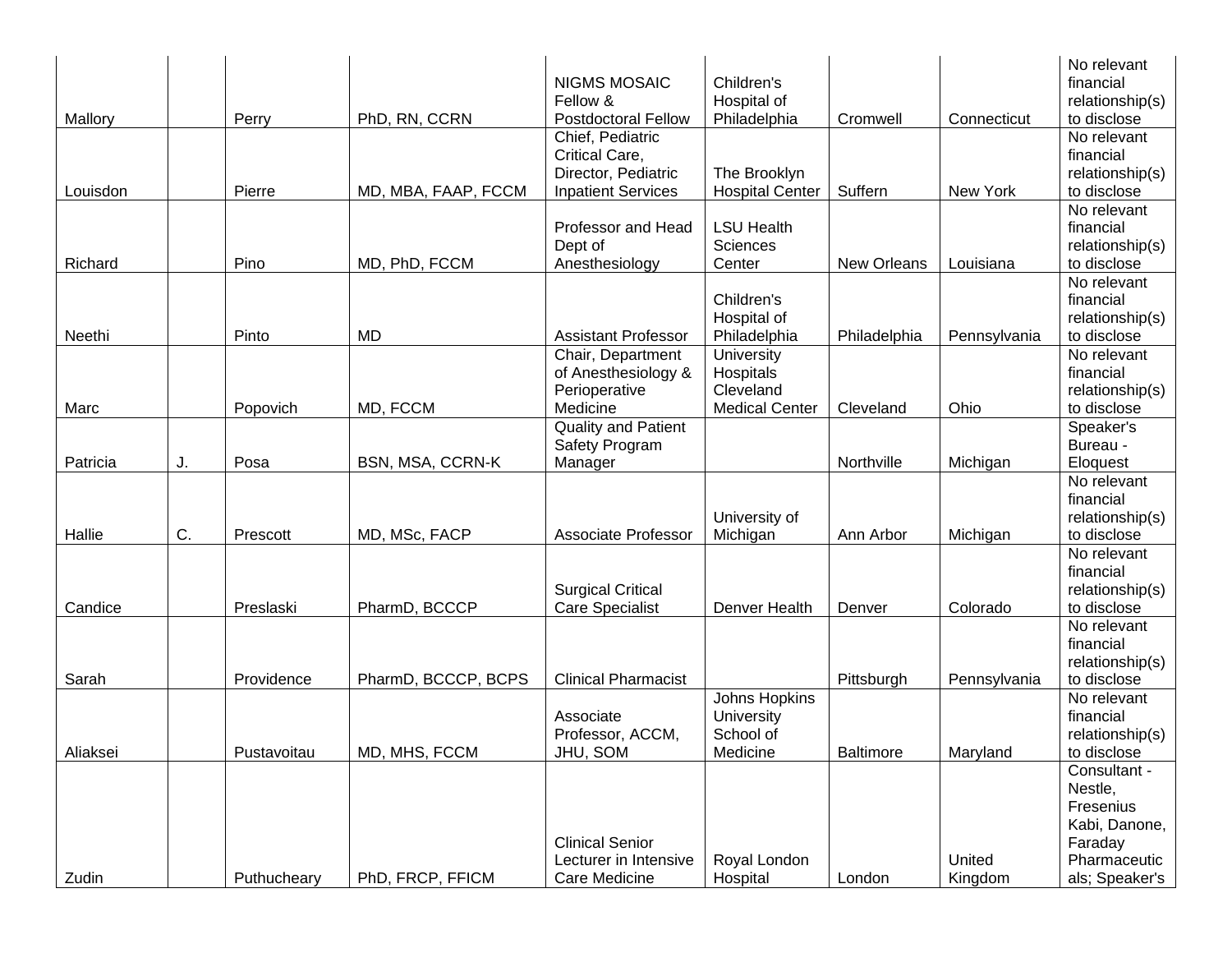|           |    |            |                                  |                                                                                          |                                                                |                         |              | Bureau -<br>Nestle,<br>Fresenius<br>Kabi, Danone           |
|-----------|----|------------|----------------------------------|------------------------------------------------------------------------------------------|----------------------------------------------------------------|-------------------------|--------------|------------------------------------------------------------|
| Nida      |    | Qadir      | MD                               | <b>Assistant Professor</b><br>of Medicine                                                | David Geffen<br>School of<br>Medicine at<br><b>UCLA</b>        | Los Angeles             | California   | No disclosure<br>information<br>received                   |
| Jorinde   |    | Raasveld   | MD, FACP, FIDSA,<br><b>FSHEA</b> |                                                                                          |                                                                | Amsterdam               | Netherlands  | No relevant<br>financial<br>relationship(s)<br>to disclose |
| Roni      |    | Rahmat     | BSN, CCRN,                       | <b>Critical Care Nurse</b>                                                               |                                                                |                         |              | No relevant<br>financial<br>relationship(s)<br>to disclose |
| Jayashree |    | Raikhelkar | MD, FCCM                         |                                                                                          | Emory<br>University<br>Hospital                                | Sandy<br><b>Springs</b> | Georgia      | No relevant<br>financial<br>relationship(s)<br>to disclose |
| Sujanthy  | S. | Rajaram    | MD, MPH, FCCP                    | Professor of<br>Medicine/CCU<br>Intensivist lead,<br><b>Morristown Medical</b><br>Center |                                                                | Morristown              | New Jersey   | No relevant<br>financial<br>relationship(s)<br>to disclose |
| Michelle  |    | Ramirez    | <b>MD</b>                        |                                                                                          | Hassenfeld<br>Children's<br>Hospital at<br>NYU Langone         | Brooklyn                | New York     | No relevant<br>financial<br>relationship(s)<br>to disclose |
| Parisa    |    | Rashidi    | <b>MD</b>                        | Associate Professor                                                                      | University of<br>Florida                                       | Gainesville             | Florida      | No relevant<br>financial<br>relationship(s)<br>to disclose |
| Mary      |    | Reed       | MD, FCCM                         | <b>Director</b><br><b>Biocontainment Unit</b>                                            | Geisinger<br><b>Medical Center</b>                             | Catawissa               | Pennsylvania | No relevant<br>financial<br>relationship(s)<br>to disclose |
| John      | Ρ. | Reilly     | MD, MS                           | <b>Assistant Professor</b><br>of Medicine                                                | University of<br>Pennsylvania                                  | Philadelphia            | Pennsylvania | No relevant<br>financial<br>relationship(s)<br>to disclose |
| Kenneth   |    | Remy       | MD, MSCI, MHSc                   | Associate Professor                                                                      | Case Western<br>Reserve<br>University/Univ<br>ersity Hospitals | Avon Lake               | Ohio         | No relevant<br>financial<br>relationship(s)<br>to disclose |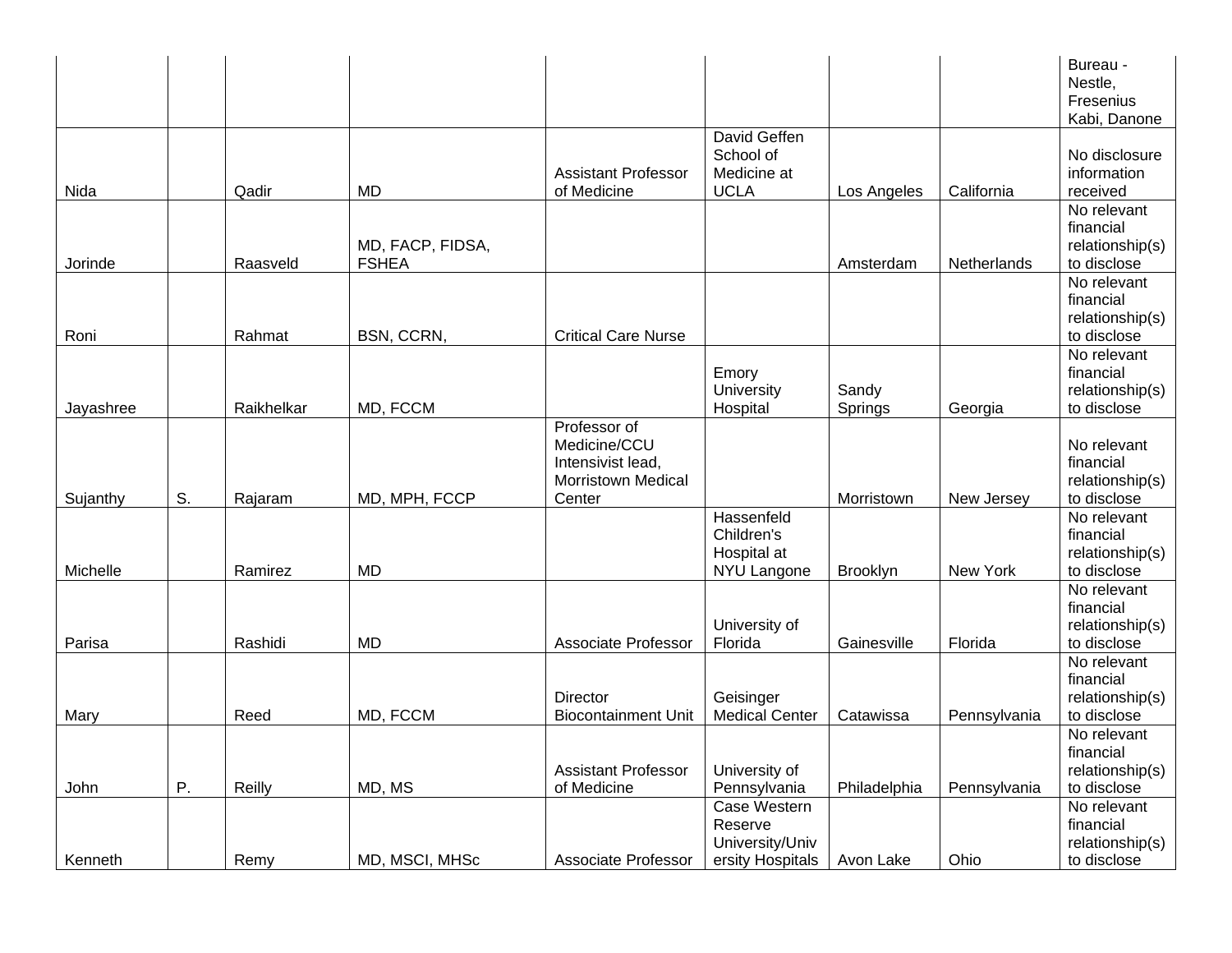|           |    |               |                     |                                   | Cleveland<br><b>Medical Center</b> |                    |                |                              |
|-----------|----|---------------|---------------------|-----------------------------------|------------------------------------|--------------------|----------------|------------------------------|
|           |    |               |                     |                                   |                                    |                    |                | No relevant<br>financial     |
|           |    |               |                     |                                   | <b>Duke</b>                        |                    |                | relationship(s)              |
| Karin     |    | Reuter-Rice   | PhD, NP, FAAN, FCCM | <b>Associate Professor</b>        | University                         | Cary               | North Carolina | to disclose                  |
|           |    |               |                     | <b>Assistant Professor</b>        |                                    |                    |                | No relevant<br>financial     |
|           |    |               |                     | of Neurosurgery and<br>Neurology; | <b>Mount Sinai</b>                 |                    |                | relationship(s)              |
| Alexandra | S. | Reynolds      | <b>MD</b>           | Neurointensivist                  | Hospital                           | New York           | New York       | to disclose                  |
|           |    |               |                     | Assistant Professor,              | University of                      |                    |                | No relevant                  |
|           |    |               |                     | Tan Chingfen                      | Massachusetts                      |                    |                | financial                    |
|           |    |               |                     | Graduate School of                | School of                          |                    |                | relationship(s)              |
| Teresa    |    | Rincon        | CCRN-K, PhD, RN     | Nursing                           | Medicine                           | Rochdale           | Massachusetts  | to disclose                  |
|           |    |               |                     |                                   |                                    |                    |                | Board of                     |
|           |    |               |                     |                                   |                                    |                    |                | Directors - PE               |
|           |    |               |                     |                                   |                                    |                    |                | <b>PERT</b>                  |
|           |    |               |                     |                                   |                                    |                    |                | Consortium;                  |
|           |    |               |                     |                                   |                                    |                    |                | Consultant -                 |
|           |    |               |                     |                                   |                                    |                    |                | Bayer, Bristol-              |
|           |    |               |                     |                                   | University of                      |                    |                | Myers Squib,                 |
| Belinda   |    | Rivera-Lebron | MD, MS              |                                   | Pittsburgh                         | Pittsburgh         | Pennsylvania   | Janssen                      |
|           |    |               |                     |                                   | UPMC-                              |                    |                | No relevant<br>financial     |
|           |    |               |                     | <b>Critical Care</b>              | Presbyterian                       |                    |                | relationship(s)              |
| Ryan      |    | Rivosecchi    | PharmD, BCCCP       | Pharmacist                        | Hospital                           | Pittsburgh         | Pennsylvania   | to disclose                  |
|           |    |               |                     |                                   |                                    |                    |                | Advisory                     |
|           |    |               |                     |                                   |                                    |                    |                | Board - UCB                  |
|           |    |               |                     |                                   |                                    |                    |                | Phama Inc.;                  |
|           |    |               |                     |                                   |                                    |                    |                | Consultant -                 |
|           |    |               |                     |                                   |                                    |                    |                | <b>UCB Phama</b>             |
|           |    |               |                     | Director,                         | Massachusetts                      |                    |                | Inc; Speaker's               |
|           |    |               |                     | Neurosciences                     | General                            |                    |                | <b>Bureau - UCB</b>          |
| Eric      | S. | Rosenthal     | <b>MD</b>           | Intensive Care Unit               | Hospital                           | <b>Boston</b>      | Massachusetts  | Pharma Inc.                  |
|           |    |               |                     |                                   |                                    |                    |                | No relevant                  |
|           |    |               |                     |                                   |                                    |                    |                | financial                    |
|           |    |               |                     |                                   |                                    |                    |                | relationship(s)              |
| Clio      |    | Rubinos       | MD, MS              | <b>Assistant Professor</b>        |                                    | <b>Chapel Hill</b> | North Carolina | to disclose                  |
|           |    |               |                     |                                   | University of                      |                    |                | No relevant                  |
|           |    |               |                     | Associate Professor               | Alabama<br>School of               |                    |                | financial<br>relationship(s) |
| Robert    |    | Russell       | MD, MPH             | of Surgery                        | Medicine                           | Birmingham         | Alabama        | to disclose                  |
|           |    |               |                     |                                   |                                    |                    |                | No relevant                  |
|           |    |               |                     |                                   |                                    |                    |                | financial                    |
|           |    |               |                     | <b>Critical Care Clinical</b>     | Cleveland                          |                    |                | relationship(s)              |
| Gretchen  |    | Sacha         | PharmD, BCCCP       | Specialist                        | Clinic                             | Cleveland          | Ohio           | to disclose                  |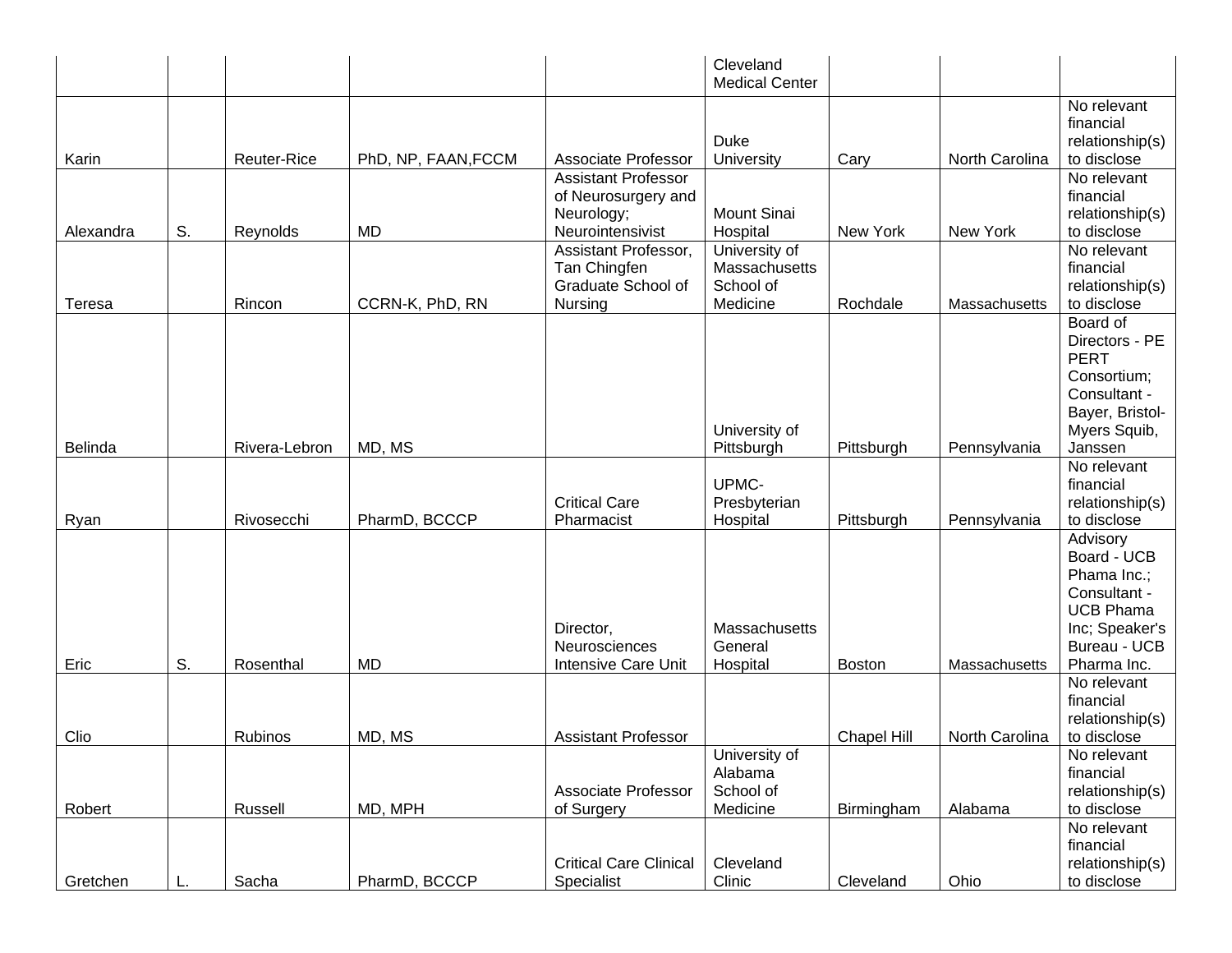|             |               |                      |                            |                       |              |                | No relevant     |
|-------------|---------------|----------------------|----------------------------|-----------------------|--------------|----------------|-----------------|
|             |               |                      |                            |                       |              |                | financial       |
|             |               |                      |                            | National              |              |                | relationship(s) |
| Howard      | Saft          | MD, MS               |                            | Jewish Health         | Denver       | Colorado       | to disclose     |
|             |               |                      |                            |                       |              |                | No relevant     |
|             |               |                      | <b>Assistant Professor</b> |                       |              |                | financial       |
|             |               |                      | of Pediatrics              | Northwestern          |              |                | relationship(s) |
| L. Nelson   | Sanchez-Pinto | MD, MBI              | (Critical Care)            | University            | Chicago      | Illinois       | to disclose     |
|             |               |                      |                            |                       |              |                | No relevant     |
|             |               |                      |                            | Mayo Clinic           |              |                | financial       |
|             |               |                      |                            | Hospital in           |              |                | relationship(s) |
| Devang      | Sanghavi      | MD, MHA              |                            | Florida               | Jacksonville | Florida        | to disclose     |
|             |               |                      | <b>Assistant Professor</b> | University of         |              |                | No relevant     |
|             |               |                      | οf                         | California San        |              |                | financial       |
|             |               |                      | Pulmonary/Critical         | Francisco             | San          |                | relationship(s) |
| Lekshmi     | Santhosh      | MD, MAEd             | Care Medicine              | <b>Medical Center</b> | Francisco    | California     | to disclose     |
|             |               |                      |                            |                       |              |                | No relevant     |
|             |               |                      |                            |                       |              |                | financial       |
|             |               |                      | Assistant Professor,       |                       | Fort         |                | relationship(s) |
| Melissa     | Santibanez    | PharmD               | <b>Critical Care</b>       |                       | Lauderdale   | Florida        | to disclose     |
|             |               |                      |                            |                       |              |                | No relevant     |
|             |               |                      |                            | <b>Wake Forest</b>    |              |                | financial       |
|             |               |                      | Medical Director,          | <b>Baptist Health</b> | Winston-     |                | relationship(s) |
| Aarti       | Sarwal        | MD, FAAN, FNCS, FCCM | <b>Neurocritical Care</b>  | Center                | Salem        | North Carolina | to disclose     |
|             |               |                      |                            |                       |              |                | No relevant     |
|             |               |                      |                            |                       |              |                | financial       |
|             |               |                      |                            | Barnes-Jewish         |              |                | relationship(s) |
| Marilyn     | Schallom      | CCNS, PhD, FCCM      | <b>Research Scientist</b>  |                       | Saint Louis  |                | to disclose     |
|             |               |                      |                            | Hospital              |              | Missouri       | No relevant     |
|             |               |                      |                            |                       |              |                |                 |
|             |               |                      | APP Director,              |                       |              |                | financial       |
|             |               |                      | <b>Pediatric Critical</b>  |                       |              |                | relationship(s) |
| Christine   | Schindler     | PhD, CPNP            | Care                       |                       | Muskego      | Wisconsin      | to disclose     |
|             |               |                      |                            | Cooper                |              |                | No relevant     |
|             |               |                      |                            | Hospital              |              |                | financial       |
|             |               |                      | <b>Clinical Nurse</b>      | University            |              |                | relationship(s) |
| Christa     | Schorr        | DNP, MSN, RN, FCCM   | <b>Scientist</b>           | <b>Medical Center</b> | Camden       | New Jersey     | to disclose     |
|             |               |                      | Associate Professor        |                       |              |                |                 |
|             |               |                      | of Critical Care           |                       |              |                | No relevant     |
|             |               |                      | Medicine and               | VA Pittsburgh         |              |                | financial       |
|             |               |                      | Emergency                  | Healthcare            |              |                | relationship(s) |
| Christopher | Schott        | MD, MS, RDMS, FACEP  | Medicine                   | System                | Pittsburgh   | Pennsylvania   | to disclose     |
|             |               |                      |                            |                       |              |                | No relevant     |
|             |               |                      |                            |                       |              |                | financial       |
|             |               |                      | <b>Associate Professor</b> | University of         |              |                | relationship(s) |
| William     | Schweickert   | <b>MD</b>            | of Clinical Medicine       | Pennsylvania          | Philadelphia | Pennsylvania   | to disclose     |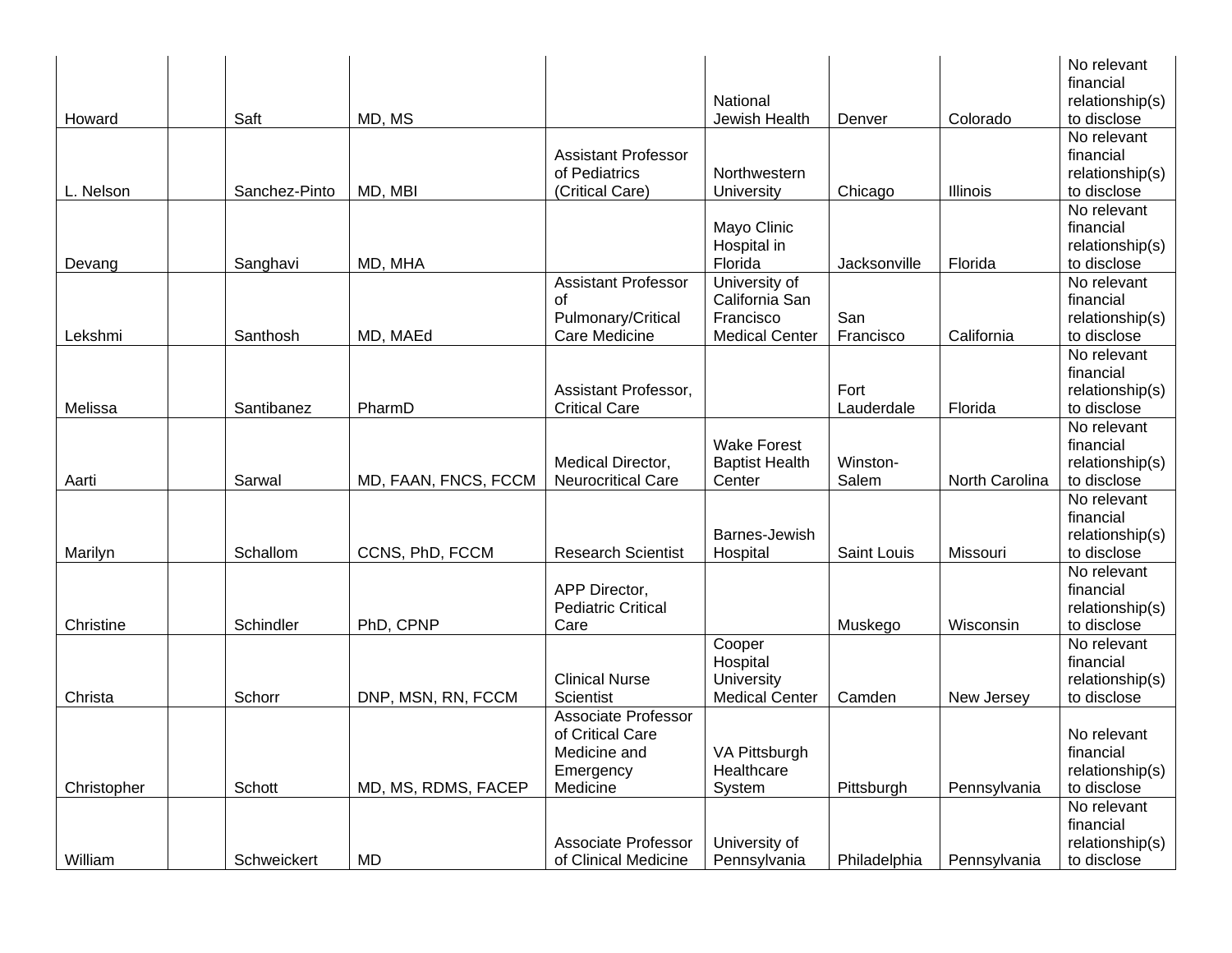| Benjamin  |    | Scott            | <b>MD</b>          | <b>Associate Professor</b><br>of Anesthesiology<br>and Critical Care                                            | University of<br>Colorado                                                                           | Aurora           | Colorado          | No relevant<br>financial<br>relationship(s)<br>to disclose |
|-----------|----|------------------|--------------------|-----------------------------------------------------------------------------------------------------------------|-----------------------------------------------------------------------------------------------------|------------------|-------------------|------------------------------------------------------------|
| Elizabeth |    | Scruth           | CCNS, MPH, PhD, RN | <b>NCAL Director of</b><br><b>Clinical Quality</b><br>Programs, Data<br>Analytics, Tele<br><b>Critical Care</b> | Northern<br>California<br>Kaiser<br>Permanente<br>Regional<br>Quality and<br>Regulatory<br>Services | Oakland          | California        | No relevant<br>financial<br>relationship(s)<br>to disclose |
| Carla     | M. | Sevin            | <b>MD</b>          | Director, ICU<br>Recovery Center at<br>Vanderbilt                                                               | Vanderbilt<br>University<br><b>Medical Center</b>                                                   | Nashville        | Tennessee         | No relevant<br>financial<br>relationship(s)<br>to disclose |
| Jonathan  | Ε. | Sevransky        | MD, MHS, FCCM      | Professor                                                                                                       | Emory<br>University<br>Hospital                                                                     | Atlanta          | Georgia           | No relevant<br>financial<br>relationship(s)<br>to disclose |
| Hira      |    | Shafeeq          | PharmD, BCPS       | <b>Associate Professor</b>                                                                                      | Saint Johns<br>University                                                                           | Valley<br>Stream | New York          | No relevant<br>financial<br>relationship(s)<br>to disclose |
| Michael   |    | Shashaty         | MD, MS, FCCM       | <b>Assistant Professor</b><br>of Medicine                                                                       | Perelman<br>School of<br>Medicine,<br>University of<br>Pennsylvania                                 | Philadelphia     | Pennsylvania      | No relevant<br>financial<br>relationship(s)<br>to disclose |
| Bethany   |    | Shoulders        | PharmD, BCCCP, BS  | <b>Clinical Assistant</b><br>Professor                                                                          | University of<br>Florida Health                                                                     | Gainesville      | Florida           | No relevant<br>financial<br>relationship(s)<br>to disclose |
| Lori      |    | Shutter          | MD, FNCS, FCCM     | Professor, Depts of<br><b>Critical Care</b><br>Medicine, Neurology<br>and Neurosurgery                          | UPMC, Dept of<br><b>Critical Care</b><br>Medicine                                                   | Pittsburgh       | Pennsylvania      | No relevant<br>financial<br>relationship(s)<br>to disclose |
| Corinna   |    | <b>Sicoutris</b> | ACNP, MSN, FCCM    | Director of<br><b>Advanced Practice</b>                                                                         | Hospital of the<br>University of<br>Pennsylvania                                                    | Philadelphia     | Pennsylvania      | No relevant<br>financial<br>relationship(s)<br>to disclose |
| Andrea    |    | Sikora           | PharmD, BCCCP      | <b>Critial Care</b><br><b>Pharmacy Specialist</b>                                                               | University of<br>Georgia<br>College of<br>Pharmacy                                                  | Augusta          | South<br>Carolina | No relevant<br>financial<br>relationship(s)<br>to disclose |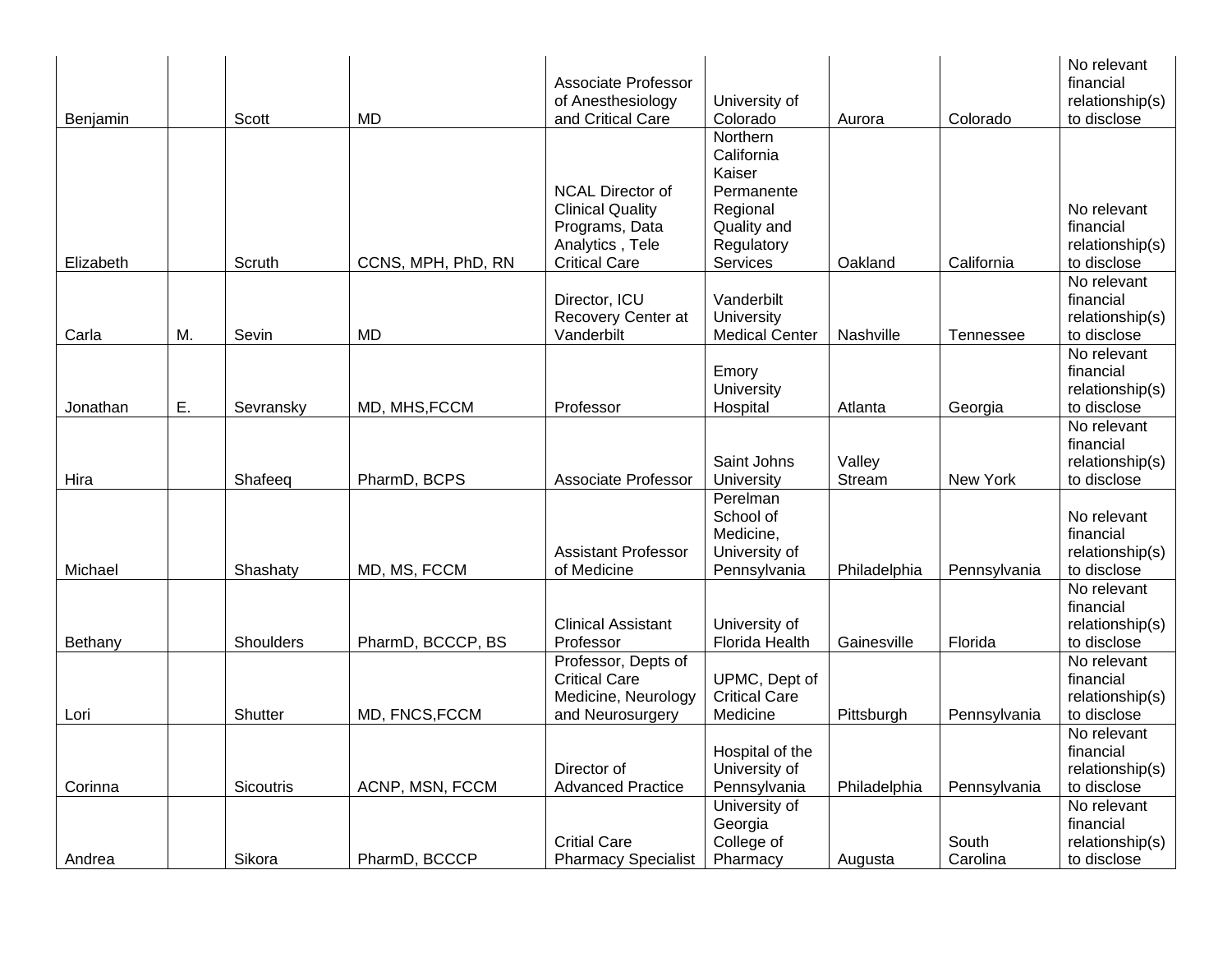| Santana | Silver      | <b>MPH</b>          |                                                                                      | Boston<br>University<br>School of<br>Medicine               |                  |                     | No relevant<br>financial<br>relationship(s)<br>to disclose                                      |
|---------|-------------|---------------------|--------------------------------------------------------------------------------------|-------------------------------------------------------------|------------------|---------------------|-------------------------------------------------------------------------------------------------|
| Jon     | Silversides | MB, PhD             | Consultant, Critical<br>Care                                                         | Queen's<br>University<br><b>Belfast</b>                     | <b>Belfast</b>   | Northern<br>Ireland | Grant<br>Funding -<br><b>Baxter</b><br>Healthcare<br>Inc                                        |
| Shari   | Simone      | CRNP, DNP, FAANP    | Senior NP Clinical<br>Program Manager<br>for Women's &<br><b>Children's Services</b> | University of<br>Maryland, PIC                              | <b>Bel Air</b>   | Maryland            | No relevant<br>financial<br>relationship(s)<br>to disclose                                      |
| Carrie  | Sims        | MD, PhD             | Chief of Trauma,<br>Critical Care, and<br><b>Burn</b>                                | Ohio State<br>University<br>Wexner<br><b>Medical Center</b> | <b>Blacklick</b> | Ohio                | No relevant<br>financial<br>relationship(s)<br>to disclose                                      |
| Kai     | Singbartl   | MD, MPH, EDIC, FCCM |                                                                                      | Mayo Clinic                                                 | Phoenix          | Arizona             | No relevant<br>financial<br>relationship(s)<br>to disclose                                      |
|         |             |                     |                                                                                      |                                                             |                  |                     | Advisory<br>Board -<br>Somnoware<br>Sleep<br>Solutions;<br>Speaker's<br>Bureau -<br>AstraZeneca |
| Jaspal  | Singh       | MD, MPH             | Professor of<br>Medicine                                                             | Carolinas<br><b>Medical Center</b>                          | Charlotte        | North Carolina      | Pharmaceutic<br>als                                                                             |
| Pratik  | Sinha       | MD, MS, FCCM        | <b>Assistant Professor</b>                                                           | Washington<br>University<br>School Of<br>Medicine           | St Louis         | <b>MO</b>           | No relevant<br>financial<br>relationship(s)<br>to disclose                                      |
| Nicole  | Siparsky    | MD, FACS            | Chief, Acute Care<br>Surgery & Surgical<br><b>Critical Care</b>                      | Rush<br>University<br>Medical Center   Chicago              |                  | Illinois            | No relevant<br>financial<br>relationship(s)<br>to disclose                                      |
| Matthew | Siuba       | MD, FACS            |                                                                                      | Cleveland<br>Clinic                                         | Cleveland        | Ohio                | No relevant<br>financial<br>relationship(s)<br>to disclose                                      |
| Keaton  | Smetana     | PharmD, BCCCP       | <b>Specialty Practice</b><br>Pharmacist -<br>Neurocritical Care                      | The Wexner<br><b>Medical Center</b><br>at The Ohio          | Hilliard         | Ohio                | No relevant<br>financial                                                                        |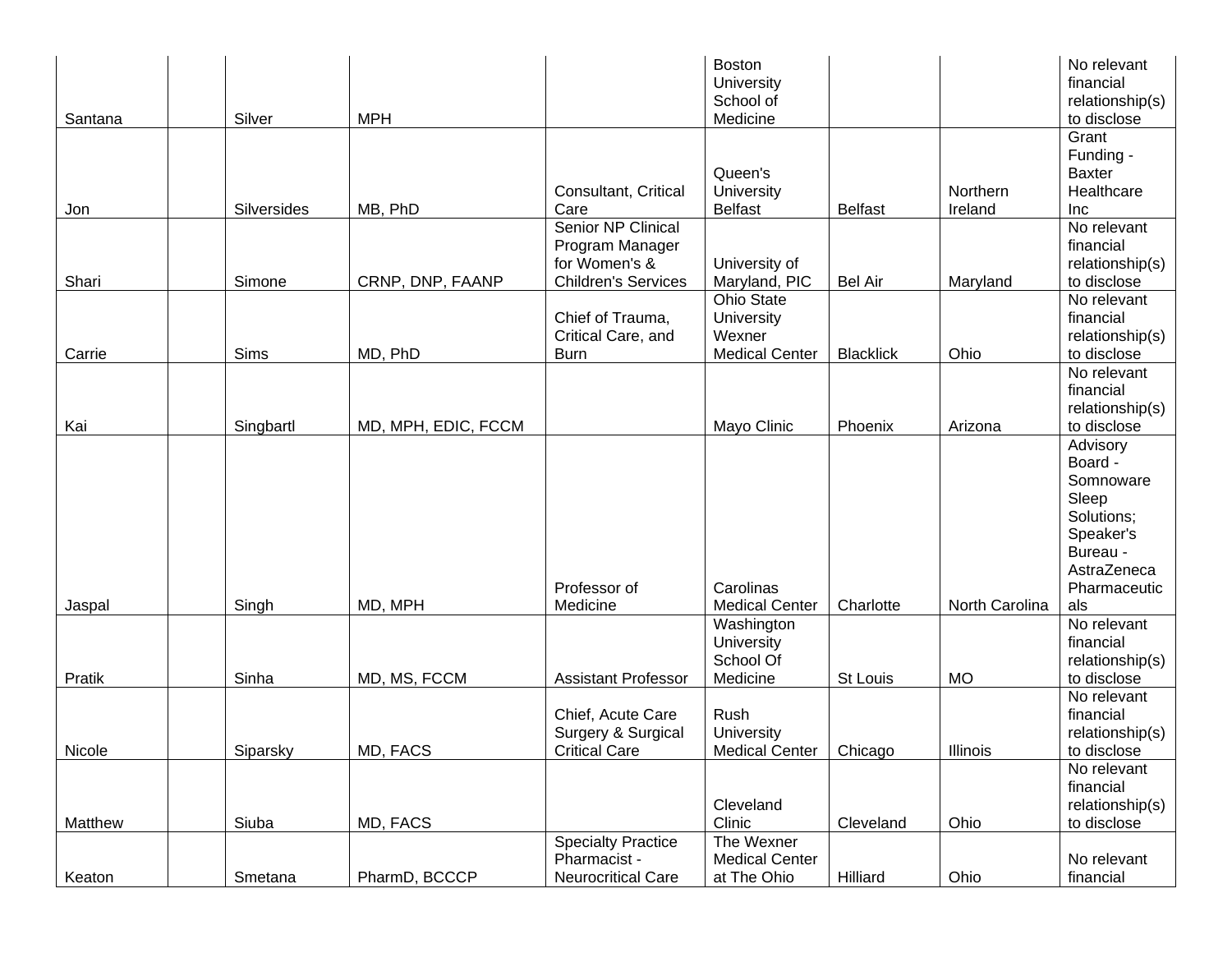|          |    |            |                |                                                                                  | <b>State</b><br>University                                         |                   |                         | relationship(s)<br>to disclose                                                                                                               |
|----------|----|------------|----------------|----------------------------------------------------------------------------------|--------------------------------------------------------------------|-------------------|-------------------------|----------------------------------------------------------------------------------------------------------------------------------------------|
| Andrew   |    | Smith      | <b>MD</b>      |                                                                                  | University of<br>Utah School of<br>Medicine                        | Salt Lake<br>City | Colorado                | No relevant<br>financial<br>relationship(s)<br>to disclose                                                                                   |
| Heidi    | AB | Smith      | MD, MSCI       | <b>Associate Professor</b><br>Anesthesiology &<br>Pediatrics                     | Monroe Carell<br>Jr Children's<br>Hospital at<br>Vanderbilt        | College<br>Grove  | Tennessee               | No relevant<br>financial<br>relationship(s)<br>to disclose                                                                                   |
| Michael  | Ρ. | Smith      | PharmD, BCCCP  | <b>Clinical Pharmacist</b>                                                       | Concord<br>Hospital-<br>Laconia                                    | Laconia           | <b>New</b><br>Hampshire | No relevant<br>financial<br>relationship(s)<br>to disclose                                                                                   |
| Lauren   | R. | Sorce      | PhD, RN        | <b>Nurse</b><br>Scientist/APRN                                                   | Ann and<br>Robert H. Lurie<br>Children's<br>Hospital of<br>Chicago | Chicago           | Illinois                | No relevant<br>financial<br>relationship(s)<br>to disclose                                                                                   |
| Jason    |    | Sperry     | MD, MPH        |                                                                                  | University of<br>Pittsburgh<br><b>Medical Center</b>               | Pittsburgh        | Pennsylvania            | No relevant<br>financial<br>relationship(s)<br>to disclose                                                                                   |
| Philip   | C. | Spinella   | MD, FCCM       | Professor of<br>Surgery and Critical<br>Care Medicine                            | University of<br>Pittsburgh                                        | Sewickley         | Pennsylvania            | Consultant -<br>Cerus,<br>Hemanext,<br>Secure<br>Transfusion<br>Services,<br>Haima; Co-<br>Founder &<br><b>Board</b><br>Member -<br>Kalocyte |
| Roshni   |    | Sreedharan | MD, FASA, FCCM | Anesthesiologist<br>Intensivist                                                  | Cleveland<br>Clinic<br>Foundation                                  | Cleveland         | Ohio                    | No relevant<br>financial<br>relationship(s)<br>to disclose                                                                                   |
| Lakshmi  |    | Sridharan  | MD, FACC       | <b>Assistant Professor</b><br>of Medicine; Medical<br>Director of Cardiac<br>ICU |                                                                    |                   |                         | No relevant<br>financial<br>relationship(s)<br>to disclose                                                                                   |
| Krishnan |    | Sriram     | MD             | Tele-Intensivist                                                                 | Minneapolis<br>Veterans<br><b>Affairs Health</b><br>Care System    | Oak Park          | Illinois                | No relevant<br>financial<br>relationship(s)<br>to disclose                                                                                   |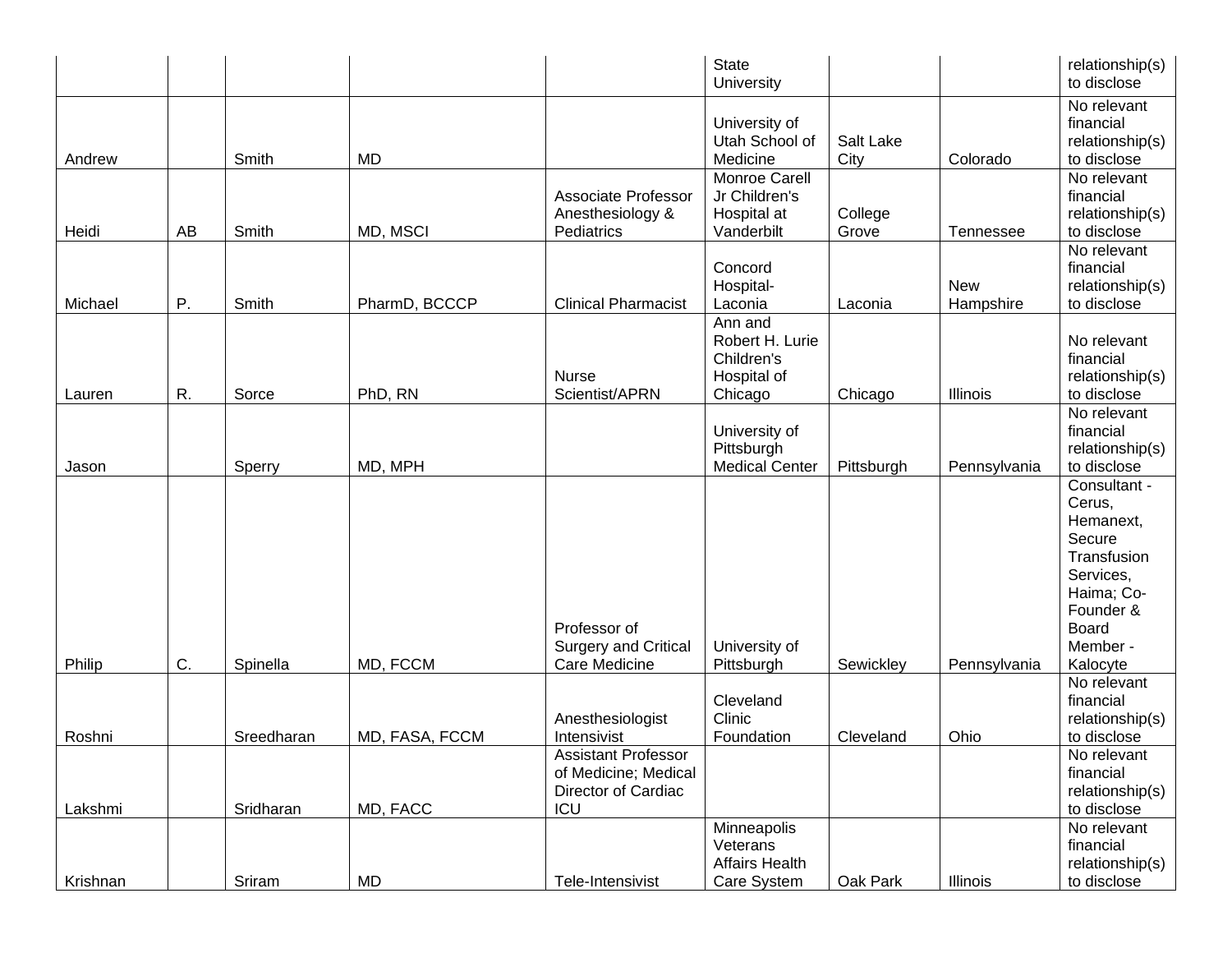|          |       |                |                | Chief of Non-<br>invasive Cardiology,              | <b>Baylor College</b>                                                     |                  |                | No relevant<br>financial<br>relationship(s)                |
|----------|-------|----------------|----------------|----------------------------------------------------|---------------------------------------------------------------------------|------------------|----------------|------------------------------------------------------------|
| Raymond  |       | Stainback, MD  | <b>MD</b>      | THI                                                | of Medicine                                                               | Houston          | Texas          | to disclose                                                |
|          |       |                |                |                                                    | University of<br>Maryland<br>Medical<br>Center, R.<br><b>Adams Cowley</b> |                  |                | No relevant<br>financial                                   |
|          |       |                |                | Professor of                                       | Shock Trauma                                                              |                  |                | relationship(s)                                            |
| Deborah  |       | Stein          | MD, FCCM       | Surgery                                            | Center                                                                    | <b>Baltimore</b> | Maryland       | to disclose                                                |
| Michael  | J.    | Stentz         | MD, MS         | <b>Assistant Professor</b>                         | University of<br>Michigan                                                 | Ann Arbor        | Michigan       | No relevant<br>financial<br>relationship(s)<br>to disclose |
|          |       |                |                |                                                    |                                                                           |                  |                | No relevant                                                |
| Benjamin |       | Stermole       | DO, FIDSA      | Chief of Infectious<br><b>Disease</b>              | 96th Medical<br>Group                                                     | Eglin Afb        | Florida        | financial<br>relationship(s)<br>to disclose                |
| Robert   | David | <b>Stevens</b> | MD, FCCM       | Director                                           | Johns Hopkins<br>University<br>School of<br>Medicine                      | <b>Baltimore</b> | Maryland       | Consultant -<br><b>Edwards Life</b><br>Science             |
| Joanna   |       | Stollings      | PharmD, FCCM   | <b>MICU Clinical</b><br><b>Pharmacy Specialist</b> | Vanderbilt<br>University<br><b>Medical Center</b>                         | Nashville        | Tennessee      | No relevant<br>financial<br>relationship(s)<br>to disclose |
| Anne     | G.    | Stormorken     | <b>MD</b>      | Attending                                          | Rainbow<br>Babies &<br>Children's<br>Hospital                             | Cleveland        | Ohio           | No relevant<br>financial<br>relationship(s)<br>to disclose |
| Tobias   |       | Straube        |                |                                                    | <b>Duke</b><br>University<br>Hospital                                     | Durham           | North Carolina | No relevant<br>financial<br>relationship(s)<br>to disclose |
| Angela   |       | <b>Stutts</b>  | MS, RN, CCRN-K | <b>Clinical Specialist</b>                         | <b>Texas</b><br>Childrens<br>Hospital                                     | Houston          | Texas          | No relevant<br>financial<br>relationship(s)<br>to disclose |
| Jose     |       | Suarez         | <b>MD</b>      |                                                    | Johns Hopkins<br>Hospital                                                 | <b>Baltimore</b> | Maryland       | No relevant<br>financial<br>relationship(s)<br>to disclose |
|          |       |                |                | Professor of                                       | Emory                                                                     |                  |                | Consultant -                                               |
| Ram      |       | Subramanian    | MBA, MD, FCCM  | Medicine & Surgery                                 | University                                                                | Atlanta          | Georgia        | Mallinckrodt                                               |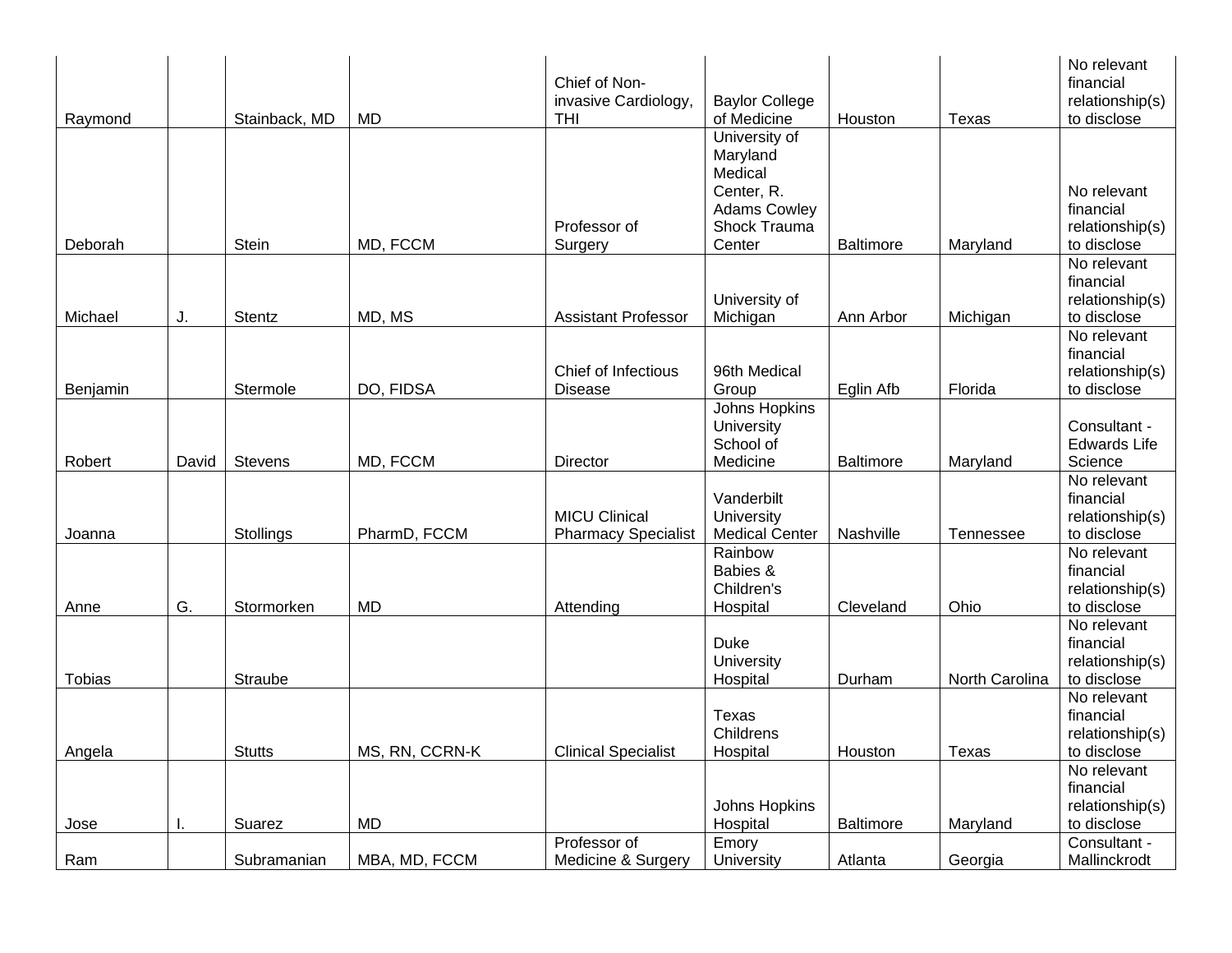|             |    |               |                     |                            | <b>Baylor College</b> |                  |                |                                |
|-------------|----|---------------|---------------------|----------------------------|-----------------------|------------------|----------------|--------------------------------|
|             |    |               |                     |                            | of Medicine at        |                  |                | No relevant                    |
|             |    |               |                     |                            | Texas                 |                  |                | financial                      |
|             |    |               |                     |                            | Children's            |                  |                | relationship(s)                |
| Erik        |    | Su            | <b>MD</b>           | <b>Assistant Professor</b> | Hospital              | Houston          | Texas          | to disclose                    |
|             |    |               |                     |                            | Aneurin Bevan         |                  |                | No relevant<br>financial       |
|             |    |               |                     | Consultant in              | University            |                  | United         |                                |
| Tamas       |    |               | MD, PhD, FCCM       | <b>Intensive Care</b>      | <b>Health Board</b>   | Cwmbran          |                | relationship(s)<br>to disclose |
|             |    | Szakmany      |                     |                            |                       |                  | Kingdom        | No relevant                    |
|             |    |               |                     |                            |                       |                  |                | financial                      |
|             |    |               |                     |                            | University of         |                  |                | relationship(s)                |
| Ali         |    | Tabatabai     | MD,                 | <b>Associate Professor</b> | Maryland              | <b>Baltimore</b> | Maryland       | to disclose                    |
|             |    |               |                     |                            |                       |                  |                | Speaker's                      |
|             |    |               |                     |                            |                       |                  |                | Bureau -                       |
|             |    |               |                     |                            | Barnes-Jewish         |                  |                | <b>Nestle Health</b>           |
| <b>Beth</b> |    | Taylor        | DCN, RD-AP, FCCM    | <b>Research Scientist</b>  | Hospital              | Maryville        | Illinois       | Science                        |
|             |    |               |                     |                            |                       |                  |                | No relevant                    |
|             |    |               |                     |                            |                       |                  |                | financial                      |
|             |    |               |                     | <b>Acute Care Nurse</b>    | Emory                 |                  |                | relationship(s)                |
| Caitlin     | C. | Ten Lohuis    | <b>ACNP</b>         | Practitioner               | University            | Atlanta          | Georgia        | to disclose                    |
|             |    |               |                     |                            | University of         |                  |                |                                |
|             |    |               |                     |                            | Illinois at           |                  |                | No relevant                    |
|             |    |               |                     | <b>Clinical Associate</b>  | Chicago               |                  |                | financial                      |
|             |    |               |                     | Professor/Clinical         | College of            |                  |                | relationship(s)                |
| Eljim       | Ρ. | Tesoro        | PharmD, BCCCP, FNCS | Pharmacist                 | Pharmacy              | Chicago          | Illinois       | to disclose                    |
|             |    |               |                     |                            |                       |                  |                | No relevant                    |
|             |    |               |                     |                            |                       |                  |                | financial                      |
|             |    |               |                     |                            |                       |                  |                | relationship(s)                |
| Nehal       |    | Thakkar       | <b>MD</b>           |                            | <b>Atrium Health</b>  | Concord          | North Carolina | to disclose                    |
|             |    |               |                     |                            |                       |                  |                | No relevant                    |
|             |    |               |                     | Chief, Advanced            |                       |                  |                | financial                      |
|             |    |               |                     | Practice, Critical         | <b>Scripps Mercy</b>  |                  |                | relationship(s)                |
| Charlotte   |    | Thomas        | ACNP, CCRN, DNP, RN | Care Medicine              | Hospital              | Coronado         | California     | to disclose                    |
|             |    |               |                     |                            |                       |                  |                | Speaker's                      |
|             |    |               |                     |                            | University of         |                  |                | Bureau -                       |
|             |    | Thompson      |                     |                            | Kentucky              |                  |                | <b>Baxter</b>                  |
| Melissa     |    | <b>Bastin</b> | PharmD, PhD, BCCCP  |                            | HealthCare            | Lexington        | Kentucky       | Healthcare                     |
|             |    |               |                     | Vice Dean,                 | University of         |                  |                | No relevant                    |
|             |    |               |                     | University of              | Pittsburgh            |                  |                | financial                      |
|             |    |               |                     | Pittsburgh School of       | School of             |                  |                | relationship(s)                |
| Ann         | Ε. | Thompson      | MD, MHCPM, MCCM     | Medicine                   | Medicine              | Pittsburgh       | Pennsylvania   | to disclose                    |
|             |    |               |                     |                            |                       |                  |                | No relevant                    |
|             |    |               |                     |                            | University of         |                  |                | financial                      |
|             |    |               |                     |                            | Nebraska              |                  |                | relationship(s)                |
| Shaun       |    | Thompson      | MD                  |                            | <b>Medical Center</b> | Omaha            | Nebraska       | to disclose                    |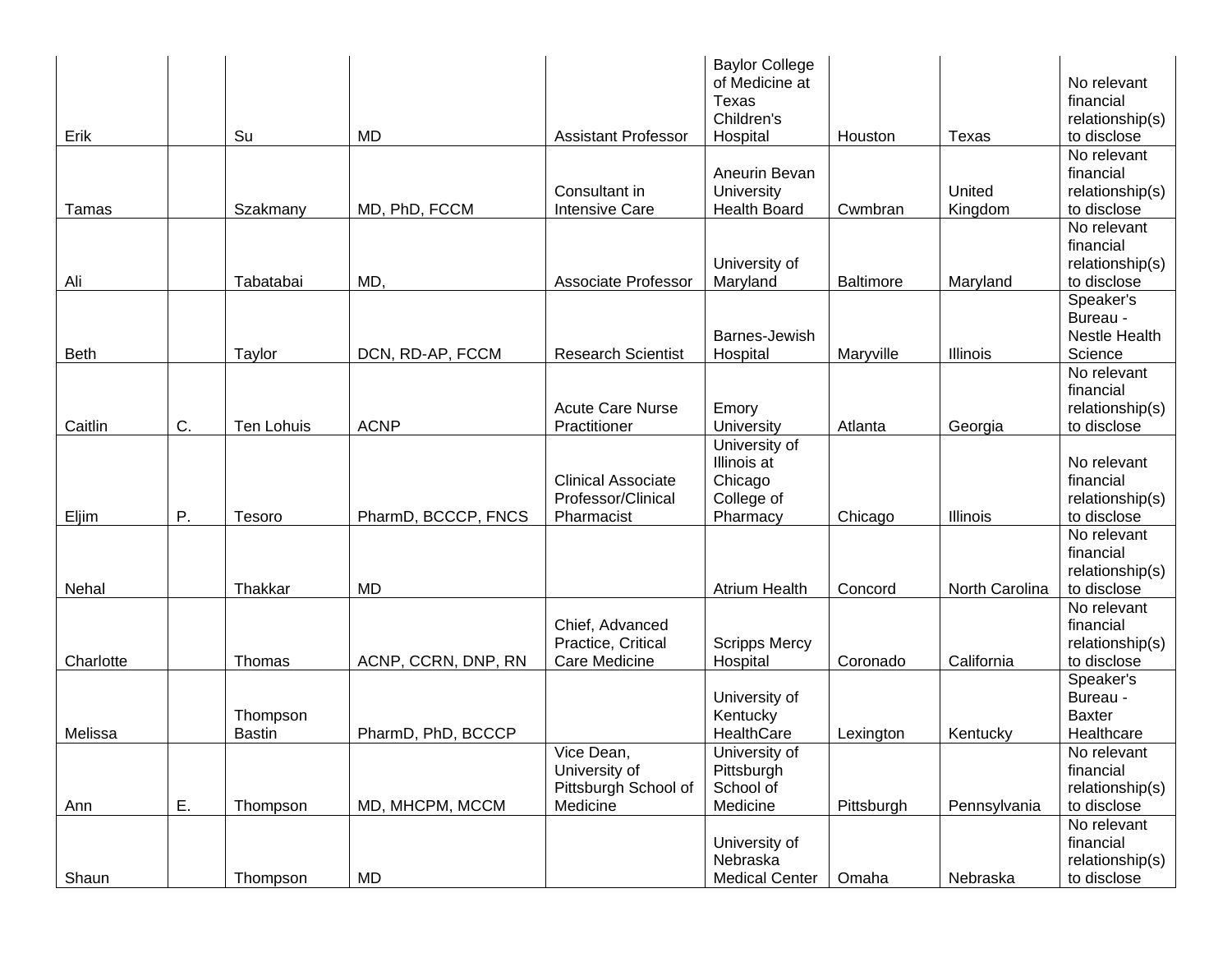|             |         |                 |                     |                             | University of<br>Alabama at<br>Birmingham |               |                | No relevant<br>financial<br>relationship(s) |
|-------------|---------|-----------------|---------------------|-----------------------------|-------------------------------------------|---------------|----------------|---------------------------------------------|
| Ashita      |         | Tolwani         | <b>MD</b>           | Professor                   | (UAB)                                     | Birmingham    | Alabama        | to disclose                                 |
|             |         |                 |                     |                             |                                           |               |                | No relevant<br>financial                    |
|             |         |                 |                     | <b>Medical ICU Clinical</b> | Cleveland                                 |               |                | relationship(s)                             |
| Heather     |         | Torbic          | PharmD, BCCCP, BCPS | <b>Pharmacy Specialist</b>  | Clinic                                    | Cleveland     | Ohio           | to disclose                                 |
|             |         |                 |                     |                             | Saint Lukes                               |               |                |                                             |
|             |         |                 |                     |                             | University                                |               |                | No relevant                                 |
|             |         |                 |                     |                             | Hospital                                  |               |                | financial                                   |
|             |         |                 |                     |                             | Bethlehem                                 |               |                | relationship(s)                             |
| Jonathan    | D.      | Trager          | DO, FAAEM, FCCP     |                             | Campus                                    | Schnecksville | Pennsylvania   | to disclose                                 |
|             |         |                 |                     |                             |                                           |               |                | No relevant                                 |
|             |         |                 |                     |                             | New York                                  |               |                | financial                                   |
|             |         |                 |                     | Pediatric Intensivist,      | Presbyterian                              |               |                | relationship(s)                             |
| Chani       |         | Traube          | MD, FAAP, FCCM      | <b>Clinical Researcher</b>  | Hospital                                  | New York      | New York       | to disclose                                 |
|             |         |                 |                     |                             |                                           |               |                | No relevant                                 |
|             |         |                 |                     |                             |                                           |               |                | financial                                   |
|             |         |                 |                     | Manager, Outpatient         | <b>UF Health</b>                          |               |                | relationship(s)                             |
| Calvin      |         | Tucker          | MBA, PharmD, BCCCP  | <b>Infusion Center</b>      | Shands                                    | Jacksonville  | Florida        | to disclose                                 |
|             |         |                 |                     |                             |                                           |               |                | No relevant                                 |
|             |         |                 |                     |                             | Cleveland                                 |               |                | financial                                   |
|             |         |                 |                     |                             | Clinic                                    |               |                | relationship(s)                             |
| Chiedozie   | I.      | Udeh            | MBA, MBBS           | <b>Staff Intensivist</b>    | Foundation                                | Cleveland     | Ohio           | to disclose                                 |
|             |         |                 |                     | Medical Director,           |                                           |               |                | No relevant                                 |
|             |         |                 |                     | <b>Pediatric Critical</b>   | Children's                                |               |                | financial                                   |
|             |         |                 |                     | Care Unit, Interim          | Hospital at                               |               |                | relationship(s)                             |
| Henry       | Michael | Ushay           | MD, PhD, FCCM       | <b>Division Chief</b>       | Montefiore                                | <b>Bronx</b>  | New York       | to disclose                                 |
|             |         |                 |                     |                             |                                           |               |                | No relevant<br>financial                    |
|             |         |                 |                     |                             |                                           |               |                | relationship(s)                             |
| Valeria     | S.      | Valbuena        | MD, MSc             |                             |                                           |               |                | to disclose                                 |
|             |         |                 |                     |                             |                                           |               |                | No relevant                                 |
|             |         |                 |                     |                             |                                           |               |                | financial                                   |
|             |         |                 |                     |                             | University of                             |               |                | relationship(s)                             |
| Eleanor     |         | Valenzi         | <b>MD</b>           | <b>Assistant Professor</b>  | Pittsburgh                                | Pittsburgh    | Pennsylvania   | to disclose                                 |
|             |         |                 |                     | <b>Assistant Professor</b>  |                                           |               |                | No relevant                                 |
|             |         |                 |                     | of Medicine, Section        | <b>Wake Forest</b>                        |               |                | financial                                   |
| Saraschandr |         |                 |                     | of Cardiovascular           | <b>Baptist Medical</b>                    | Winston       |                | relationship(s)                             |
| a           |         | Vallabhajosyula | MD, MSc             | Medicine                    | Center                                    | Salem         | North Carolina | to disclose                                 |
|             |         |                 |                     |                             |                                           |               |                | No relevant                                 |
|             |         |                 |                     |                             |                                           |               |                | financial                                   |
|             |         |                 |                     |                             | University of                             |               |                | relationship(s)                             |
| Thomas      | S.      | Valley          | MD, MS              | <b>Assistant Professor</b>  | Michigan                                  | Ann Arbor     | Michigan       | to disclose                                 |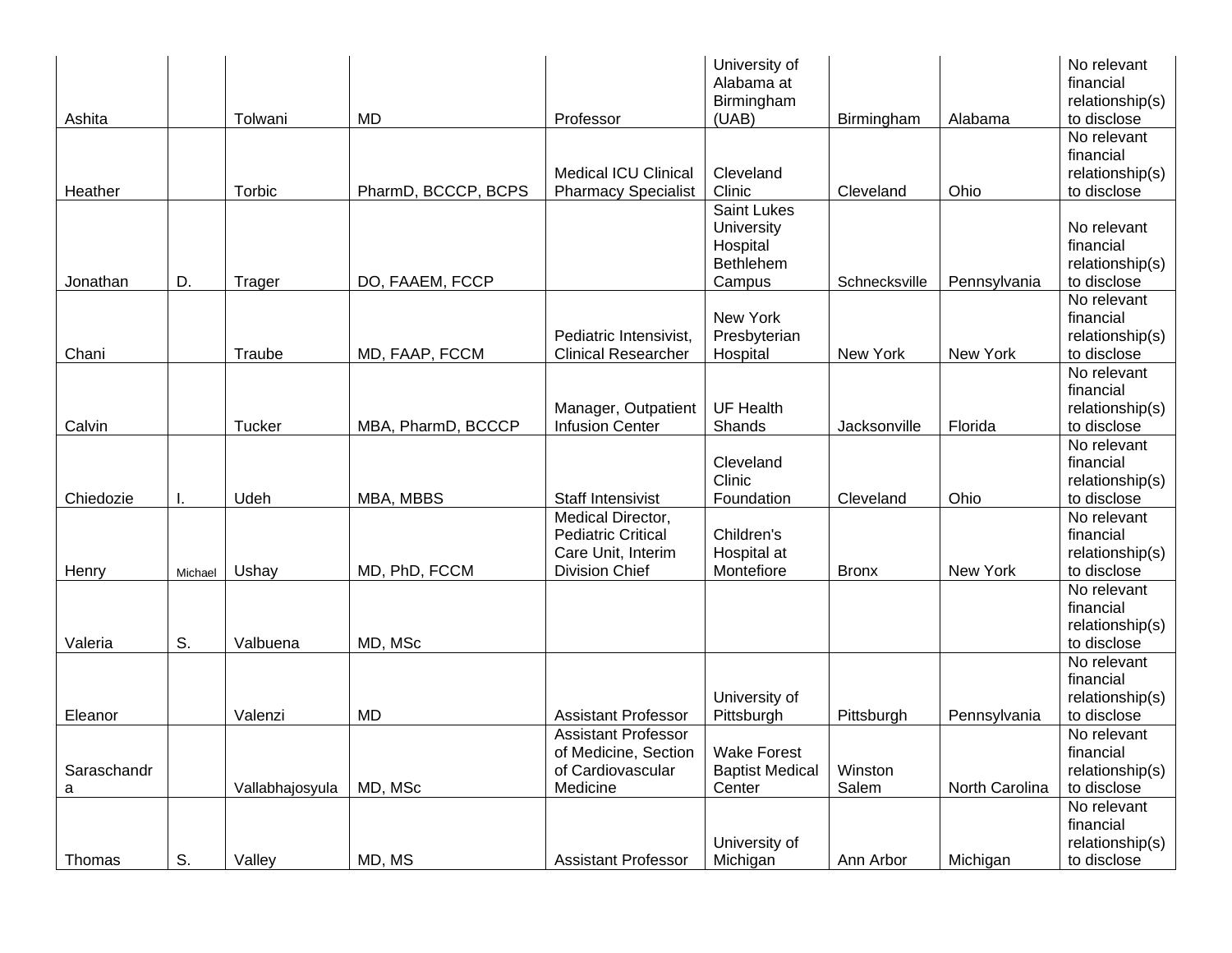|             |      |           |                     |                                             | University of<br>Tennessee |                  |              | No relevant<br>financial       |
|-------------|------|-----------|---------------------|---------------------------------------------|----------------------------|------------------|--------------|--------------------------------|
|             |      |           |                     |                                             | College of                 |                  |              | relationship(s)                |
| Edward      | T.   | Van Matre | BCCCP, MS, PharmD   | <b>Assistant Professor</b>                  | Pharmacy<br>Johns Hopkins  | <b>Memphis</b>   | Tennessee    | to disclose<br>No relevant     |
|             |      |           |                     |                                             | University                 |                  |              | financial                      |
|             | Jaso |           |                     |                                             | School of                  |                  |              | relationship(s)                |
| А.          | n    | Vaught    | <b>MD</b>           |                                             | Medicine                   | <b>Baltimore</b> | Maryland     | to disclose                    |
|             |      |           |                     |                                             |                            |                  |              | No relevant                    |
|             |      |           |                     |                                             | Mayo Clinic                |                  |              | financial                      |
| Carla       |      |           | <b>MD</b>           | <b>Consultant Critical</b><br>Care Medicine | Hospital in<br>Florida     |                  | Florida      | relationship(s)<br>to disclose |
|             |      | Venegas   |                     |                                             | Washington                 | Jacksonville     |              |                                |
|             |      |           |                     | Professor of                                | University                 |                  |              |                                |
|             |      |           |                     | Medicine, Division                          | School of                  |                  |              | NxStage,                       |
| Anitha      |      | Vijayan   | <b>MD</b>           | of Nephrology                               | Medicine                   | Saint Louis      | Missouri     | Astute                         |
|             |      |           |                     |                                             |                            |                  |              | Consultant -                   |
|             |      |           |                     |                                             |                            |                  |              | Sage, Stryker;                 |
|             |      |           |                     |                                             |                            |                  |              | Speaker's                      |
| Kathleen    | M.   | Vollman   | MSN, RN, CCNS, FCCM | <b>Clinical Nurse</b><br>Specialist         | Advancing<br>Nursing       | Northville       | Michigan     | Bureau -<br>Sage, Stryker      |
|             |      |           |                     | Associate                                   | The University             |                  |              | No relevant                    |
|             |      |           |                     | Professor,                                  | of Texas MD                |                  |              | financial                      |
|             |      | Von-      |                     | Department of                               | Anderson                   |                  |              | relationship(s)                |
| Marian      |      | Maszewski | MD                  | <b>Critical Care</b>                        | <b>Cancer Center</b>       | Houston          | Texas        | to disclose                    |
|             |      |           |                     |                                             | University of              |                  |              | No relevant                    |
|             |      |           |                     |                                             | Houston                    |                  |              | financial                      |
|             |      |           |                     | <b>Clinical Associate</b>                   | College of                 |                  |              | relationship(s)                |
| Matthew     | Α.   | Wanat     | PharmD, BCCCP, FCCM | Professor                                   | Pharmacy                   | Houston          | Texas        | to disclose<br>No relevant     |
|             |      |           |                     |                                             | Children's                 |                  |              | financial                      |
|             |      |           |                     |                                             | Hospital                   |                  |              | relationship(s)                |
| <b>Beth</b> | А.   | Wathen    | CCRN-K, MSN, RN     |                                             | Colorado                   | Aurora           | Colorado     | to disclose                    |
|             |      |           |                     |                                             |                            |                  |              | No relevant                    |
|             |      |           |                     |                                             | The Children's             |                  |              | financial                      |
|             |      |           |                     | <b>Critical Care Nurse</b>                  | Hospital of                |                  |              | relationship(s)                |
| Mark        | D.   | Weber     | RN, CRNP-AC, FCCM   | Practitioner                                | Philadelphia               | Philadelphia     | Pennsylvania | to disclose                    |
|             |      |           |                     |                                             |                            |                  |              | No relevant<br>financial       |
|             |      |           |                     |                                             | Cantonal                   |                  |              | relationship(s)                |
| Miriam      |      | Weiss     | MD                  |                                             | <b>Hospital Aarau</b>      |                  | Switzerland  | to disclose                    |
|             |      |           |                     |                                             |                            |                  |              | No relevant                    |
|             |      |           |                     |                                             |                            |                  |              | financial                      |
|             |      |           |                     | Trauma Research                             | North Memorial             |                  |              | relationship(s)                |
| Michaela    | Α.   | West      | MD, PhD, FCCM       | Chair                                       | <b>Health Hospital</b>     | Minneapolis      | Minnesota    | to disclose                    |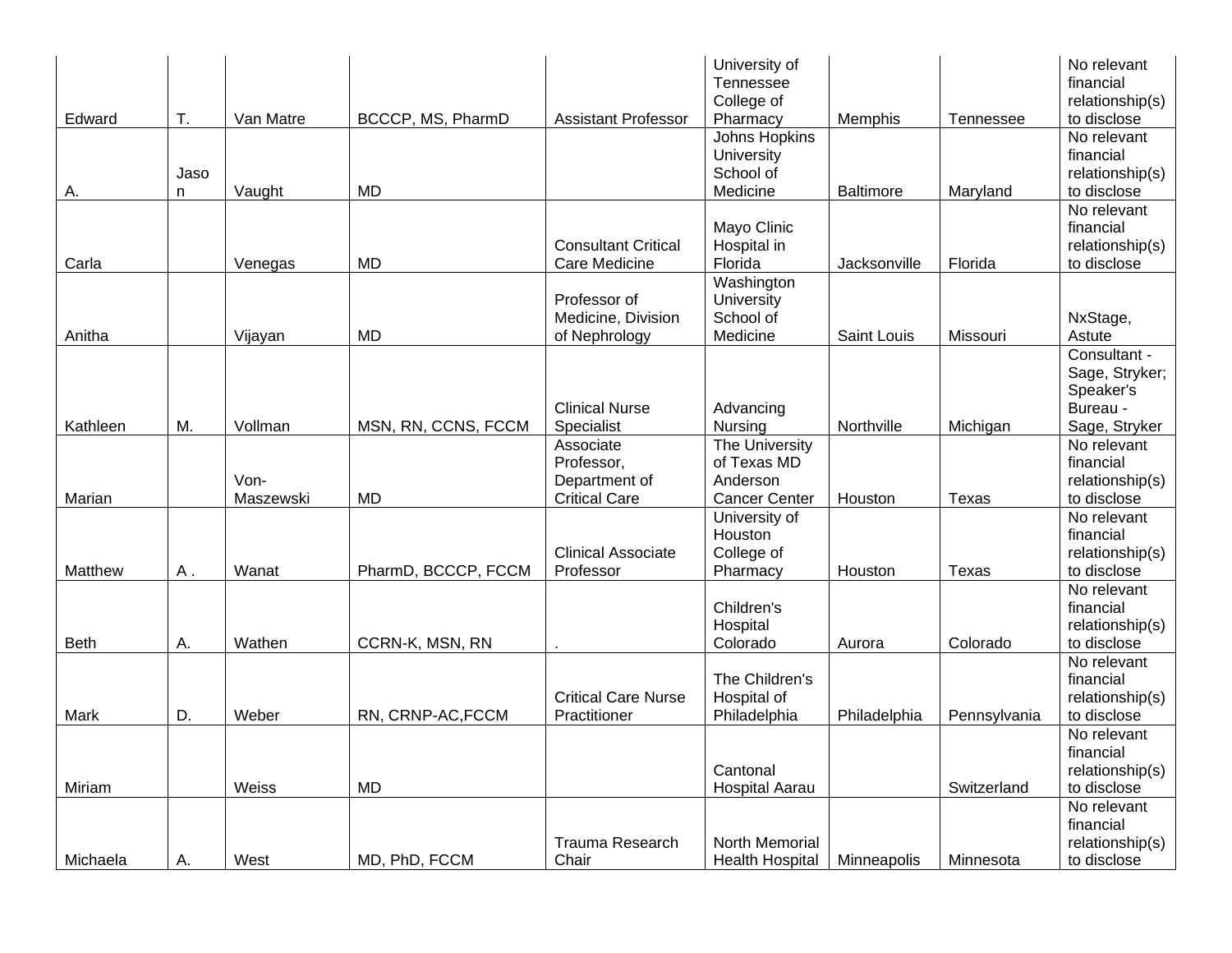|                |           |              |                    | Vice Chair &<br><b>Professor of Critical</b>                    | <b>UPMC</b>                                                 |                    |                   | No relevant<br>financial<br>relationship(s)                         |
|----------------|-----------|--------------|--------------------|-----------------------------------------------------------------|-------------------------------------------------------------|--------------------|-------------------|---------------------------------------------------------------------|
| Douglas        | <b>B.</b> | White        | MD, MAS            | Care Medicine                                                   | Presbyterian                                                | Pittsburgh         | Pennsylvania      | to disclose                                                         |
| Erin           |           | Wieruszewski | PharmD, BCCCP      |                                                                 | Mayo Clinic                                                 | Rochester          | Minnesota         | No relevant<br>financial<br>relationship(s)<br>to disclose          |
| Patrick        | M.        | Wieruszewski | PharmD, BCCCP      | <b>Assistant Professor</b><br>of Anesthesiology<br>and Pharmacy | Mayo Clinic                                                 | Rochester          | Minnesota         | No relevant<br>financial<br>relationship(s)<br>to disclose          |
| Susan          | R.        | Wilcox       | MD, FCCM           | <b>Associate Professor</b>                                      | Massachusetts<br>General<br>Hospital                        | <b>Boston</b>      | Massachusetts     | No relevant<br>financial<br>relationship(s)<br>to disclose          |
| <b>Brandon</b> |           | Wiley        | MD, MS, FASE, FACC | <b>Associate Professor</b><br>of Medicine                       | Mayo Clinic                                                 | Rochester          | Minnesota         | No relevant<br>financial<br>relationship(s)<br>to disclose          |
| Felicia        |           | Williams     | MD, FACS           | <b>Medical Director of</b><br><b>Burn ICU</b>                   | University of<br>North Carolina<br>Hospitals                | <b>Chapel Hill</b> | North Carolina    | No relevant<br>financial<br>relationship(s)<br>to disclose          |
| Stacey         | R.        | Williams     | BSN, MSN, CPNP-AC  |                                                                 | Monroe Carell<br>Jr Children's<br>Hospital at<br>Vanderbilt | Nashville          | Tennessee         | No relevant<br>financial<br>relationship(s)<br>to disclose          |
| Heather        | А.        | Wolfe        | <b>MD</b>          |                                                                 | Children's<br>Hospital of<br>Philadelphia                   | Philadelphia       | Pennsylvania      | Speaker's<br>Bureau - Zoll<br>Medical, The<br>Debriefing<br>Academy |
| Molly          |           | Wong Vega    | MS, RDN, CSP, CSSD | <b>Pediatric Clinical</b><br>Dietitian                          | Texas<br>Children's<br>Hospital                             | Houston            | Texas             | No relevant<br>financial<br>relationship(s)<br>to disclose          |
| Adrian         |           | Wong         | BCCCP, MPH, PharmD | <b>Assistant Professor</b>                                      | <b>MCPHS</b><br>University                                  | <b>Boston</b>      | Massachusett<br>s | No relevant<br>financial<br>relationship(s)<br>to disclose          |
| An-Kwok        |           | Wong         | MD, PhD            |                                                                 | <b>Duke</b><br>University<br><b>Medical Center</b>          | Durham             | North Carolina    | Intellectual<br>Property -<br>Ataia Medical                         |
|                |           |              |                    | <b>Clinical Pharmacy</b>                                        | <b>Barnes Jewish</b>                                        |                    |                   | No relevant                                                         |
| Julianne       |           | Yeary        | PharmD, BCCCP      | Specialist -                                                    | Hospital                                                    | Saint Louis        | Missouri          | financial                                                           |